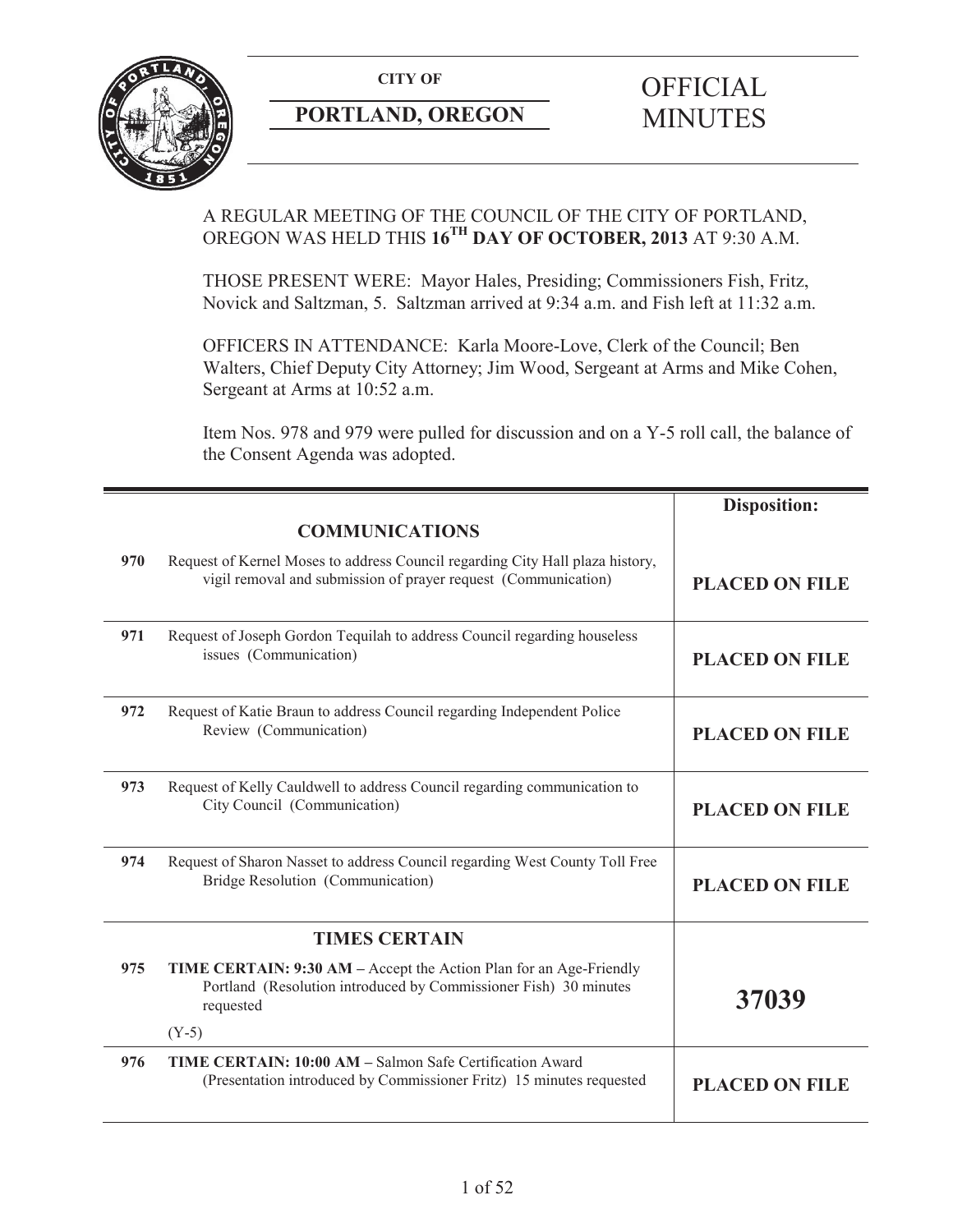|        | October 16, 2013                                                                                                                                                                                                                                                                                    |                       |
|--------|-----------------------------------------------------------------------------------------------------------------------------------------------------------------------------------------------------------------------------------------------------------------------------------------------------|-----------------------|
| 977    | TIME CERTAIN: 10:15 AM - Great Oregon ShakeOut (Proclamation<br>introduced by Mayor Hales) 15 minutes requested                                                                                                                                                                                     | <b>PLACED ON FILE</b> |
|        | <b>CONSENT AGENDA - NO DISCUSSION</b>                                                                                                                                                                                                                                                               |                       |
|        | <b>Mayor Charlie Hales</b>                                                                                                                                                                                                                                                                          |                       |
|        | <b>Office of Equity and Human Rights</b>                                                                                                                                                                                                                                                            |                       |
| 978    | Reappoint Moloy Good, Sonji Young, Sam Sachs, and Emanuel Price to the<br>Human Rights Commission for terms to expire October 31, 2016<br>(Report)                                                                                                                                                  | <b>CONFIRMED</b>      |
|        | Motion to accept the report: Moved by Saltzman and seconded by Fritz.                                                                                                                                                                                                                               |                       |
|        | (Y-4; Fish absent)                                                                                                                                                                                                                                                                                  |                       |
|        | <b>Office of Management and Finance</b>                                                                                                                                                                                                                                                             |                       |
| $*979$ | Pay claim of Derek Holland in the sum of \$13,368 involving the Water Bureau<br>(Ordinance)                                                                                                                                                                                                         | 186294                |
|        | $(Y-5)$                                                                                                                                                                                                                                                                                             |                       |
|        | <b>Commissioner Steve Novick</b>                                                                                                                                                                                                                                                                    |                       |
|        | <b>Position No. 4</b>                                                                                                                                                                                                                                                                               |                       |
|        |                                                                                                                                                                                                                                                                                                     |                       |
|        | <b>Bureau of Emergency Management</b>                                                                                                                                                                                                                                                               |                       |
| $*980$ | Authorize application to the Rockefeller Foundation for a grant in the amount<br>of \$1,000,000 to develop and implement a citywide resilience plan,<br>become an integrated member of the 100 Resilient Cities Network and<br>create a Chief Resilience Officer within City government (Ordinance) | 186284                |
|        | $(Y-5)$                                                                                                                                                                                                                                                                                             |                       |
| $*981$ | Authorize application to the Federal Emergency Management Agency for a<br>grant in the amount of \$240,000 to update the City's Natural Hazard<br>Mitigation Plan (Ordinance)                                                                                                                       | 186285                |
|        | $(Y-5)$                                                                                                                                                                                                                                                                                             |                       |
|        | <b>Bureau of Transportation</b>                                                                                                                                                                                                                                                                     |                       |
| $*982$ | Accept and appropriate a grant in the amount of \$150,000 from Oregon<br>Department of Transportation to expand Safe Routes to School technical<br>support and evaluation services to middle schools (Ordinance)                                                                                    | 186286                |
|        | $(Y-5)$                                                                                                                                                                                                                                                                                             |                       |
| $*983$ | Authorize a contract with BNSF Railway Company for access on BNSF<br>Railway property at N Columbia Blvd at mile post 6.91 (Ordinance)                                                                                                                                                              | 186287                |
|        | $(Y-5)$                                                                                                                                                                                                                                                                                             |                       |
| 984    | Amend the Clean & Safe Lighting Revenues Program to include additional<br>amenities provided in downtown Portland and funded by existing fees<br>collected in the Clean & Safe District (Second Reading Agenda 960;<br>amend Code Section 6.06.216)                                                 | 186288                |
|        | $(Y-5)$                                                                                                                                                                                                                                                                                             |                       |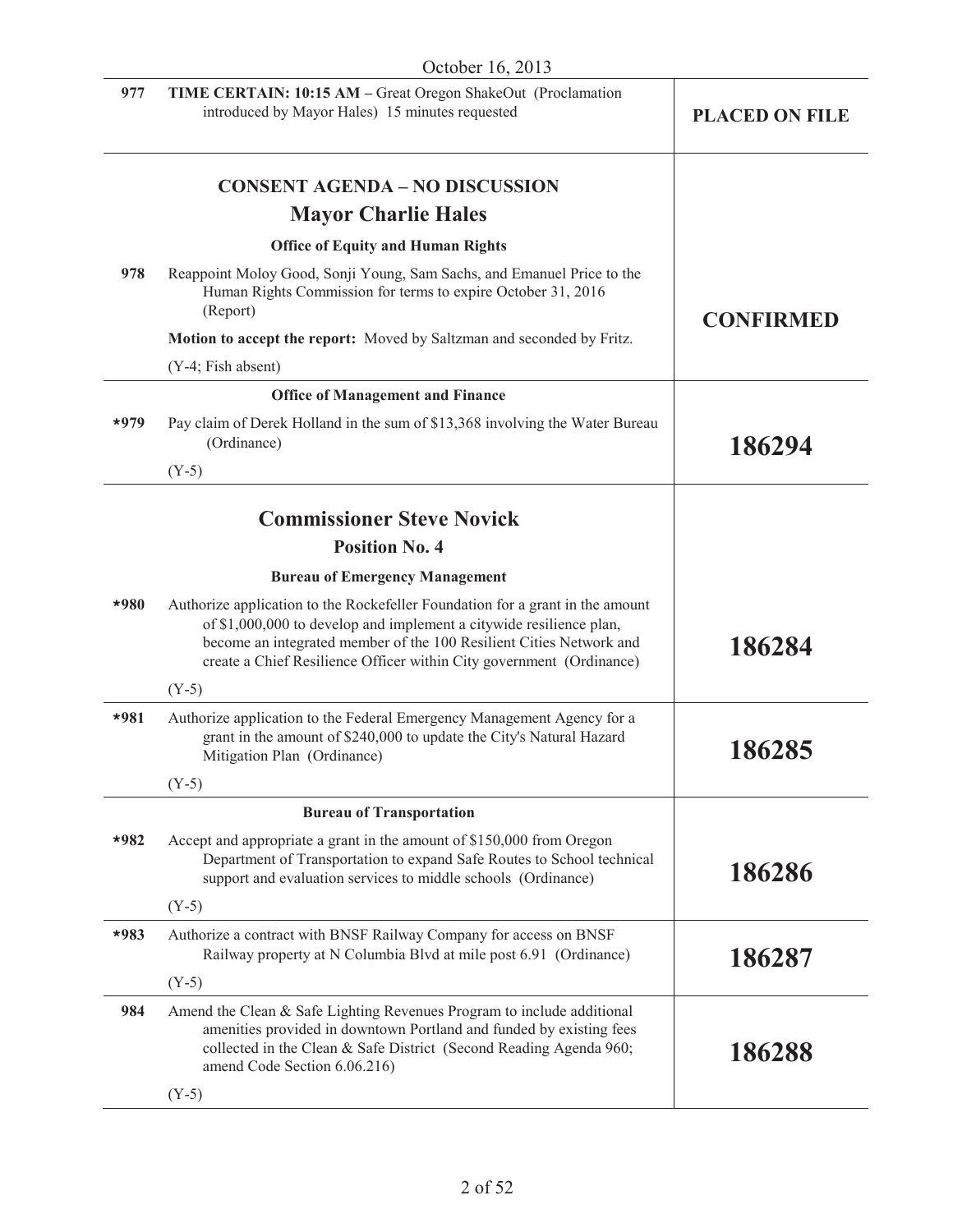|        | <b>Commissioner Amanda Fritz</b><br><b>Position No. 1</b>                                                                                                                                                                                                     |                                                                                    |
|--------|---------------------------------------------------------------------------------------------------------------------------------------------------------------------------------------------------------------------------------------------------------------|------------------------------------------------------------------------------------|
|        | <b>Portland Parks &amp; Recreation</b>                                                                                                                                                                                                                        |                                                                                    |
| 985    | Accept a grant from the Oregon Department of Education and authorize a price<br>agreement with Centennial School District for the Afterschool At-Risk<br>Meal and Snack Program (Ordinance)                                                                   | <b>PASSED TO</b><br><b>SECOND READING</b><br><b>OCTOBER 23, 2013</b><br>AT 9:30 AM |
|        | <b>Commissioner Nick Fish</b>                                                                                                                                                                                                                                 |                                                                                    |
|        | <b>Position No. 2</b>                                                                                                                                                                                                                                         |                                                                                    |
|        | <b>Bureau of Environmental Services</b>                                                                                                                                                                                                                       |                                                                                    |
| 986    | Amend contract with Berger/ABAM Engineers, Inc. in the amount of \$43,478<br>for additional work and compensation for the Guilds Lake Pump Station<br>Reliability Improvements Project No. E08877 (Second Reading Agenda<br>962; amend Contract No. 30000337) | 186289                                                                             |
|        | $(Y-5)$                                                                                                                                                                                                                                                       |                                                                                    |
|        | <b>Water Bureau</b>                                                                                                                                                                                                                                           |                                                                                    |
| 987    | Authorize a contract and provide payment for the construction components of<br>the Carolina Pump Main Phase 2 Project at an estimated cost of<br>\$2,850,000 (Ordinance)                                                                                      | <b>PASSED TO</b><br><b>SECOND READING</b><br><b>OCTOBER 23, 2013</b><br>AT 9:30 AM |
|        | <b>Commissioner Dan Saltzman</b>                                                                                                                                                                                                                              |                                                                                    |
|        | <b>Position No. 3</b>                                                                                                                                                                                                                                         |                                                                                    |
|        | <b>Portland Fire &amp; Rescue</b>                                                                                                                                                                                                                             |                                                                                    |
| 988    | Authorize contract with Open 4 Business Productions, LLC, for use of Portland<br>Fire & Rescue's intellectual property (Ordinance)                                                                                                                            | <b>PASSED TO</b><br><b>SECOND READING</b><br><b>OCTOBER 23, 2013</b><br>AT 9:30 AM |
| 989    | Authorize contract with Trauma Intervention Program of Portland/Vancouver,<br>Inc., for crisis intervention training and services at a cost of \$390,000 for<br>a five year period (Ordinance)                                                                | <b>PASSED TO</b><br><b>SECOND READING</b><br><b>OCTOBER 23, 2013</b><br>AT 9:30 AM |
|        | <b>Portland Housing Bureau</b>                                                                                                                                                                                                                                |                                                                                    |
| $*990$ | Approve application under the Multiple-Unit Limited Tax Exemption Program<br>for The Abigail located at NW 13th Ave and NW Raleigh St (Ordinance)                                                                                                             | 186290                                                                             |
|        | $(Y-5)$                                                                                                                                                                                                                                                       |                                                                                    |
| $*991$ | Approve application under the Multiple-Unit Limited Tax Exemption Program<br>for Hazelwood Plaza located at 222 NE 102nd Ave (Ordinance)                                                                                                                      | 186291                                                                             |
|        | $(Y-5)$                                                                                                                                                                                                                                                       |                                                                                    |
|        | <b>REGULAR AGENDA</b>                                                                                                                                                                                                                                         |                                                                                    |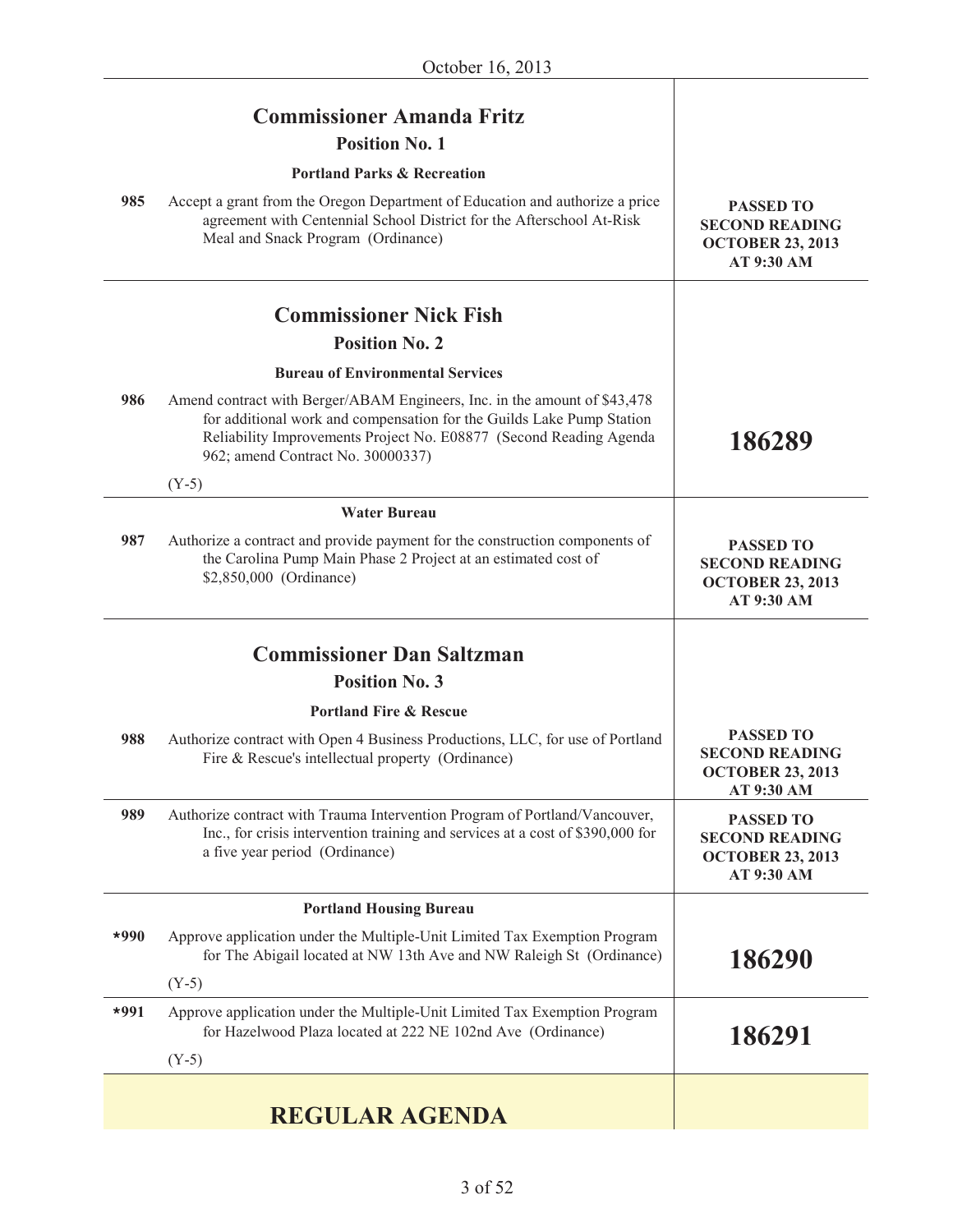| October 16, 2013 |                                                                                                                                                                                                                                                               |                                                                                           |
|------------------|---------------------------------------------------------------------------------------------------------------------------------------------------------------------------------------------------------------------------------------------------------------|-------------------------------------------------------------------------------------------|
| 992              | <b>Mayor Charlie Hales</b><br><b>Bureau of Police</b><br>Authorize a three year contract with Dr. David M. Corey for \$225,000 and Dr.<br>Sherry L. Harden for \$45,000 to provide psychological and fitness for<br>duty examinations (Ordinance)             | <b>PASSED TO</b><br><b>SECOND READING</b><br><b>OCTOBER 23, 2013</b><br><b>AT 9:30 AM</b> |
|                  | <b>Commissioner Steve Novick</b><br><b>Position No. 4</b><br><b>Bureau of Transportation</b>                                                                                                                                                                  |                                                                                           |
| $*993$           | Authorize the Bureau of Transportation to acquire certain permanent and<br>temporary rights necessary for construction of the NE 112th Ave and NE<br>Marx St LID Project, through the exercise of the City's Eminent Domain<br>Authority (Ordinance; C-10043) | 186292                                                                                    |
|                  | $(Y-5)$                                                                                                                                                                                                                                                       |                                                                                           |
| 994              | Amend Intergovernmental Agreement with Oregon Department of<br>Transportation for SW Moody Ave Project: SW River Pkwy to SW<br>Hamilton Ct to extend the completion date and project boundary<br>(Ordinance; amend Contract No. 30001376)                     | <b>PASSED TO</b><br><b>SECOND READING</b><br><b>OCTOBER 23, 2013</b><br><b>AT 9:30 AM</b> |
|                  |                                                                                                                                                                                                                                                               |                                                                                           |
|                  | <b>Commissioner Amanda Fritz</b>                                                                                                                                                                                                                              |                                                                                           |
|                  | <b>Position No. 1</b>                                                                                                                                                                                                                                         |                                                                                           |
| 995              | Approve and adopt zoning confirmation letter responding to requests for zoning<br>confirmation on Lot 7, Station Place, submitted by Right 2 Dream Too<br>and Williams/Dame & Associates, Inc. (Previous Agenda 947)                                          | <b>REFERRED TO</b><br><b>COMMISSIONER OF</b><br><b>PUBLIC UTILITIES</b>                   |
| 996              | Amend Protected Sick Time Code to clarify various provisions (Second<br>Reading Agenda 961; amend Ordinance No. 185926)<br>$(Y-5)$                                                                                                                            | 186293                                                                                    |

At 11:34 a.m., Council recessed.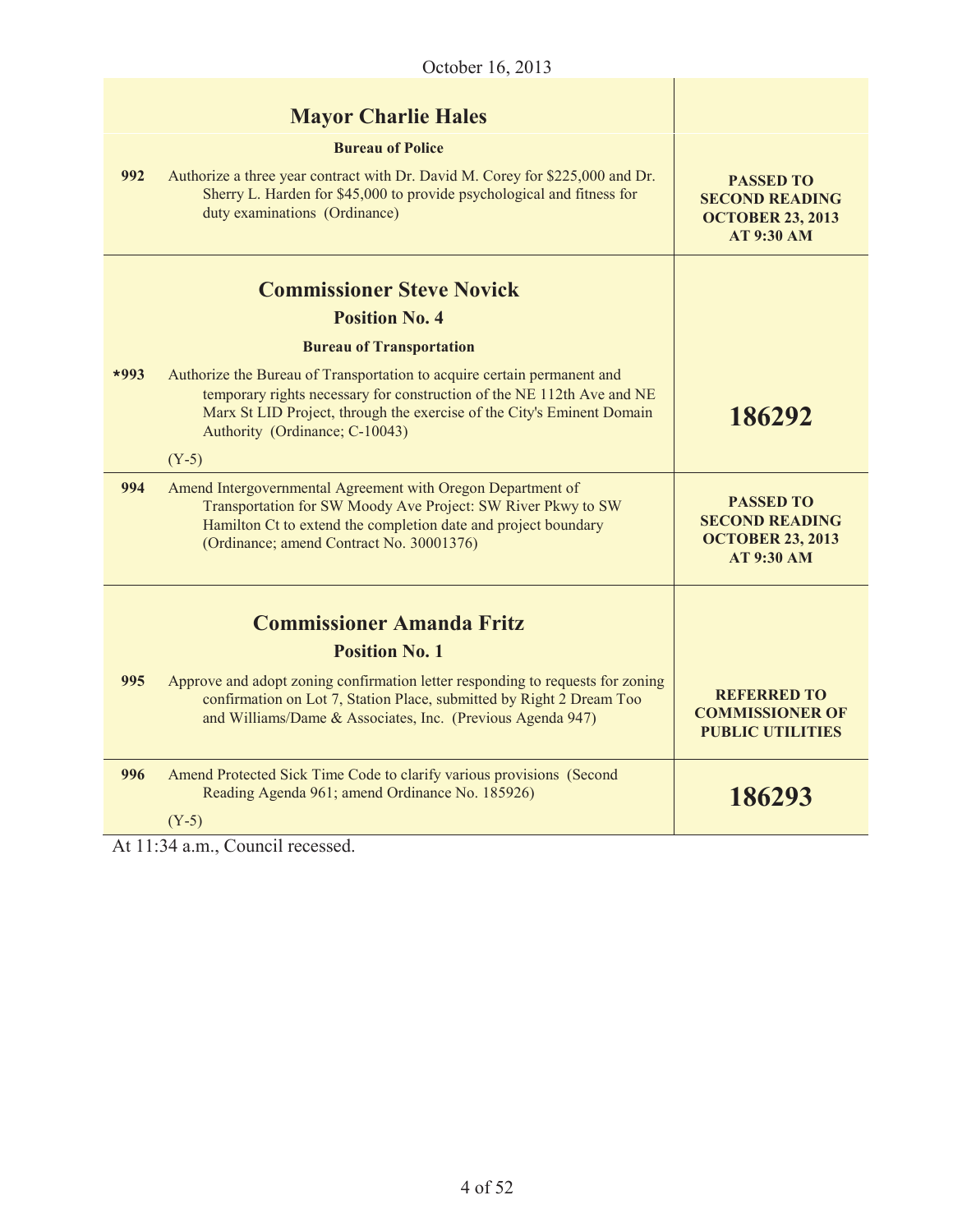A RECESSED MEETING OF THE COUNCIL OF THE CITY OF PORTLAND, OREGON WAS HELD THIS **16TH DAY OF OCTOBER, 2013** AT 2:00 P.M.

THOSE PRESENT WERE: Mayor Hales, Presiding; Commissioners Fritz and Novick, 3.

OFFICERS IN ATTENDANCE: Karla Moore-Love, Clerk of the Council; Roland Iparraguirre, Deputy City Attorney; and John Paolazzi, Sergeant at Arms.

The meeting recessed at 2:54 p.m. and reconvened at 3:33 p.m.

|     |                                                                                                                                                                                                                                                                                                                                                                                                                                                                                                                                                           | Disposition:                                                                                                   |
|-----|-----------------------------------------------------------------------------------------------------------------------------------------------------------------------------------------------------------------------------------------------------------------------------------------------------------------------------------------------------------------------------------------------------------------------------------------------------------------------------------------------------------------------------------------------------------|----------------------------------------------------------------------------------------------------------------|
| 997 | TIME CERTAIN: 2:00 PM – Extend a Street Closure Program in the Old<br>Town Entertainment District through parts of NW $2nd$ , $3rd$ and $4th$ Avenues<br>between W Burnside and NW Everett on certain days and during certain<br>hours for a period of 1 year (Ordinance introduced by Mayor Hales) 1.5<br>hours requested<br>Motion to add the Pearl District Neighborhood Association and Pearl<br>District Business Association to directive C as members of the<br>Stakeholders Advisory Committee: Moved by Fritz and accepted<br>without objection. | <b>PASSED TO</b><br><b>SECOND READING</b><br><b>AS AMENDED</b><br><b>OCTOBER 23, 2013</b><br><b>AT 9:30 AM</b> |
| 998 | <b>TIME CERTAIN: 3:30 PM</b> – Accept Report on the African Immigrant and<br>Refugee Community in Multnomah County (Report introduced by Mayor<br>Hales) 1 hour requested                                                                                                                                                                                                                                                                                                                                                                                 | <b>ACCEPTED</b>                                                                                                |
|     | <b>Motion to accept the report:</b> Moved by Fritz and seconded by Novick.                                                                                                                                                                                                                                                                                                                                                                                                                                                                                |                                                                                                                |
|     | $(Y-3)$                                                                                                                                                                                                                                                                                                                                                                                                                                                                                                                                                   |                                                                                                                |

At 4:35 p.m., Council adjourned.

**LAVONNE GRIFFIN-VALADE** Auditor of the City of Portland

By Karla Moore-Love Clerk of the Council

For a discussion of agenda items, please consult the following Closed Caption File.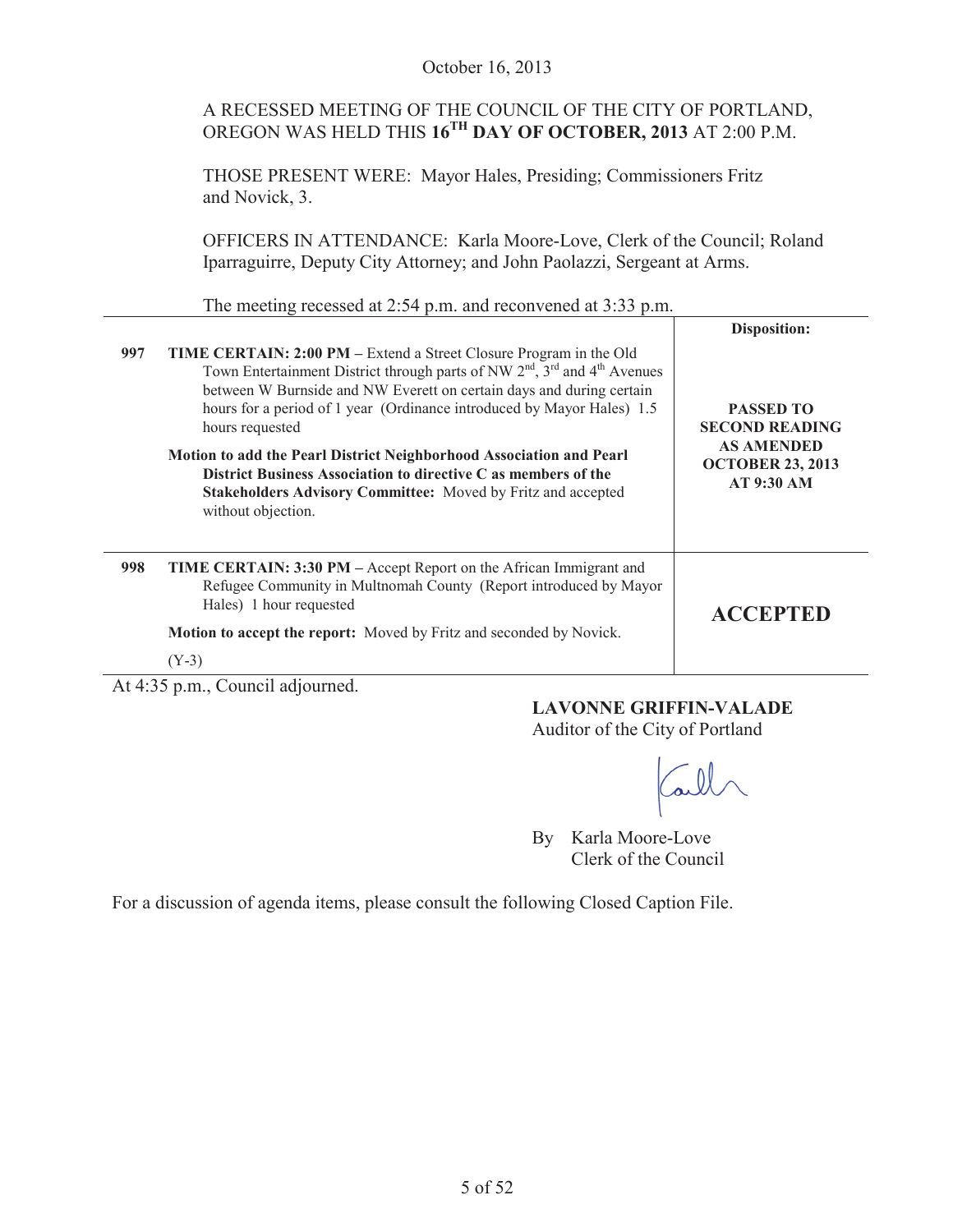# October 16, 2013 **Closed Caption File of Portland City Council Meeting**

This file was produced through the closed captioning process for the televised City Council broadcast and should not be considered a verbatim transcript. Key: **\*\*\*\*\*** means unidentified speaker.

## **OCTOBER 16, 2013 9:30 AM**

[roll]

**Novick:** Here. **Fritz:** Here. **Fish:** Here. **Hales:** Here. **Item 970. Moore-Love:** He called and is not able to make it.

**Hales:** Ok. Next one.

**Item 971.**

**Hales:** Good morning.

**\*\*\*\*\*:** Good morning.

**Joseph Gordon Tequilah:** Hello, I am joseph gordon tequilah. Some call me -- well, most people call me tequila. Basically when I found out, two months ago, some things, basically, was not happening, that, that what I would say is happening now, so, what i'm saying, is even though, I believe it caused a big chaos, and to me, disturbing the -- as an activist, disturbing the comforts others in certain degrees, is doing job. You know. So, I would say, what I got to say is if, if -- keep doing what you are doing, and that's talking, communicating with the homeless and directly and, about the homeless issues, and doing what you do, i'm -- that you are on the right path of -- not solving the problem but helping the solutions in Portland's history. And, the, the -- so, basically, what I had to say before, I Can't say now because I believe that you are in the process of actually doing something. Especially, what I wanted to speak about is as of right now, about the drugs, the russian drug, krokodil. It has been in russia for ten years, it's homemade heroin. And it rots your flesh off within like two years. It made it to the shores america, people just process it, and made of, of gasoline. Gasoline, lighter fluid. And, and codeine. It's a bunch of garbage, and it rots your flesh off. And I believe that, that the city should, should put some advocacy to this, about warning people about it, and it's in three states, been identified, in three states, and before we start seeing people like zombies walking around, at least, if people do it, have them educated about what this stuff is, because you get it for, for like -- it's like 10% of the cost of heroin. And it's a heroin substitute, and I believe it's very important before it hits the streets of Portland because walking around and watching live zombies, I think it's very important to get educated. And if decide -- this is my, my -i'm sorry, because i've been really -- what I had to say before, was, was out. But, before we, we - how can I say, if we don't educate people about it, it will be genocide. If we educate people, and they still end up doing, it would be suicides, which is completely two different things in my opinion. So, I believe that, and they can study krokodil, and have the city alert about this drug, and that's, that's -- that's now in america. Thank you.

**Fritz:** Does it have a street name?

**Tequilah:** Yes, krokodil, or, i'm sorry, krokodil or krokodil. Which is -- it's -- because the skin where you inject it at, I know don't do heroin, but the skin where you inject it at, it becomes green and scaly, like a crocodile, and that's why they got the name in russia because your skin starts becoming crocodilian-like, and your flesh literally falls off of the bone.

**Hales:** Thank you to letting us know.

**Tequilah:** Thank you.

**Hales:** Ok. Next person, please.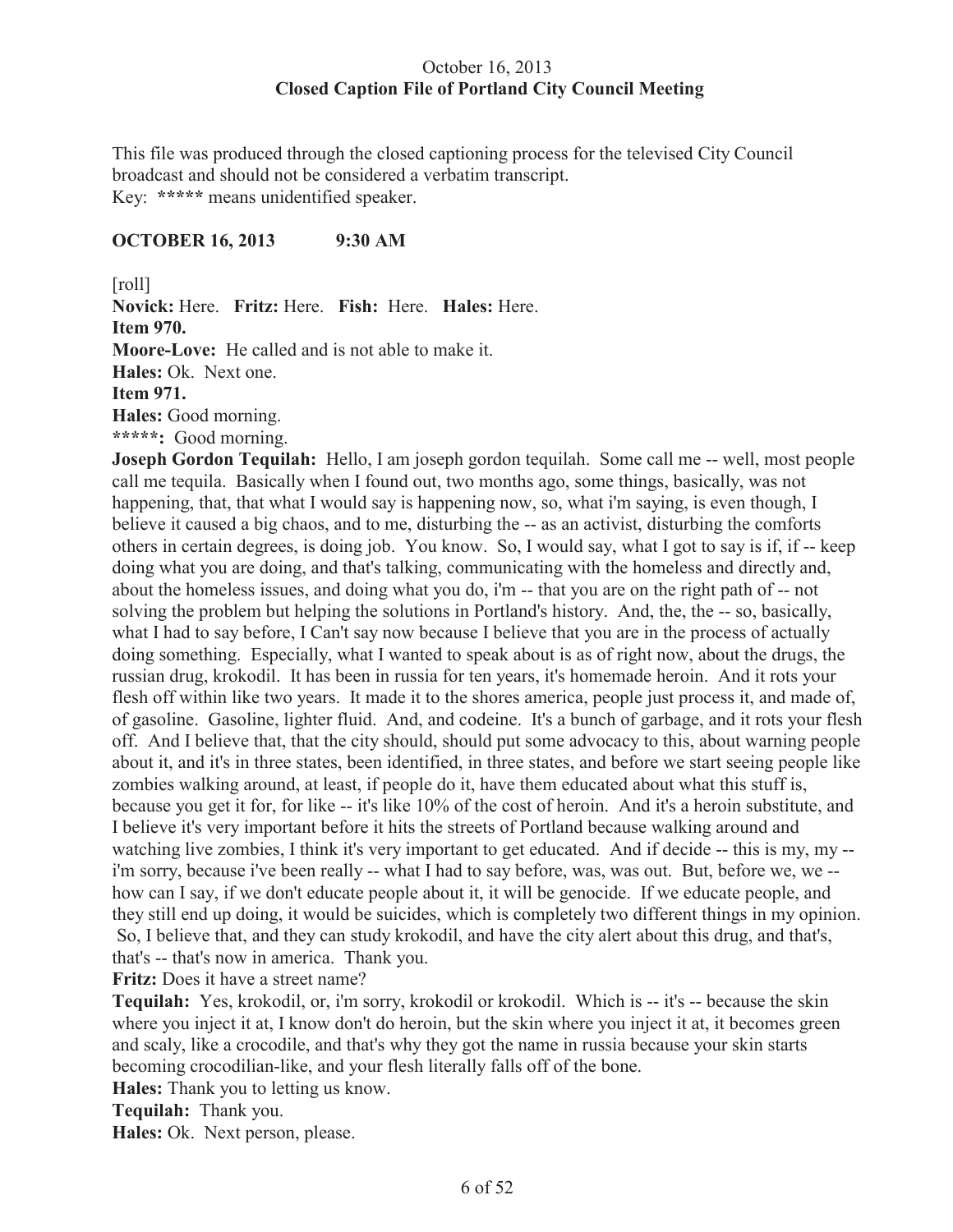# **Item 972.**

**Hales:** Good morning.

**Katie Braun:** I am Katie bruan, and this is my friend, kelly. I called 9-1-1, and police came, and my ex-boyfriend went through my dog door, right now you are being handed a copy of the political reporter, where he says, in the political reporter, that my ex-boyfriend went through the dog door, because he had been, he installed, it and it's my home that, that I live in, alone, and knew that he could get through that dog door, and when he admitted to the police, that he came through my dog door, where I lived alone, and he had previously installed the police did nothing. So, the front page, is the independent police review, complaint form where I complained. And, and let me get your attention really fast. This is kelly cauldwell, my best friend when, I went to the district attorney, to tell the district attorney, I wanted to press felony charges for an ex boyfriend coming through my dog door, the police are doing absolutely nothing, the independent police review, two weeks later, whether I called them on his phone, caused me of impersonating, kelly cauldwell, because we both had a big smile, bright blue eyes, and curly blonde hair. I had never been to the independent police review office before. Kelly went in my name. When I was talking to the district attorney, and the civilian judge that gave my ex-boyfriend restraining order.

**Kelly Cauldwell:** While she was at the courthouse, I went over to make a complaint. **Braun:** That independent police review person, was an ex sergeant with the police department, and he's now quit. And i'm not sure the circumstances but I can tell that I talked to the director of the police review many times, about, about us, being accused of impersonating each other, and it is not fair that women were treated the way that they are with the independent police review or, or the police department. And now, setting aside what the police review did because they have a new director, in just, and fyi, they have new, new five employees, within this time frame, that is eight months. And five new employees, and in the police review, and I say, sign me up to be a citizen on the independent police review committee. And I show up for the independent police review committee screaming, there was no screening on that day. And I had emails saying, show up at this time and this date, with the independent police review. And irene, and the [inaudible] was out of town, and not even there, and another city person that was supposed to be holding interviews, for the independent police review, not even open. And I have 29 more seconds, and let me just tell about the police department. The office, the officer that would not arrest the guy that came through my dog door, and admitted it in the political reporter, that you have a copy of, and, and called me his, called me hysterical, and he was also fired in chicago. And he was also demoted, and he has also problems in Portland, and he's made our newspaper for being a bad cop. One of five bad cops that makes me not sleep at night. And I volunteer for the police department, and I will not stand up as a citizen for cops that do not get any, any punishment at all. I live three blocks, three blocks to the independent police review, and all that sergeant had to do, was, was tell me that there is a women's shelter, three blocks from my house. He said nothing, and he's a sergeant. I left with no help from the police. And nor do I have confidence that if I ever call 9-1-1, that I am get help from them or the independent police review.

**Hales:** Thanks for being here this morning. I hope while you are here you will stop by my office and I think, I don't think chad is in the room --

**Braun:** We have spoken to chad before.

**Hales:** Stop by and talk with chad about what's happening now, and i.p.r., so thank you. Thanks. I appreciate coming. You are on here, ok. Sorry, go ahead, kelly. **Item 973.**

**Kelly Cauldwell:** I am here for something totally different. Although, I really do want to say that, that I concur that the, the independent police review office accused me of being her, I got prank called by the cops. They called me and I asked them to identify myself and they hung up on me, and that's my experience with the story, just so you know but i'm here to talk about homelessness,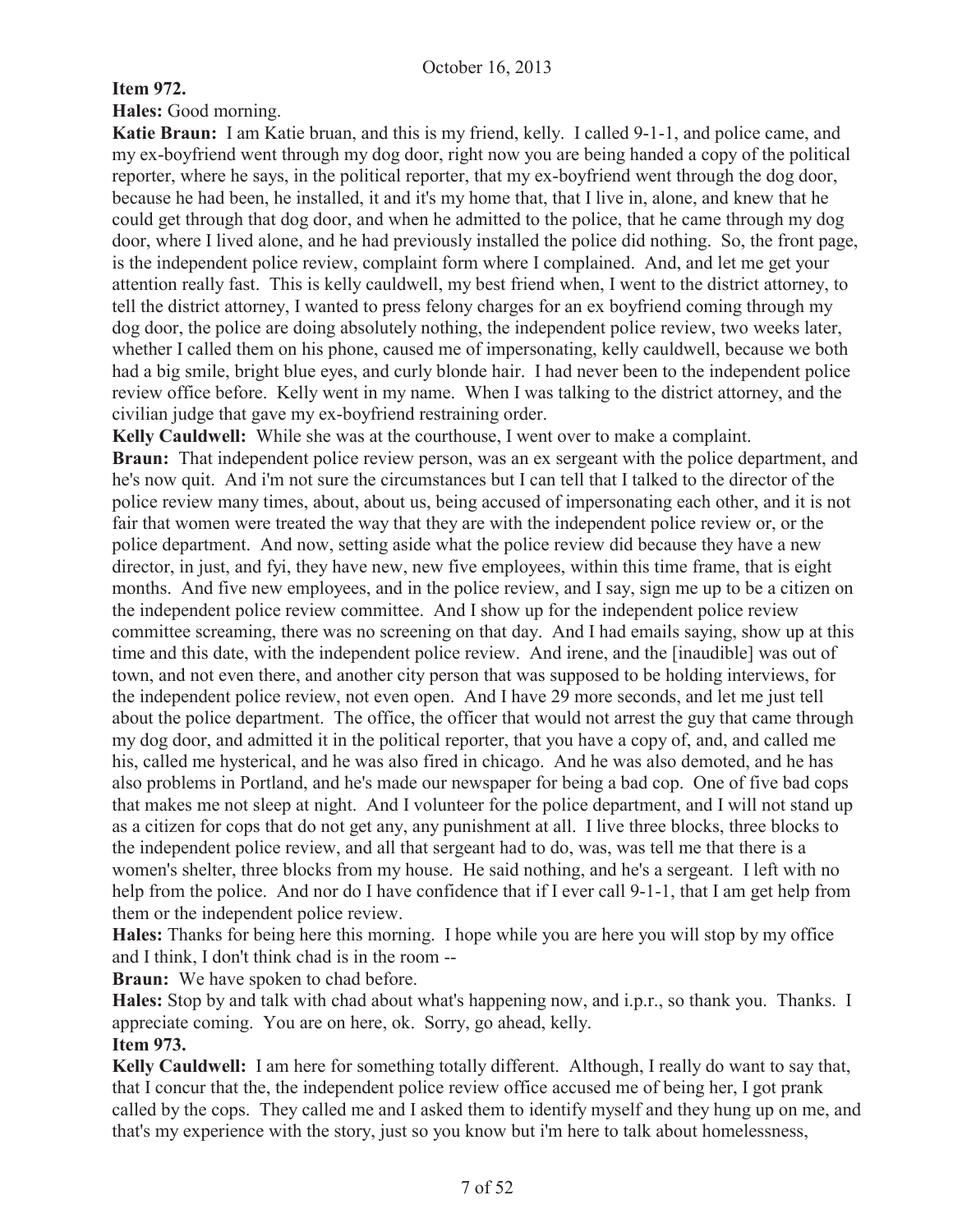actually. And, and you might remember me from the solidarity cupcakes and housing, and I really need to step up if you are going to get more cupcakes because it's not cutting it. And, and the cops, in particular, are a huge problem with it, so, I think that, that the first thing that we need to do is to end the camp ban, what does that mean? That means that when a person is, is sleeping, what was if? Tequila said it was your job to, to dislodge the comfortable or, or the -- Stir up the comfort people, And that's happening, so people are getting their blankets and sleeping bags taken away, and either arrest or just left there to lay on the ground without their sleeping bag, and by the Portland police, and it's not acceptable. And it needs to stop. And I see it happen all the time. And i'm the person who brings them new sleeping bag and that needs to stop. I got other things to do, and more important than that. And which comes to my second top issuing, and we need to open the women's shelter now. And not on november 1st, and not push back because we don't have enough money but like next week. And yesterday, I stood outside new seasons and spoke with a woman with a sevenyear-old child with her, and I asked her where she was going to sleep. And she was trying to collect money so that she doesn't have to sleep on the sidewalk with her daughter. And/or by the way, the cops might come and take your sleeping bag away while you are sleeping on the sidewalk, and it happens in the city. And it should not. And this needs to be the city that works and not the city that works people over. And I was just at your lovely thing, I got a bag of [inaudible], we need to collaborate to do better for all the people in this community, including the unhoused, and it's not that hard. We're not, not -- we're making it harder than it is. We're harassing people and criminalizing people for being unhouse instead of lending them a hand, and I got more examples than I have got time for today, and I have got guys who, who got busted pissing in the park and now are listed as sexual predators and can't get housing. I could point to these people. And I got a woman who, who was told that her social worker at aging and disability services told me that she should not go to the shelter because she's too fragile, and when she no, no more couch to sleep on, project respond picked her up and took her to ohsu, and you know what happened there? She got arrested for trespassing and went to jail. She was not even homeless for, for 72 hours. And before she, before she now has a criminal record. And another woman, was on boathouse by the columbia river crossing and, and you think that they might want to evict her because there is a lot of money to be made with that bridge, and they need the space for, for the, for the equipment. And seriously, and plus, her boathouse, I talked with the city, and the, the business. They would have been responsible for fixing the property up. So they evict her, and I talked to the guy at the city, and I talked to the building guy, and he told me that there was a memo in the works to say that, that this, this unit is, is not habitable so she got evicted and you know what happened? She tried to break back in because she needed her stuff, and, and she got arrested for Breaking back in to her own house. And then, she --

**Hales:** You are out of time so you need to finish up.

**Cauldwell:** She went over to the house to where she's on the titles with her husband and on the title, and there she got another, another -- arrested for trespassing again, and she had to go to family court where, and we're criminalizing the homeless.

**Hales:** Ok. Thank you.

**\*\*\*\*\*:** And --

#### **Item 974.**

**Hales:** Good morning.

#### **\*\*\*\*\*:** Good morning.

**Sharon Nasset:** Good morning, mayor and council members. Thank you very much to letting me speak for, for the record, I am sharon nasset. And miss Karla will be handing out to you resolution, and it's called the west county toll-free bridge, it is from clark county, Washington and clark county, Washington, has, has two, two, actually, it has five transportation issues, but two bridges on their november ballot, in a couple of weeks. One is, should we have a, a bridge on the west side. And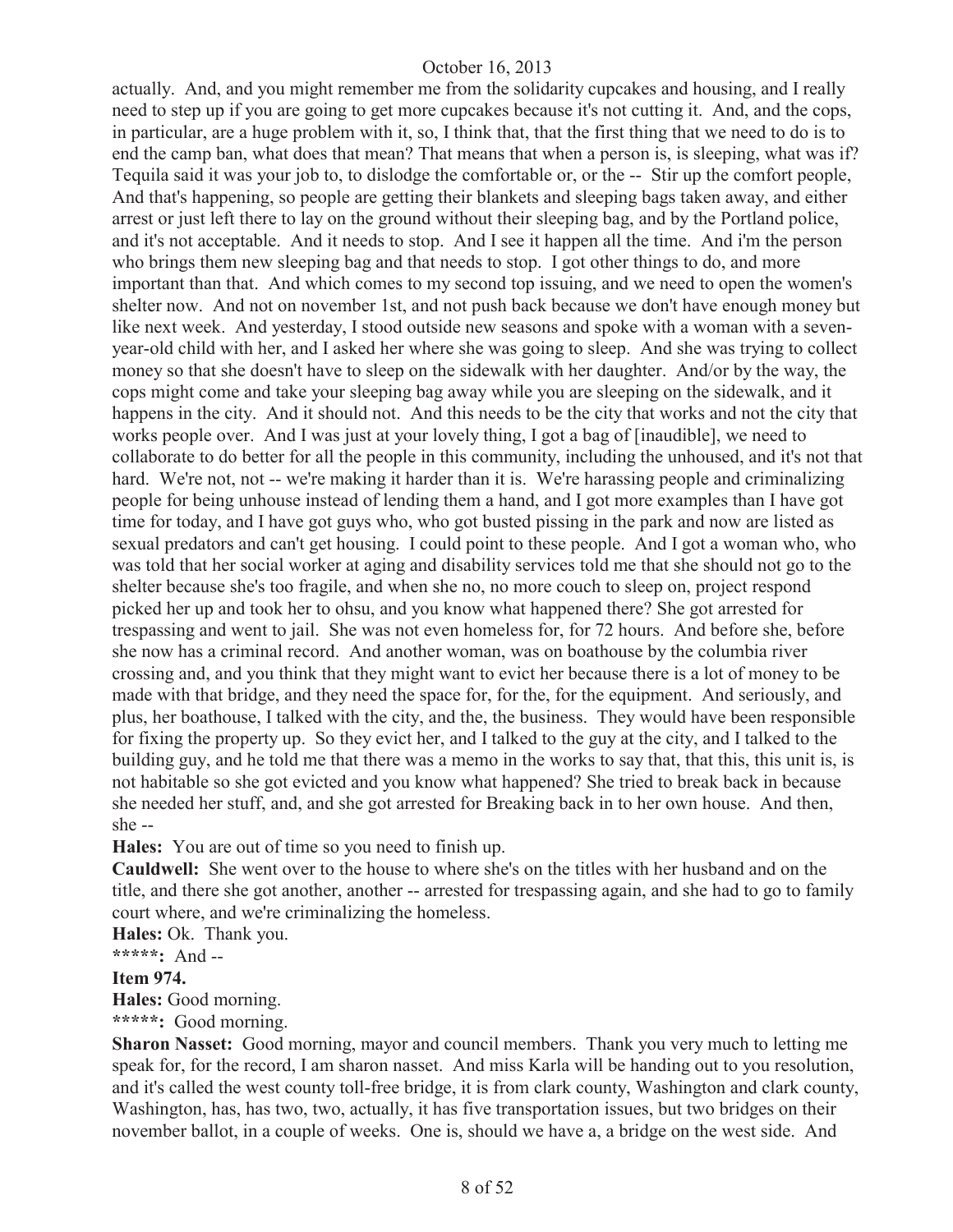that is toll-free for 900 million, and or should we have one on the, the east side and, and the reason that i'm bringing this to your attention for couple of reasons, is, is, is they have realized the, that the columbia river crossing project is not going forward, nor should it as it is. And may remember at the recent elections, anybody who said build it or support it, crc, did not make it through the election. On camera people that knew there were problems with the columbia river crossing. And, and right now, it is important for this body, and the most respectful manner, you do not have the luxury to sit back and remain silent. And the columbia river crossing project, has many problems with it, and should not go forward. Having a supplemental, environmental impact statement, is common after, after a record decision. You get there and say, we don't like this one, and we have to choose something else. And right now, Oregon is considering the go it alone, and they are having their kickoff next week. And need to talk with the senators and representatives that represent moreland and say, the columbia river crossing project, not only was, was really, really expensive, but, did not solve what it said it would do and, and violated open meeting laws and other, other problems and process problems. If it is meant to be, it can rise to, to the top to, through an honest and fair nepa process. So, right now, your council needs to say, the columbia river crossing has too many projects, for Portland to go forward with, and you know that that's what your constituents say, and just saying that will change the legislation, and open it up because many of them don't want it. And I have been down to salem, and you probably know, you know. And, and they don't want it, either, but they are is brutalized and hearing nothing from. And you do not have the luxury to be silent. And even just saying, thank you, clark county commissioner, for putting an advisory vote on the ballot, in that we need additional bridges. And we need to move the conversation forward. We have a problem, and the columbia river crossing is not what people want. And start a supplemental environmental impact statement. And I can give you a nice little -- since being involved in 2000, I can give a nice list what was missed, and what an easy baseline for a supplement could be like. And so, thank you again, and I really hope to hear your voices. Very soon.

**Hales:** Thank you for coming. Appreciate it.

**Hales:** Ok. Let's move to, to the consent calendar, and then to time certain. I think that we have requests to, to pull a couple of items. 978 and 979. Any others? So, so, unless there are any other requests, to pull the items, let's vote on the balance of the consent calendar, please.

**Novick:** Aye. **Fritz:** Aye. **Fish:** Aye. **Saltzman:** Aye. **Hales:** Aye.

**Fish:** Can I just because I think and I both have 979. I get a sense of, of whether we're looking for a full-blown council presentation, or a --

**Hales:** Mr. Walsh pulled it, so I don't know what he's, he's seeking but I would not assume we need a long presentation. Ok. Let's move to number 975, please.

**Fish:** Thank you, mayor, I would like to begin by calling, calling forward our honored guests, dr. Margaret neal, the director of Portland state university's incident, institute on aging, and leslie foreign, the executive director of elders in action and debora stein, the principal planner with the bureau planning and sustainability. Welcome all. As the city council liaison to elders in action, i'm honor this morning to introduce our new action plan for an age friendly Portland. A plan which will help Portland become better prepared as our population ages. And with the first retirements of the baby boomers upon us, Portland is preparing for the changing needs of our older adults. And, and in 2006, Portland was the only city in america to stand up as leaders for age friendly communities, and to join the world's health organization's global age friendly city's project. And as a member of the project, Portland made commitment to ensure that we have a plan of action in place to respond to the unique needs of our adults. And our own Portland plan reflects that promise. I would like to thank this morning, the age friendly Portland advisory council for developing this action plan for an age friendly Portland. And the advisory council was comprised public and private community leaders, with outstanding leadership from the Portland state university institute on aging. And now,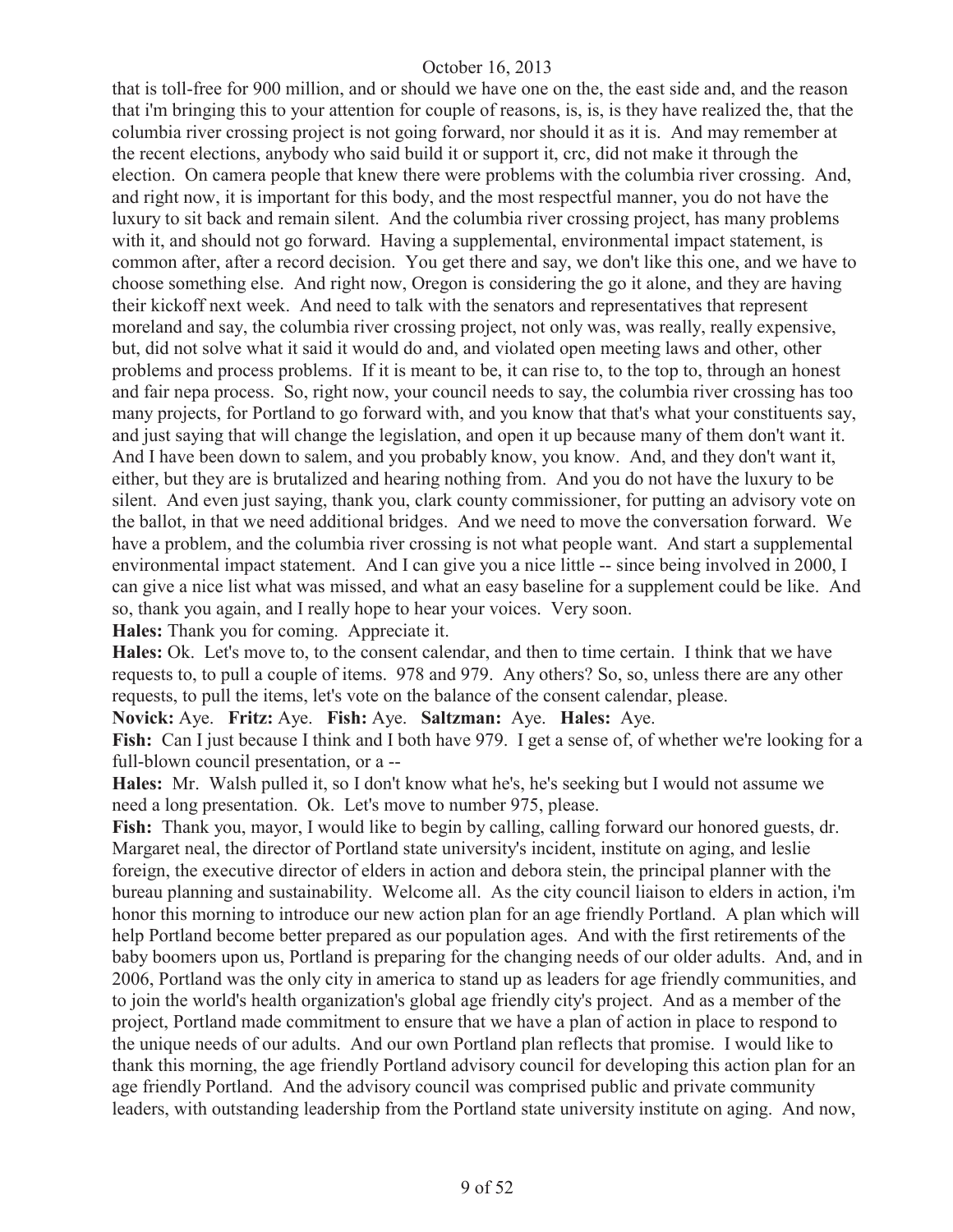it is my honor to turn it over to psu's dr. Margaret neil to walk us through the action plan. Margaret, welcome.

**Margaret Neal:** Thank you very much. And it's a pleasure to be here, and I want to begin by thanking commissioner Fish, for your support, and of this work over the last few years, and dedicating staff time, as well and to thank george, and george, thank you, for his support on our advisory council. And, and both you and commissioner Saltzman for your work with the Multnomah county vital aging task force, and a few years ago and, and commissioner Fritz for her initial support of our age friendly city's work back in 2006-2007. The first question is why should we plan for an aging population? And the answer is, complex, and simple at the same time. Its numbers be. Its economics. The world is aging. We have, in 2050 we'll have more people age 60, over age 60 than we have people under the age of 14. And it's -- we are aging here in the Portland region. Between 2010 and 2030, the population overall is going to grow by 35%, the population 65 Plus is projected to grow by 106%, and it's time to plan, and then as this, this, this photograph shows, we're all aging. We start young and, and we get old, if we are lucky enough. And as, as commissioner Fish said, Portland is a leader in the international age friendly city's project. And at the institute on aging, we began addressing the issues many years ago. And with a report on livable communities but in 2006, we had the opportunity to, to join with the world health organization in this global movement to begin establishing age friend cities. And we were, as the commissioner said, we are one of 33 cities, and in 22 countries. And, and around the globe, the only city in the u.s. To participate in this project. And, and those, the different countries involved represented both, both emerging economies, and as well as developed economies, and we were all after the same goal, which is to figure out what are the features of a city that makes it age friend. And what are the barriers, what gets in the way of making a city friendly for people who are older, as well as people who are younger. And what suggestions did people have for change? In 2010, we submitted an application to, to the world health organization's global network age friendly cities, and we were accepted, we were one of the first nine members, the only other city in the u.s. To become a pioneer member that network, was new york city. And in 2011, the photo that's up here, is the award of the certificate, which I believe may still be hanging in commissioner Fritz's office, of membership in the global network of age friendly cities.

Fish: We'll have to rotate that.

**Neal:** And so, just, just thinking about this issue what makes a community age friendly, first all, when we're developing a plan to create a more age friendly community, we want to think about building on, on strength, and not just, just needs, and so, focusing on, on the opportunities that are associated with an aging population, the contributions of older adults, and as well as their needs. And so, I have used that phrase age friendly communities many times, and what that means is communities that are enabling rather than disabling to people. That are inclusive rather than exclusive. And that strive to be equitable, and that really focus on the life course from, from birth through death, and on, on inner generational connections and inner dependence, so city that's age friendly is one that's friendly for all ages, and not just, just elder friendly. The photograph here is the picture that was taken at bridge meadows and, and which is an inner generational living arrangement where older adults serve as mentors to foster families. And it's award-winning, it's won a number of awards in the u.s., so, our age Friendly city action plan, which was developed with an advisory council, certainly not just the Portland state effort, and I would like to ask the members of the, of the psu advisory council on age friendly Portland, to stand up, please. Fish: Give them a round applause, please.

**Neal:** As well, each of the other speakers here. And the plan a focus on not just the built environment but also the social environment. And there are eight domain that is were stipulated by the world health organization that should be attended to, in any sort action plan for creating an age friendly city. And so, in terms of the built environment, that includes outdoor spaces and buildings.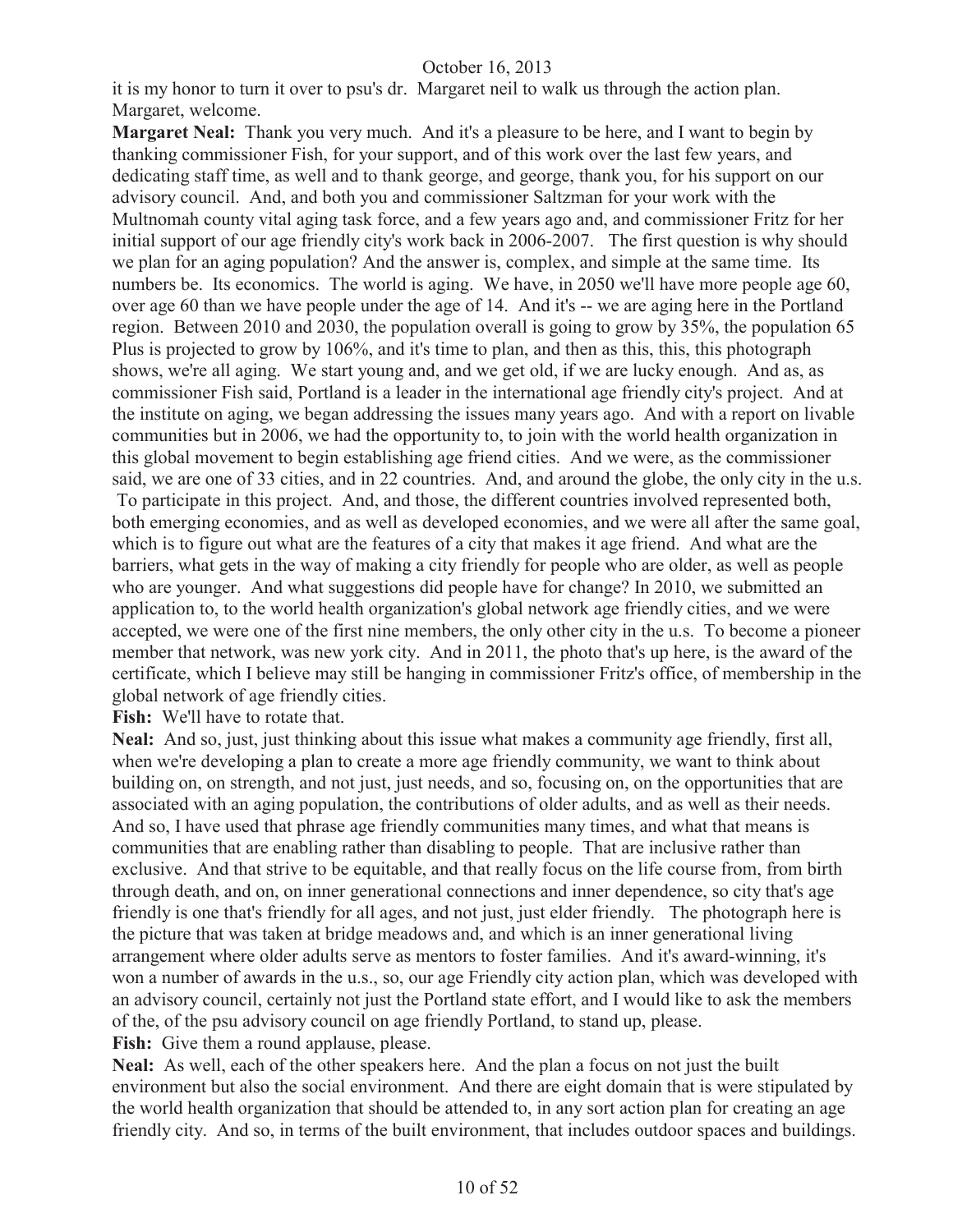And also, transportation and, and housing, and the social environment focuses on, on community support and health services and, and communication and information. And civic participation and employment, and respect and social inclusion, as well as social participation. And what we have done in our action plan is, actually, pull apart two those pedals and created separate domains, we felt that they were so important that we need separate action items, so community support and health services are pulled apart, and they each have their own domain, and civic participation and employment are also pulled apart, and have their own domain. Because time constraints, I don't have time to go through the whole, the whole action Plan, with you, and but, let me just say a couple of sort of guiding principles, one, older people need to be involved in the implementation of the plan, as they have been, and involved in the development of the plan and, and it's, it's a focus on life course, so, making a community friendly for people of all ages and abilities, and we're not requesting city funding, per se, although we are requesting city staff and commitment on the part of the commissioners and the bureaus. And, and not all of the actions that are list in the plan are new, and they build on existing work, and that's already being done and some are new. And a number of partnerships are involved, both public, two public, so, Multnomah county and interfacing with the city of Portland and, and are agencies within the city, interfacing with one another as well as public and private partnerships. In terms of the housing, an example, our action item 1.3, is to encourage innovative approaches to housing older adults, and I have mentioned bridge meadows, as one, such example. And another is the east side village pdx, which is, which involves a cooperative type of housing, and we have a number of things that we're doing in Portland, and we can do more as we need to thinking about our aging population because costs housing, older adults, are growing rapid. Communication and information is another area that I would like to highlight. And action item 8.1, stipulates That we should maintain clearinghouses for aging related information, and one of the things that we heard loud and clear for, from older adults in our day together is that we cannot just go digital. With information, there are too many older adults who don't have access to computers, and in their homes and, and even they can get it at the library, but still, they may not have the training. And so, people, it's very important to maintain our existing clearinghouses, the Multnomah county help line was praise wide. And as well as bulletin boards like there photograph here. Maintaining those. And, and second action item is to improve online resource and is create standards for age friendly media, one of the things that, that a sub item underneath here to ask that all the bureaus websites be, become anti-aging friendly and follow standards to make them legible to older adults.

Fish: If I could just jump in here for second. A good example the water bureau sat down with elders in action, and reviewed some, some brochures that, that we hand out. And we asked for some feedback and, and the feedback that we got was really, very helpful. And, and among other things, we were told that the font was too small, and the information was too clutter. And the one that really stood out for me was, was in one of our brochures, there were 12 phone numbers listed that you could call if you had a problem. And they said that, you know, as you get older, it's better to have a single point of contact, and don't confuse people by putting 12 numbers in brochure and, and, and I have to, to say that, that a lot of the feedback that we got was, was unexpected, and it was not on our radar, and which is precisely why we need to engage folks who are experts in, in the communication to make sure that we are, actually, thoughtfully communicating to an important part our community.

**Neal:** Thank you for that example. Action item 8.4 talks about, about launching an age friendly educational campaign, and this campaign would be very broad reaching, and it would have, would educate people about what age friendly is, and it would educate people about the role of older adults, and how, how, how -- what kinds of, of contributions that they currently make and what they could do. And in our society, we don't, actually, have roles for older adults at age 65, we're orient towards retirement and, and there are many things that, that these older adults are waste resources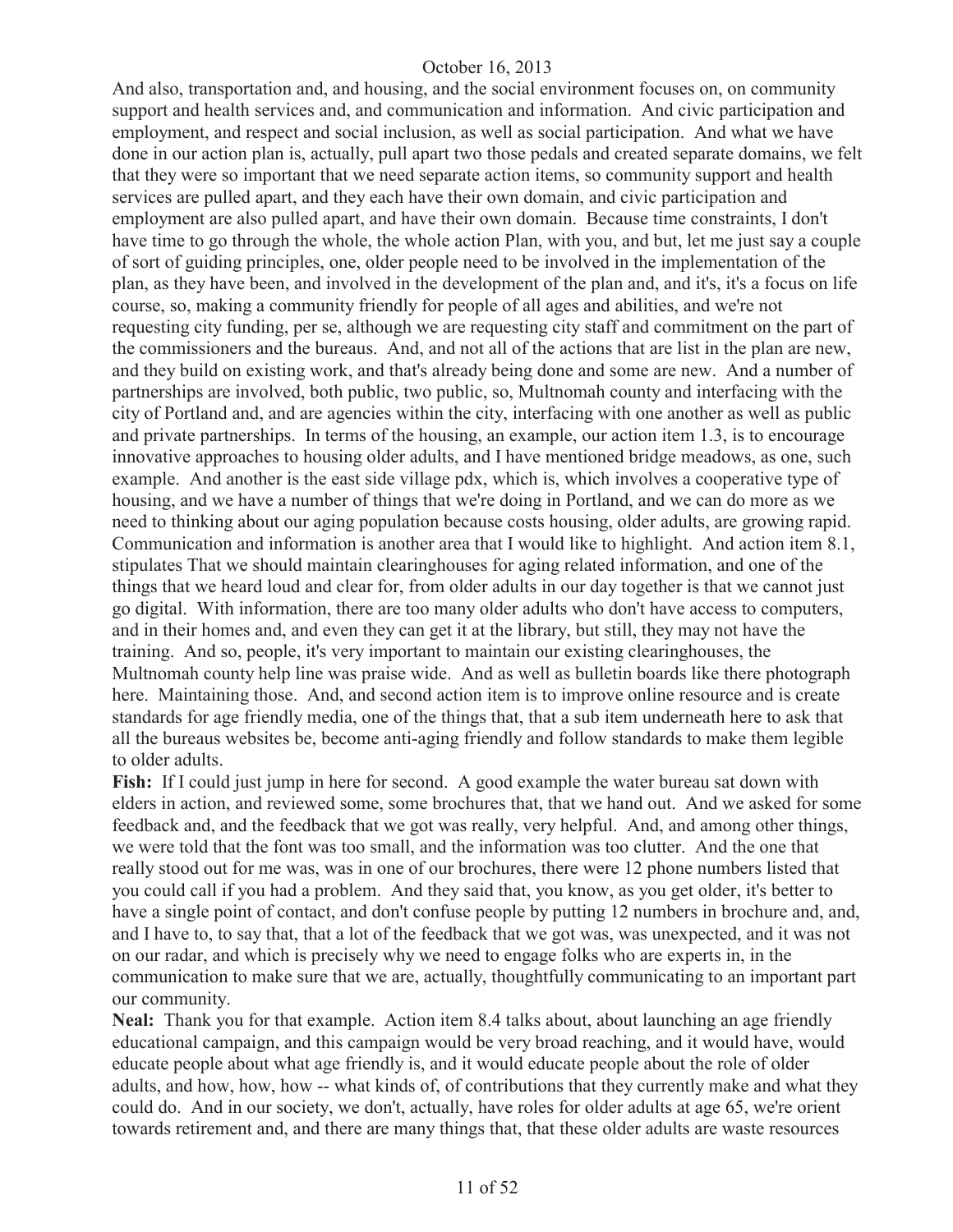right now. We need to figure out ways to benefit from their knowledge, and their skills, and their experience, and develop social roles for older adults, and we don't have the luxury any more wasting resources. Whether they be human or financial. Connect with, with the age friendly campaign, is this idea and, and reducing ageism is focus on employment in the Economy. The action item 6.1 is to improve action opportunities and reduce ageism. This photograph was taken at new seasons, which has a housing policy of hiring older adults. We establish ways to know whether we made progress or not, and then we'll prepare an, an implementation guide with the advisory council. So, I would like to turn over my -- the microphone now to Deborah stein from the city of Portland. **Deborah Stein, Bureau of Planning and Sustainability:** Good morning. I am really pleased to be here with my partners today, and this has been great partnership, and it's one that the bureau of planning and sustainability would love to remain very committed to. This action plan, I think, builds beautifully on the assessment work done not only by Portland state, and our community partners, but the bureau of planning and sustainability. And what is really impressive to me is how congruent this plan is with the healthy connected community concept that we brought forward in the Portland plan and what is now embodied in the comprehensive plan update. It's really clear to me that what we hear older adults say they want to live in an age friendly city it's exactly the same set of ingredients we hear from community members of all ages. That congruence really tightens that relationship and keeps us committed in the work. This dynamic plan will continue to evolve and I just came back from a national convening of aarp and city planners from across the country to talk about age friendly cities so I learned a lot from that gathering that I can bring to this plan. But I was also able to share portland's work to other cities in the country who have been working on the age friendly planning. Two of the things that I was really proud to share was one, the amazing partner and partnership we have with Portland state university. Not just with institute on aging but also the urban planning program. Because the assessment work and next steps of implementation are really strong partners in addition of course to our advocacy and outreach organizations throughout Portland. So that was an amazing point time because we are updating our comprehensive plan, we have an opportunity it take the concepts and actions and really imbed them in a long, lasting, and enduring plan. We have this great opportunity to, to look at our built environment and say, what are the ingredients that we need to build into that, and keep them enduring to make sure our city is and continues to be age friendly. Exciting opportunities ahead.

## **Hales:** Thanks, deb.

**Leslie Foreign:** good morning, mayor and city commissioner, I am leslie foreign, and I am the executive director of elders in action. And I also want to thank commissioner Fish for being our liaison, and to a public advocate george hocker for his outstanding leadership, and push forward on the action plan. We serve as the federally mandated advisory council to the city of Portland and Multnomah county. Our goal as a partner is to help ensure that city services are age friendlily to our elder population, and that city staff is, the bureaus and the partner agencies are prepared to serve this growing aging demographic. We have been honored to work with the institute on aging, age friendly cities' project, since the inception in 2006. We have been encourage by the city of Portland on its embracing a of vision and goals on becoming an age-friendly city. We have also been proud that the advisory council and community members have been, incorporated to bring forward the agefriendly equity lens into the Portland plan. I am pleased to recognize several of elders in action volunteers, advocates, and board members, and community partners who work diligently to help educate our elected officials, city planners, and the general public. On the needs of this growing demographic. And if they could stand to be recognized.

**Foreign:** This action plan is intended as an advocacy tool. It pulls together set of strategies, intended to help council, its bureau, Multnomah county, metro, local, private, and nonprofit organizations, move our city and region forward. To help develop and implement, nurture, physical, social, and service environments. That are friendly to all people. And as an advisory council, we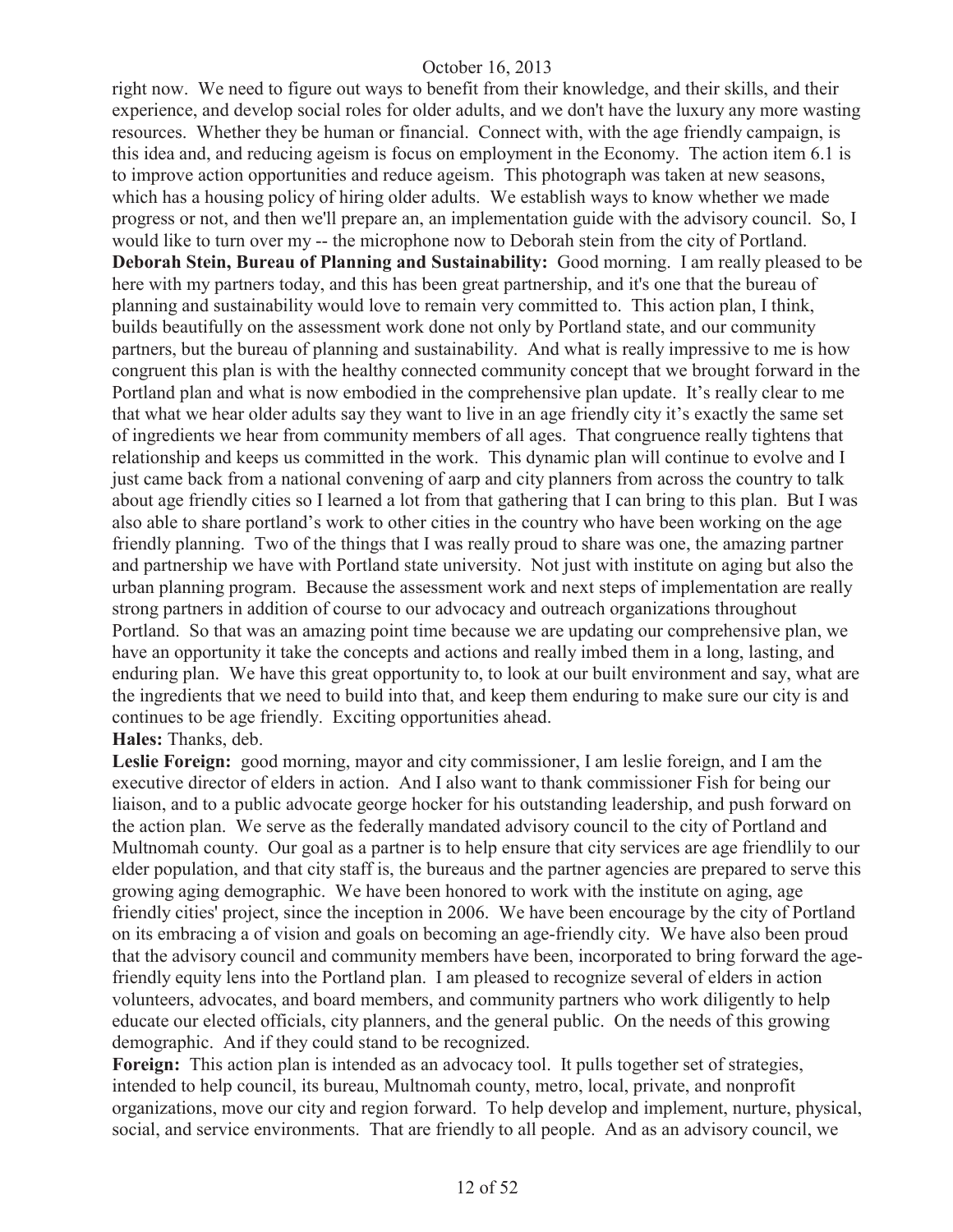have a great advantage as we have established a strong, private, and public partnership, which is critical to moving this plan forward. We are poised for success, with the outstanding leadership of dr. Margaret neil, the institute on aging, and the support of city council. And elders in action advocates and volunteers and staff are ready. We are here to off our expertise and knowledge to help ensure the action plan moves forward. And we look forward to assisting and advocating to build robust partnerships between the city of Portland, and Multnomah county, and on funding for services, and legislative priorities, on issues that affect our population. I thank you again for the opportunity to present this morning. And as a member of the advisory council, and as the executive director of elders in action, I look forward to our continue partnership with the mayor and the entire council, to help insuring that we all have an opportunity to age with dignity and the city we call home.

**Fish:** That concludes the presentation.

**Hales:** Thank you very much. Any questions for this great panel?

**Saltzman:** I have one question. So, maybe any of you can comment, but, I sense we have often talked about having sort of a, a clearinghouse where, where older adults can go, sort of to connect with opportunities and whether they are employment or volunteer and, and to we have anything like that? Or deborah, since just came back from the conference, are there other cities that might be good role models on that?

**Foreign:** Absolutely. And, and in portland it would be elders in action, and we, part of our work is to engage and empower older adults so if they Are looking for employment, and we certainly can help route them to our community partners, as well as volunteer opportunities. So, certainly feel free to direct people. We have a variety of community partners, and that are providing services, and also, Multnomah county, aging and disability services, and has their aging and disability resource center, that, that can help people get to the services that they need.

**Saltzman:** And that includes connecting to volunteer opportunities?

**Foreign:** Yep, services, and employment, and volunteers, and yeah. Absolutely. **Saltzman:** Great.

**Hales:** Thank you very much, other questions or comments? Thank you all. Thanks. Do we have others signed up to testify on this?

**Moore-Love:** We have three people signed up. And please come on up.

**\*\*\*\*\*:** Should I begin? I have not done this before.

**Hales:** Give us your name for the record.

**Peter Grotticelli:** Thank you. My name is peter, and I am from Portland, and yeah, I would like to speak in support in plan. I especially like, like the way that it's designed to draw from each according to their ability, as well as to give to each according to their needs. It's, it's an empowering thing, the idea is to draw from the ability of the elders and, and, you know, as we were just speaking of, the volunteer opportunities are an important Way to empower them, and they have the, the disability the resource center and that other center, and so, I would like to speak in support of that, and, you know, I know it could work, elsewhere, too. It's, it's a good model, and you know, volunteer opportunities to, to build, build the one's own shelter, to provide medicine, and food, and this, too, after all, you know, has been shown to be a good model, for instance, in southern spain, not sure if you are aware of it, called [inaudible], and it's a town in southern spain, which establishes its own food cooperative, given to it by the regional government in the 1990s after they copied the land, the farmers occupied this, used the aristocratic estates for a number of years after the dictatorship in the 1970s. And the way that they operate now they have got a zero unemployment, in region where, where, you know, the unemployment is at 37%. And they got 0 unemployment in this town because -- 0% unemployment because everybody work for the food cooperative, and in a town of 3,000 people, it's the biggest example of a communal run success that exists, you know, and you know, the way this works is that, is that everybody in the town is allowed to contribute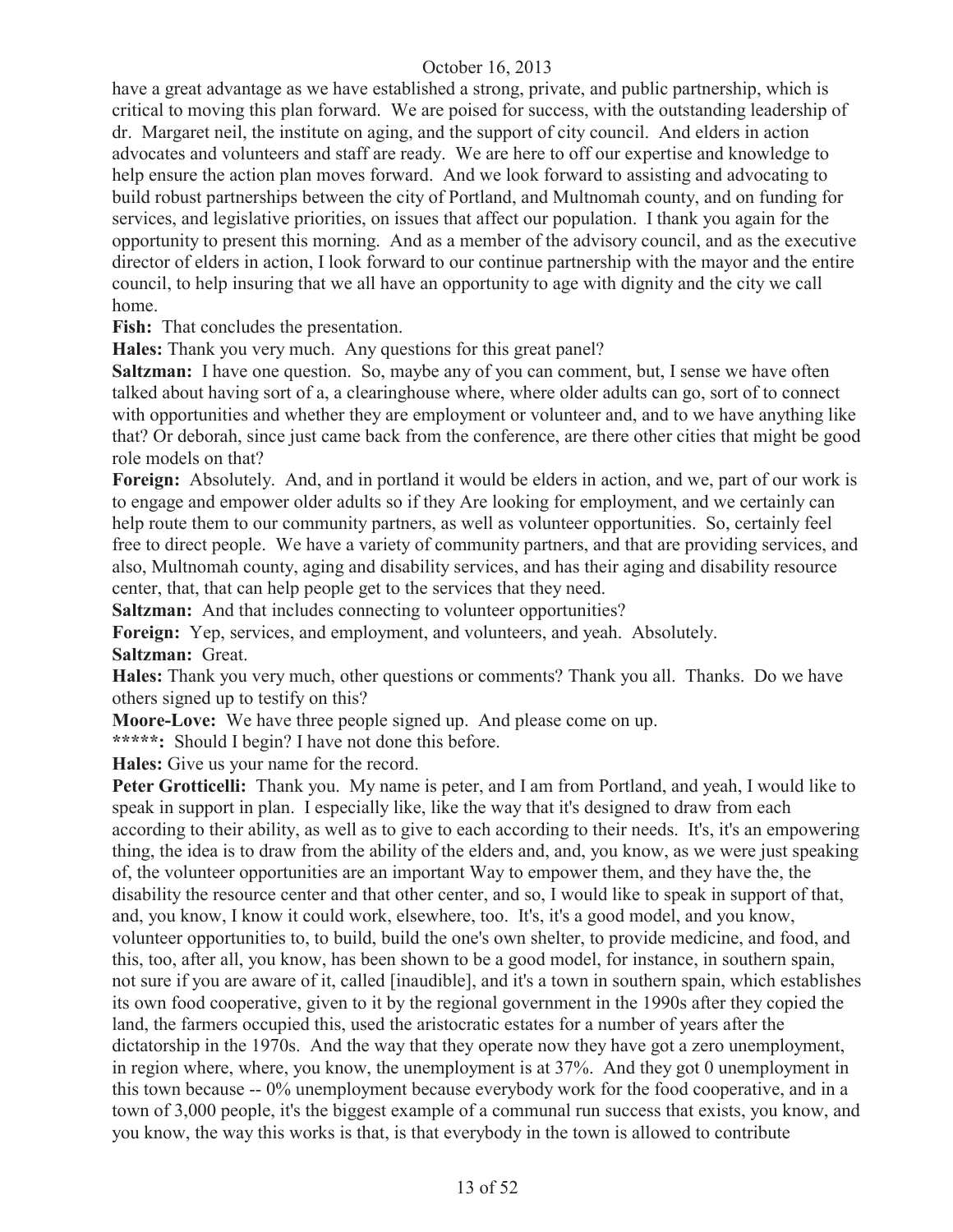according to their ability to their very survival by working in the food cooperative and the food processing industries that they have developed on that land, as well, you know, recently, over the years, as it expanded, and started in the 1990s, and Today, they have, they have the food processing, and it provides a decent income, and for everybody there, and I think it's about 1600 a month, and it's not very much. And it's still, still kind of a meager wages, and, you know, barely surviving, really, but, that's because they are by themselves right now. And to have city like Portland was to, to get into that with them, you can start it with the elders and maybe they want to do some gardening, and you have vacant city lots, and that are not otherwise occupied and, and perhaps, they would like to garden there, and build shelters, and the homeless, too. Might like to build some, some, you know, straw bale alternative structures, and they are cheap, and labor intensive, and perhaps, they would like to garden there, too. And we'll speak more of this, and anyway, I would like to, to do that.

**Hales:** Thanks very much.

**Mark J. Hofheins Jr:** Good morning. And [inaudible], I love the picture they got on here, talk to old people, they know cool stuff. I agree. And I agree. And most definitely. But, also, the only thing that I think is really missing from this plan, is, is the homeless clause. And you know, and we've been dealing with homelessness for I don't know, years. But, I mean, it's great, a great plan, and I mean, it's a beautiful thing that they are doing this. And I support you greatly and, and but, I think we need to implement more often, when we do these plans, and implementations of these things, we need to think also, of the homeless that are in the same age groups. And, and because, you know, they are going to be involved in this because, with the job things, great. That's cool. If they offer the jobs things, for the older people, but, also, giving them the opportunity to, to get in there, as well and, and if we add a homeless clause and incorporate them into it, we would, actually, make a precedent as a city, and to, actually, show that we are actually working as a hole. And instead of against one another. And, you know, so that -- and I think that that would be a good thing to start keeping in mind as we do the plans, and again, thank you for, for making that beautiful presentation.

**Hales:** Thanks very much. Good morning.

**Charles Johnson:** Good morning, thank you, mayor, charles johnson. And we generally have very good citizen and professional panels, so I know sometimes we get, we get a nice, glossy presentation, even though there's been in-depth work and the facts. But I think that we should have more honesty in our presentations, and the minute somebody gets up to talk about the elderly, or even the citizens, or any age in the city, we want to, to maybe consider whether we want to hear some p.r. Firm expressions, or when we talk about the elderly, do we want to hear things like less suicide, and less loneliness. And less isolation. And better medical care. And those particular phrases were not part of the presentation. And I think that that's your job as city council members to help the meat get out of there, even though we know that these are hard working people who have done good, hard work. We need to look at the specifics. My personal feeling on this is bit influenced by the number of hours that I spent on the eighth floor of the providence hospital, and at Portland rehabilitation at, at 12441, with somebody who was born in 1937. So, I commend everybody, especially the elderly people, who stepped forward as part of the program, and elders in action is great. And we always wanted to make sure that, that we're being constructively critical more than we're padding each other on the back, and I want to echo comment about, about the - about the elderly homeless, and in particular, the situations where they are victimized, I would not hear anything about reducing elder victimization. And in one place we might find that is in some of the sros and places like the west wind hotels where people sometimes 80, 90% of the income goes to provide them with bud bugs and, and communal showers, and they need to be moved into better situations, or the operation needs to be reconsidered. Thank you. **Hales:** Thank you. Thanks very much. Others?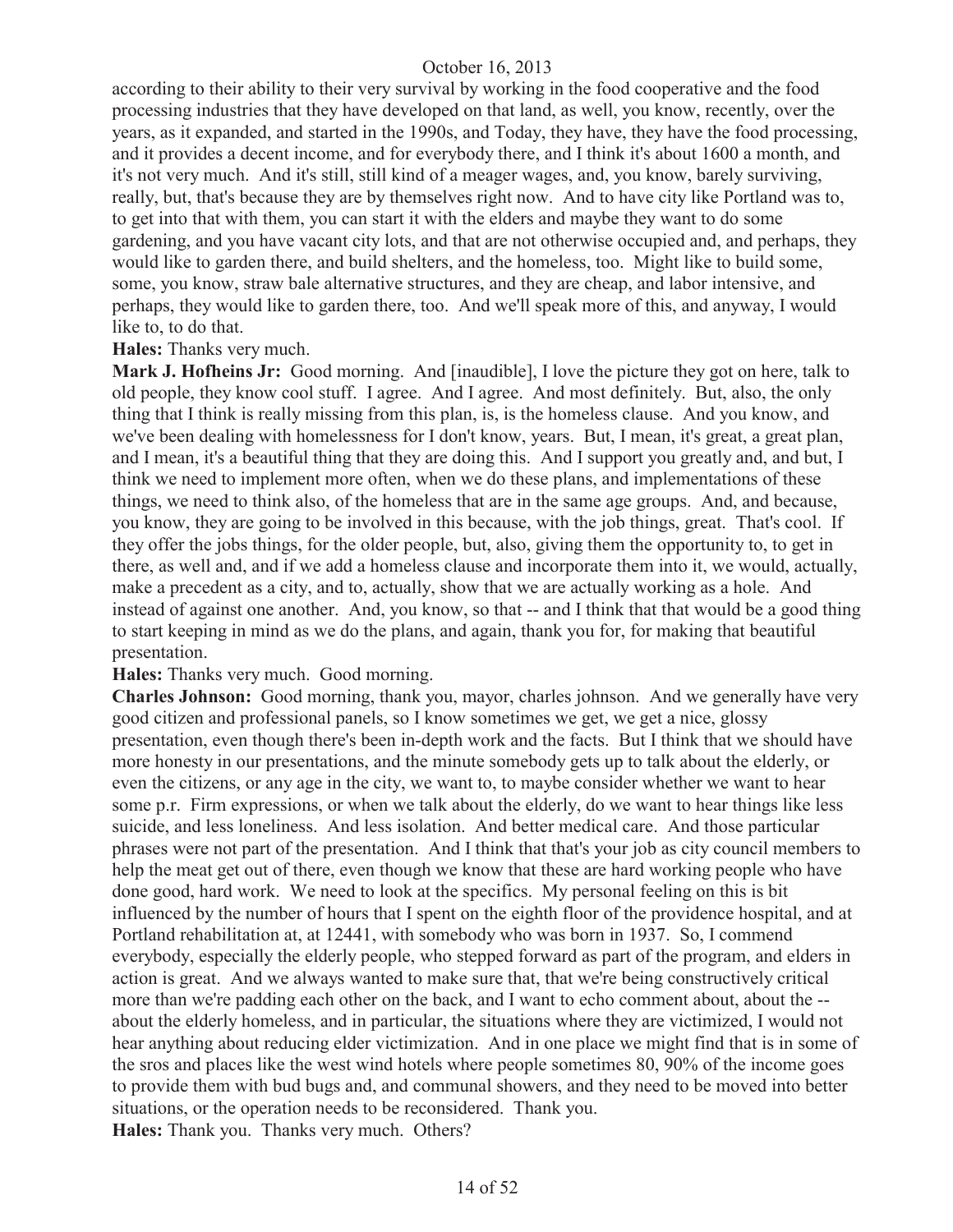**Moore-Love:** That's all who signed up.

Fish: One comment before we go to a vote. The principal commitment that we're asking of council today, in addition to, to supporting the resolution and adopting the plan, is that each of us, as leaders, that is the mayor and each of the commissioners and, and through our bureaus, agree to engage this plan, and its sponsors, to explore ways that each of us make progress towards an age friendly city. And what we have learned in this exercise is that every one of us in our individual leadership capacity and through our bureaus, contribute something, and they are asking for a compliment that we will continue those discussions, and begin to look to opportunities that we can, we can jointly work on, and that's, that's a very important part of this, this resolution. **Hales:** Other comments before we vote? Ok. Roll call on the resolution, please.

**Novick:** Well, I would like to say that I appreciate the fact that the plan calls out the importance of good transportation and infrastructure, and in particular, active transportation, and access to transit. Which means better network of sidewalks, and signals, and crosswalks, and etc. And which are critical to everybody young and old, but, I Think that it's especially important that we consider the, the impact of having are not having those amenities for the senior population. And also, tomorrow is the great Oregon shakeout and, and we want to remind seniors and people who are neighbors and relatives of seniors to make sure that seniors, along with everybody else, has plan for when disaster comes. So thank you very much for your work, and I am proud to vote aye.

**Fritz:** Thank you to the leaders of the project, and at Portland state, and at elders in action, and community members who stopped up, there is a lot of partners beyond those who were presenting today, and I appreciate, that and when I was given the huge honor, being put in charge of the office of neighborhood involvement in 2009, I looked at the assignment, and I noticed that commissioner Fish was assigned to be the liaison to, to elders in action, and I questioned that, because actually it's funded through the, through the office of neighborhood involvement and commissioner Fish made it clear that he was going to continue to be the liaison to elders in action. And even at that tender stage of beginning politician, I realized that two votes towards anything, to support elders in action is definitely a good step in the right direction. And so, I commend you, commissioner Fish, for your leadership on this over many years, it was my honor to adopt the age friendly city's resolution in 2010, and I might lend it to you occasionally. I commit my office, having a delegate, to your ongoing work, and also, parks, in particular, will be a very strong partner in this work. And I am going to put a park marker down and going to be asking the council in the 2013, 2014-2015 to add general budget resources to return the senior recreation programs to ongoing funding in the parks budget. We were able to save it with one-time money and clearly, it's something that needs to happen. It needs to be a partnership between Multnomah county and other community partners. And that will be an early ask in my long list requests because we start to plan that. We need to prioritize the things that we realize we cannot do without, and this services for seniors is one of them. And we sometimes think that elders need help but they also give help. And commissioner Fish and I were honor to be at the hollywood senior center for the anniversary a couple of days ago, and after, as we were leaving, a couple of folks came running after me, as often do, and when we're at community events, and one of them was talking about, about the trails and, in top stories park and how seniors are concerned about being run over by cyclists, and that was interesting, and the other want to express support for people experiencing homelessness, and that sometimes people need A hand up, and it was very gracious to hear that from, from the seniors who, who weathered a lot in our community over the course of the last decade. And so, thank you very much for, for all of this work, and we will look forward to continuing to work with you. Aye.

**Fish:** I want to begin by again, thanking margaret, leslie, and deborah for their great work. And this is a, a superb action plan, and because of, it we have an opportunity here in Portland, and in Multnomah county, to, to become a leader. Not just locally, but a national and global leader. In planning and developing a city that is accessible for people of all ages and abilities. And here's the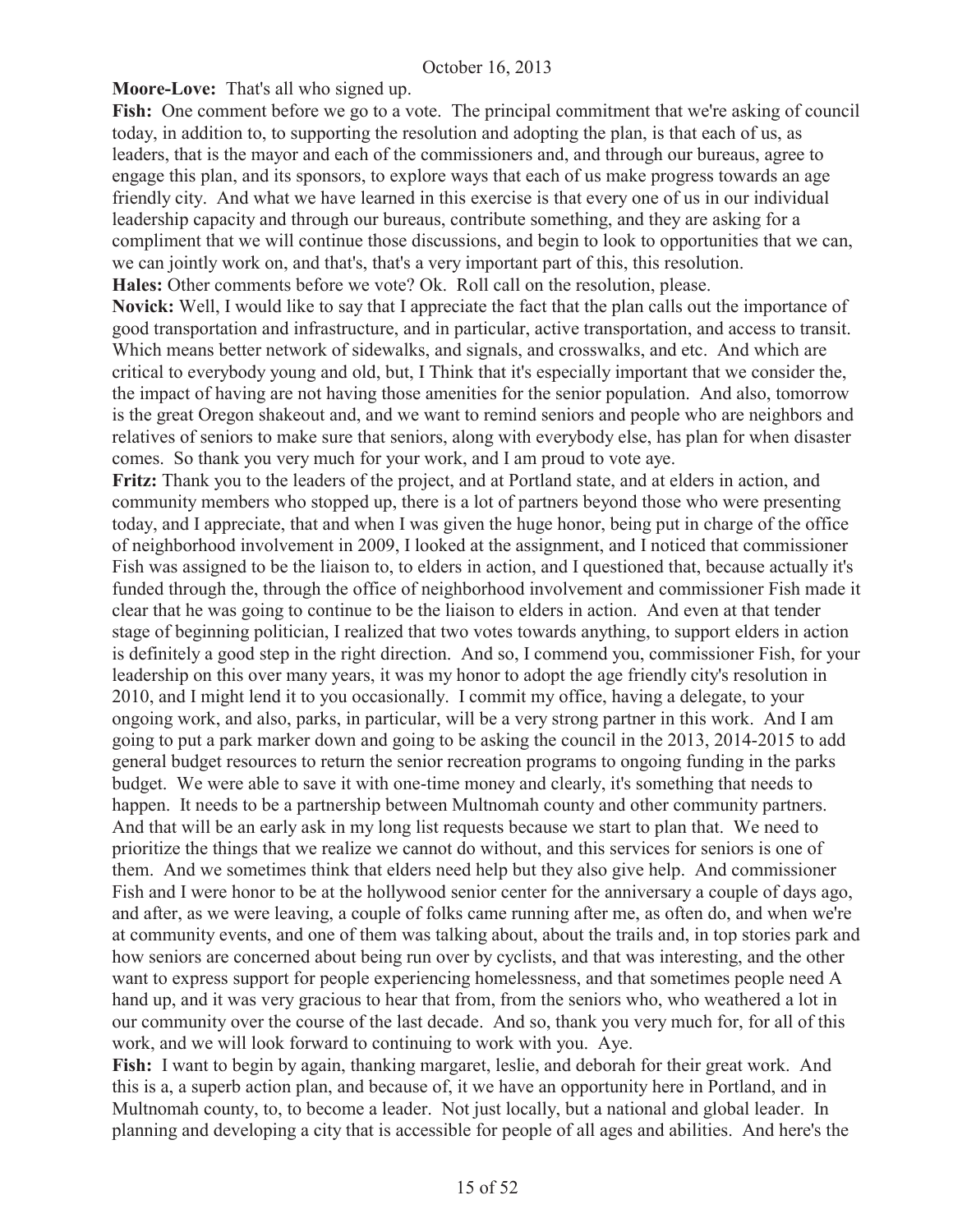key when, we do that, we all benefit. And that's the beauty of this action plan. And you have given us the first concrete steps to take going forward. And I think that, that it's only appropriate at a time like this, to acknowledge all the people who have worked so tirelessly to bring this forward. And if you will indulge me I would like to read the names of all the members of the advisory council because they have made a contribution, and scott robinson, and jay bloom, and george hocker from my office, and amy daily, and doug adams, and deborah stein, margaret neal, pamela huff, leslie foreign, alan deltori, loretta Slaughter, david lans, john mullen and julie wilky and mary hamlin. We could not be more grateful for the time that they have spent on this, on this enterprise. I had a different experience at the 40th anniversary of the senior center because I followed amanda, she somehow got on the schedule. I was speaker no. 50. When I was finish someone did approach us, except this person blasted me for couple of my votes. And I was reminded as this person was unloading on me for a couple things -- unloading on me, this goes under the headline of communication. This person may not have access to the internet. And the gentleman talking to us was experiencing poverty, so how wonderful it was that we were physically present so that he could take an elected official, to task for something that he disagreed with. And in the course of the conversation, we, actually, found some things that we agreed on. And so, I think that we left with the hope that we could build on that relationship, but it was very important for him to have access to us, to those of us in leadership. And you know, one of the proudest things that I think that this council has done the last few years is invest in, in a playground in north Portland called harper's playground. And it was presented to us as an opportunity to work with a family that wanted a playground That did not have any barriers for one of their children. But if you go to harper's playground, what you will see is, children all abilities and adults, playing together. So, while the vision was to help harper, who was otherwise prevent from accessing public spaces, the reality and the promise is that we, as a community, use that playground. Old and young. Intergenerational, and children all abilities. And that's our greatest strength. When there are no barriers, and we can all work together. And experience the, the greatness of the city together. So, I could not be prouder your work, and I also make a commitment through my bureaus to continue to make progress, and I have heard from, from many of, of your supporters that, that it is vitally important that we continue to provide those discount programs for low income seniors who otherwise would not be able to afford their water and sewer bills, and we make sure that we community clearly to them about what those opportunities are. And thanks to everyone for really splendid job. Aye.

**Saltzman:** Well, I want to thank the, the age friendly important advisory council and commissioner Fish for your good work here. This is really a great plan. A great action plan, and I really appreciate how well laid out it is. And how thoughtful it is. And I think that -- and I will commit to reviewing my bureau's websites and brochures to make sure that we are following the path of the water bureau's efforts to make sure that we are, we have larger fonts, less phone numbers and things like that, but I want to say that, you know, I think that a lot about being an age friendly city is all about trying to combat isolation. I think that that's a natural tendency that occurs as we all age. And you know, I see it in my own self, too. And I think that, that there is a natural tendency to become more isolated but also because society, as margaret said, tends to, to try to push you out the door at 65. I hope elders in action connect people that want to get involved. Because it's, it's not easy and, I think that, that to the extent that we can make it easier for people whether they need employment, or, or volunteer activity, we're all going to be better off and we're going to end what I think is, is something that's so important, and that is the feelings of isolation, that go with aging. So, great report, and pleased to support it, aye.

**Hales:** I like the substance of this report very much. And, and I also like the way that it was put together, that we had this combination of academia and advocacy and, and city staff. Working together, as you look at the collection of organizations, the three here represented, but also, others. And that's really a great partnership, and i, I like that very much. And, and I think all of us are, as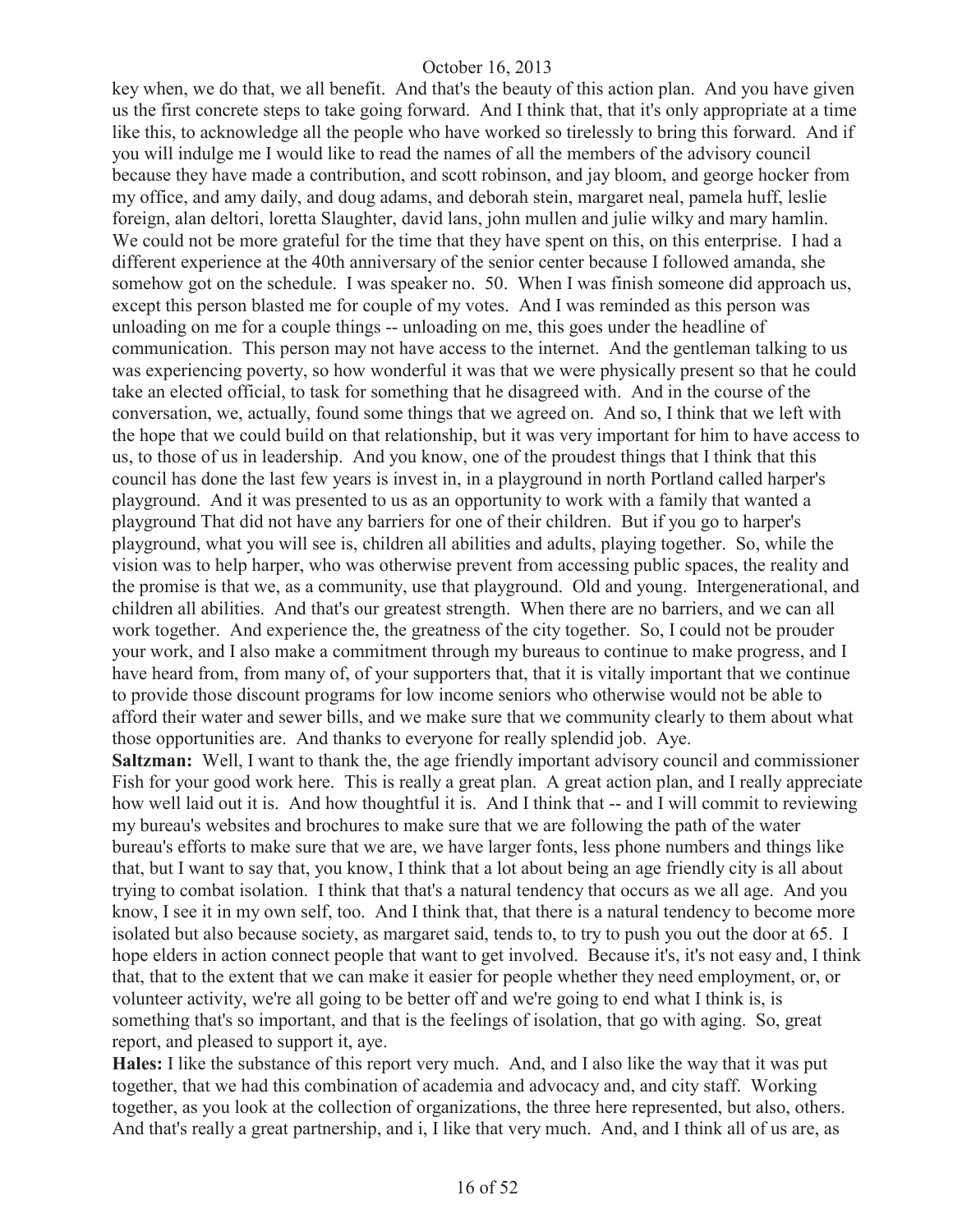we listen to you and thinking about this point that commissioner Fish made about how does each of our bureaus implement and work, work with you to, to make this plan and into specific actions, and I think that each of us has a list now. We can do this and we can do that, and that's, of course, exactly what you were trying to provoke. And I appreciate that worked. It's so great that deb is involved. You know, how we build the city is, is not a, a one-year decision. It lasts for very long time. And, and when you think about the planning issues, which do all the time, Deborah about how do we make this city where it's possible to age in your neighborhood? We have a lot of work to do. And my parents were living independently until my mom was diagnosed with parkinson's. And then they needed to move into a continuing care community. And their choices at that time, this was 20 years ago, were mostly suburban. The standard continuing care community was a suburban low rise model. And, and there are few urban models now, a few, here in Portland. And elsewhere. And if look at the size of the aging population, and the number of people who would like to remain in a city neighborhood, and, and age there in their own network, rather than have to uproot as my parents did, and move to a completely different place, which was also occupied solely by old people. And, and so, that, to me, when you think about the planning agenda, is just one piece of this work and, and what a huge challenge this we have, but also, an opportunity for Portland to be a model, how to meet this challenge, and help improve a lot of people's lives in ways that will last a long time. So, very important work. Thank you, and look forward to the next chapter. Aye. [gavel pounded]

**Hales:** Ok. The next item is 976.

#### **Item 976.**

**Hales:** Commissioner Fritz.

**Fritz:** Thank you. Wait for folks to change. This item is celebrating an achievement at Portland parks and recreation, in 2004, the Portland parks system became the first salmon safe certified system in the nation and the bureau was recertified in 2012. And it's a very cost effective certification, and I was good for five years with the possible extension of two years. And this presentation is to explain and celebrate that work, and that has put in place system-wide practices that promote a healthy environment. And over the past nine years, parks has worked to incorporate the protection and restoration of Fish habitat and water quality in how we approach the Park system. And with a strong partnership, with the bureau environmental services, and other bureaus, also. And these actions help the city address the issue of some recovery on city-wide scale by working with other entities to create an integrated and coordinate response. And I have to mention that, that it was an amazing success with our partnership with the Portland parks foundation last weekend, and we had 12400 volunteers, and many of the actions that they were taking were also salmon friendly in terms of the cleaning up with the person power, rather with pesticides and machines and such. So that was a resounding success. And, and through our partnership, with bes, with the bureau environmental services in west moreland park and east moreland golf course, the users see salmon and steelhead swimming in crystal springs creek. And once the restoration work is completed, we anticipate the fish swimming all the way up to reed college, and reed has been a great private partner in our, our joint efforts. And, and these particular projects illustrate how our collective and individual efforts contribute to salmon habitat restoration, throughout the city's water sleds, in addition, is that our habitat restoration work provides long-term storm-water position. Dan Kent, the executive director and co-founder salmon safe will Speak to us about the certification program. Thank you for being with us this morning.

**Dan Kent:** Thank you very much, commissioner Fritz. And it's a real pleasure to be here this morning. Again, I am dan kent, executive director salmon safe. We're a Portland-based environmental certification nonprofit. And founded by a leading river and native Fish organization, pacific rivers council, and our focus is really, lower watersheds, inspiring habitat for protection, and water quality protection and, and as much as possible, promoting ecological function, across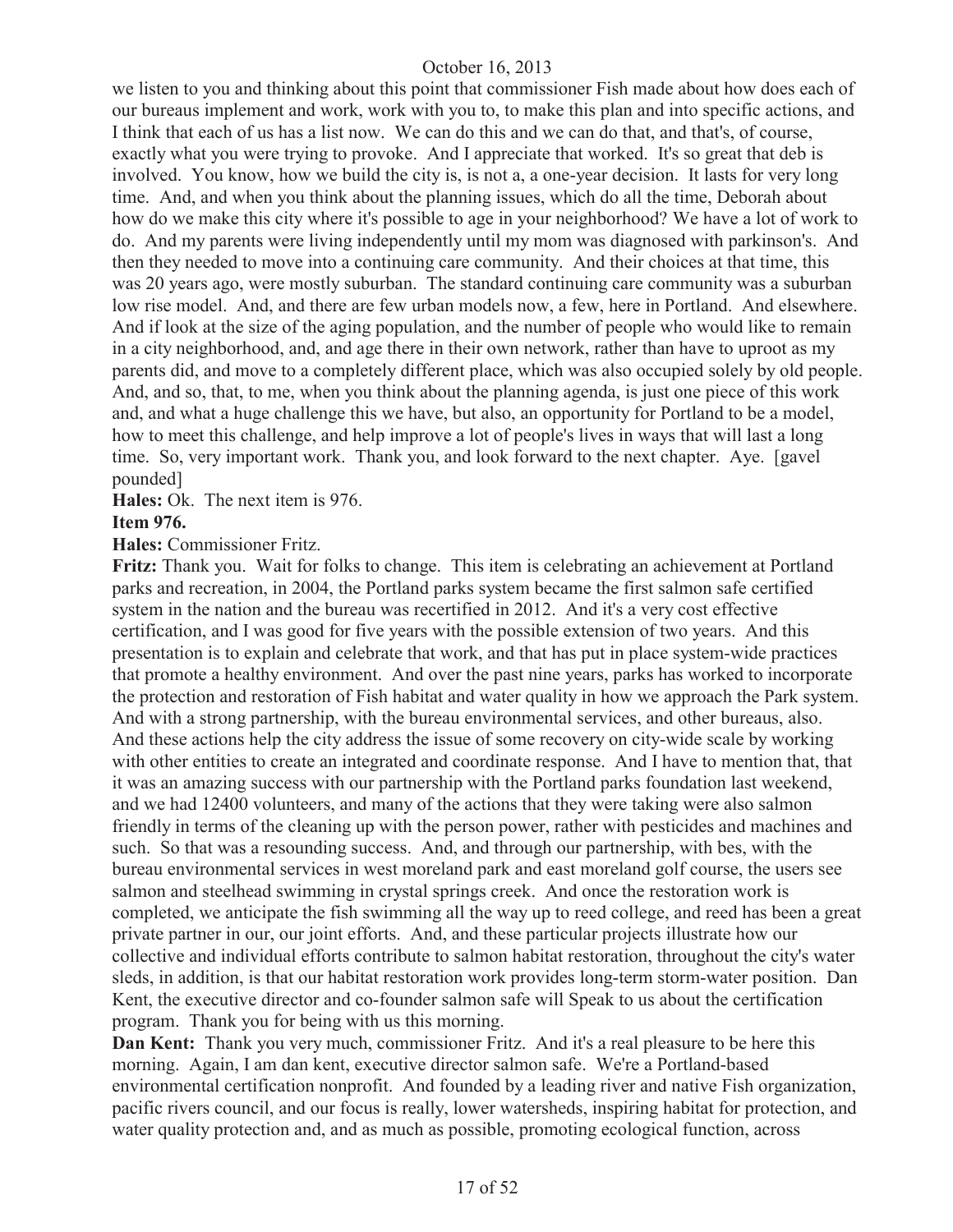agricultural landscapes and urban landscapes. And really, what we're celebrating today, is the culmination of more than a decade of inspired leadership by Portland parks, and where will, working to make this place more fish friendly. And, and it's been an extraordinary path for us, at salmon safe, working in tandem with Portland parks across the years, and it's also a story that's bigger than simply the city of Portland, and those standards we developed with Portland parks what they have implemented over the decade have gone far beyond the city of Portland. Private companies, leading environmental innovators like nike, for example, and rei have adopted those same standards. And are applying them at corporate campuses, and universities, and like University Washington, for example, and, and is applying those same standards, that were co-developed with Portland parks, and lewis & clark here in Portland, just two weeks ago, after a two-year transition to salmon safe practices, so, it's just a great example of, of city leading private industry, and government and, and we're working across the region from b.c. down into northern california. But, the city of Portland is really where all of this started. So, I think again, it's a huge tribute to Portland parks and, and also, I think a tribute to Portland parks in that the mayor, for the world environment day, back in june challenged the entire city to follow the leadership example of Portland parks and really look, focus on water sled impacts, and look at how we can all join together to reduce water quality impacts on the willamette, and have a river that is swimmable. And just ready for recreation. So, thank you very much.

**Fritz:** Thank you, and now mike abbaté, the director of Portland park and recreation, will talk about the benefits this program for Portlanders.

**Mike Abbaté, Director, Portland Parks and Recreation:** Thank you, commissioner, and you know, you might be wondering well, you know, why would Portland parks and recreation invest time and become, in becoming salmon safe certified? And, and like dan said, this is a decade long effort. And, and it's really because we want to create a parks system that is healthy for All users from people, to, to wildlife, and including Fish. And we recognize here in the city of Portland, that when we improve our environment for, for Fish, and wildlife, and, and healthy eco-systems, we're doing the same thing for people. As well. So, a moment ago you were talking about, about becoming -- continuing work and becoming an age friendly city, an elder friendly city, the same can be said about environmental friendliness, if it's safe for salmon, it's safer for people. So, as a result, Portland parks has put into place, many management practices, its pervaded our entire culture, that support both regional, local, and, and city-wide restoration efforts. And for example, it's change the way that we plan and design and maintain parks, particularly riparian areas, and storm water treatment, and restoration work throughout our entire system. And one example is our integrated pest management system. Which really is an effort to, to control and reduce the amount of chemicals and pesticides that we used throughout the parks. And that's, that's a key component of our salmon safe organization. We are very careful about chemicals. And this, this salmon safe certification program allows us to, to make decisions base on, on science. And on what are the best management practices for our parks. And in taking a collaborative Approach with the bureau environmental services, the state and federal agencies, and other partners, we really collectively maximize our contribution to salmon recovery. And finally, you know, having a third party take a look at the bureau, from the outside, and evaluate what we're doing is, is invaluable and, and so, this certification process is, is the result of years of dialogue back and forth that, that salmon safe has helped us refine when we do, and make sure that, that our practices support fish and consequently, people. At this time, I think dan is going to present the commissioner with the most, maybe the most beautiful award that we have ever received.

**Fritz:** Obviously, the previous commissioner in charge of parks, commissioner Fish has worked diligently on this for the last four years prior to this. And, and commissioner Saltzman, before that? You were --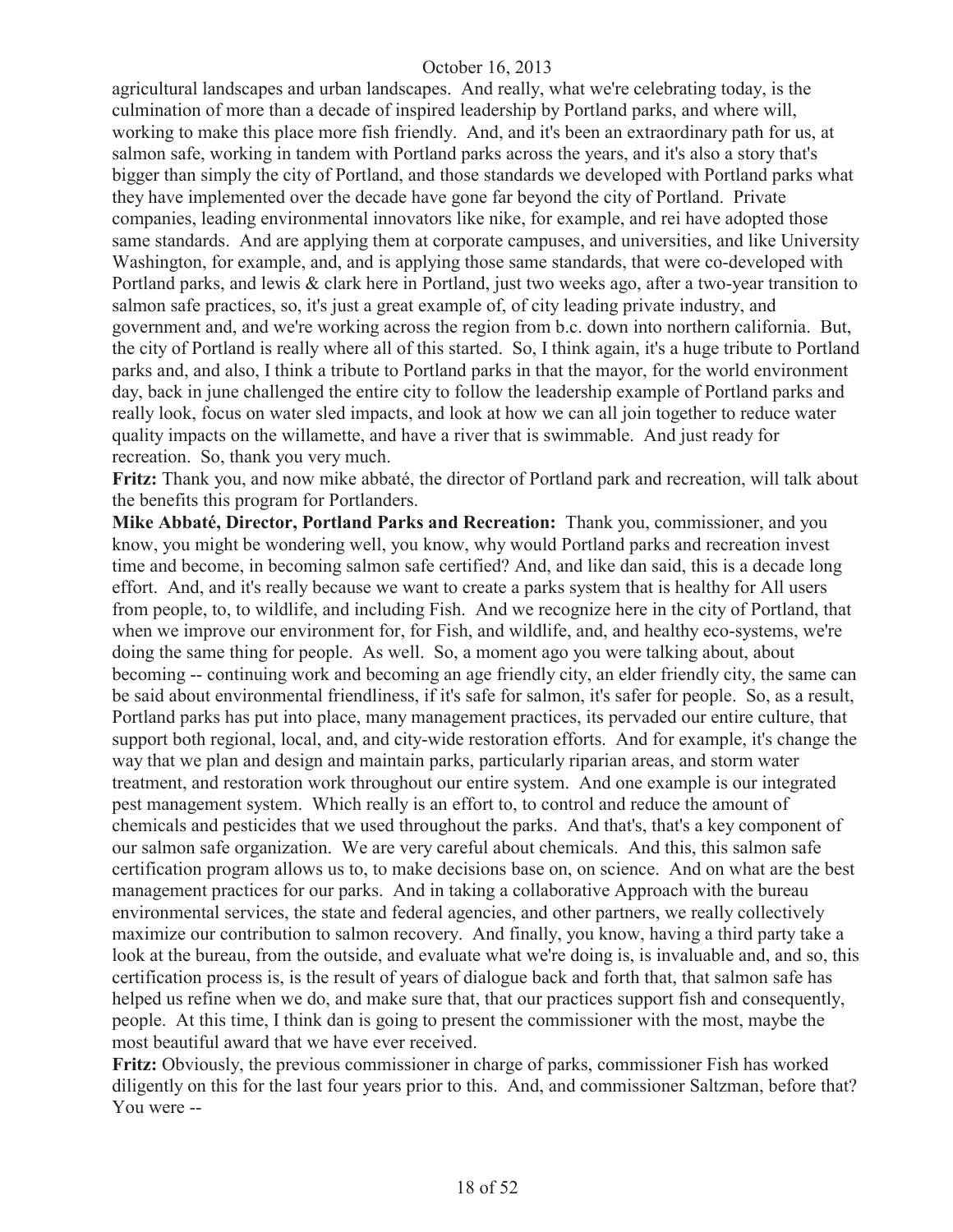**Saltzman:** I was just wondering who that sage parks commissioner was before that originally obtained the salmon safe certification.

**Fish:** Actually it was Blumenauer. [laughter]

**Fritz:** It's, obviously, something this we care about as a city council but as a city, so I would like to invite the council to come forward to accept the presentation, and.

**Kent:** The certification award is constructed, handcrafted from a recycled legally obtained from an Oregon highway sign.

**Fritz:** And for the record it's going to be hanging in the Parks department rather than in my office. **Novick:** I am relieved to learn that the fish friendliness of the parks bureau was not just an artifact of a name with the previous parks commissioner.

**Fish:** Please don't encourage him with that, mike. Do not feed him that line.

**Hales:** I'm something of a sidewalk supervisor for the westmoreland park project because I live in the neighborhood and it's exciting to think about that. So, actually, the reed college wetlands now, has somehow reacquired a beaver population, so, I guess that next we'll have bears, you know, in the canyon, at reed college harvesting the salmon. So, we're going to have a real outbreak of nature in that part of the city. But it is impressive. And, and the award overall is impressive, and the individual actions like those that we're taking will be transformative and wonderful so thanks for great work. Great. Thank you all.

**Hales:** ok, our next item is 977. And it's a proclamation.

## **Item 977.**

**Hales:** Let me read the proclamation first, and then turn it over to commissioner novick, and carmen is here. Whereas the city of Portland's highest priority is insuring the safety and wellbeing of the residents, and whereas the region has experienced major seismic events in the past including catastrophic Earthquakes off the Oregon coast, and along the cascadia zone and high crustal earthquakes within the urban area, and whereas there is no disagreement among the members of the scientific community that devastating earthquakes will occur again, and significantly affect the residents of Portland and the region. And whereas increasing awareness about seismic safety, and practicing what to do before the next earthquake strikes, will help to reduce the loss of life, injuries, and property damage, and whereas, during an earthquake, the safest way to protect yourself is to, is to immediately drop, cover, and hold on and, and whereas tens thousands of residents throughout Oregon including Portlanders will practice the drop, cover and hold-on technique during the earthquake drill, on october 17, and 2013, at 10:17 a.m. And, and whereas city employees are encouraged to participate in the great Oregon shakeout. And now, therefore, i, charlie hales, mayor of the city of Portland, the city roses hereby proclaim october 17, 2013, to be the great Oregon shakeout day in Portland. And ask all residents to participate in the drill and observe this day. **Hales:** Commissioner novick.

**Novick:** Thank you. Bill hailey and the comets sang, shake, rattle and roll, which rhymes with drop, cover, and hold. So, I hope that will help people remember whether the big shake, Rattle and roll comes, that you should, indeed, drop, cover, and hold. And emergency preparedness begins at home, and I would like to, before introducing carmen, I would like to make sure that each my colleagues has the form that fema prepared to develop an emergency plan so you and your family know how you are going to get in touch with each other, where you will go and what you will do, in an emergency. So, here are copies for each of. And I would like to thank all of the community organizations participating in our preparedness fair. And organize emergency management, the red cross, the neighborhood teams, prep Oregon, prep stands for planning for resilience emergency preparedness. Flush, public hygiene lets us stay human, helps us, trying to figure out how we prepare for disposal human waste in an emergency, which is an issue, and the Portland bureau of emergency management, including dan [inaudible], who worked hard on the shakeout. And now, am pleased to introduce carmen.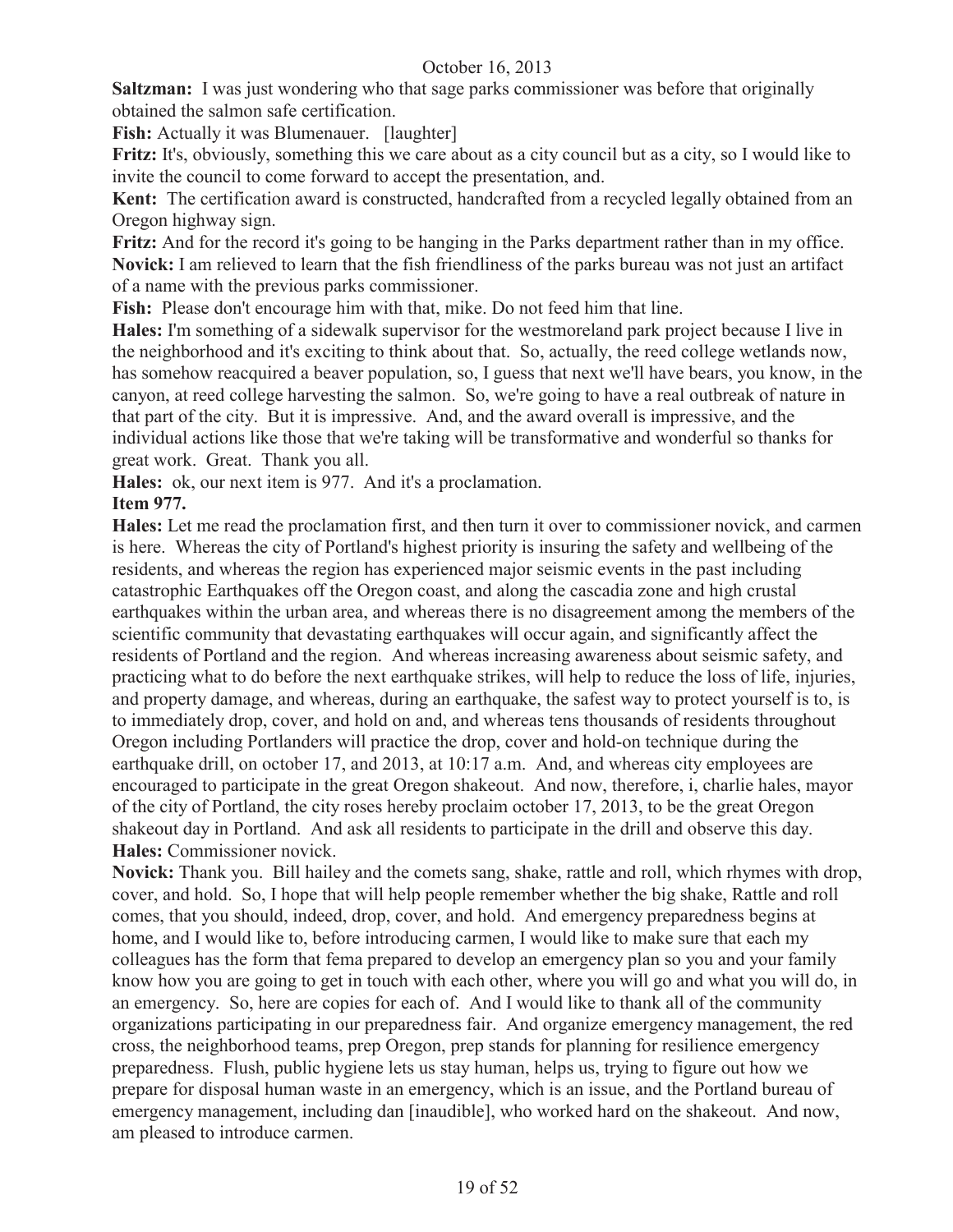**Carmen Merlo, Director, Bureau of Emergency Management:** Thank you, mayor and commissioners. Carmen, the director of the Portland bureau of emergency management. Arguably, Portland's largest threat is from catastrophic earthquake and, and unlike places like san francisco, and los angeles, and even seattle, Portland really doesn't have a, a history of recent earthquakes, and in fact, our last major earthquake happened long before Portland was settled, and on january 26, 1700, we had a magnitude nine earthquake, and the scientific community is pretty sure that we're going to have one in the near future. Although we don't know when, and if that were not enough we also have three crustal faults here in town, and each capable also producing catastrophic damage, so, it's really important to use opportunities like this drill to, to practice what to do during earthquake, which is drop, cover and hold on, and I do want to add that one important element of that is to, is to then evacuate once the shaking stops. And that's really important, and on many of our structures here, are not retrofitted, and we do anticipate several aftershocks after a large earthquake, so it is important to remember to also evacuate once the shaking stops. And preparedness really is a shared responsibility, and so, I encourage all of you and your families to get prepared, and there is three easy ways to do that, assemble an emergency kit and if you have, you are all familiar with the resilience plan, there's been a recent paradigm shift where three days is no longer an adequate amount of time to get prepared. If we are really talking approximate at least one to two weeks. And if not, longer. And so, make a plan and, and obviously, stay informed, and we register at www.publicalerts.org to get up to date information. The other things you can do to make sure your home safe, I know commissioner novick retrofitted His house and I did my 1906 house couple of years ago. And also I want to make sure that you have got your water heaters strapped. We know that after a large earthquake, one of the major damages is from, from catastrophic fires that spread very quickly, and most of it is, actually, due to tip water heaters. They also provide a source emergency water for you, after, after an emergency. And, and so, I want to close by thanking commissioner novick for his leadership, and your support of our program, and I do want to encourage all of you to go downstairs, we have a few vendors and people to provide emergency information, so thank you very much.

**Fish:** I have one question, are we operating under the old protocol that in the mayor's office absence, the president of the council is the point person?

**Merlo:** That's correct.

**Fish:** And since that changes every six months or so, are we doing regular refreshers on what that means?

**Merlo:** Absolutely. And we have one scheduled for november 8.

**Fish:** Thank you.

**Hales:** Other questions or comments for carmen? Thank you very much.

**Merlo:** Thank you.

**Hales:** We'll all be paying attention tomorrow at 10:17. Thank you. Commissioner novick? I believe this is for you.

**Fritz:** Coincidentally, my daughter who works at the downtown target, and I were Commuting into work together this morning, and an intense conversation about pets during an emergency, and that would be her first thought. Her first thought was how are we going to put leash on the cats, and I mentioned that was not feasible in the time allowed. But that is something that I think that many children and indeed, adults are going to be wondering about, is how do we care for our pets, so I think that that should be included in the evacuation plan because if that's what you are going to be thinking about, you need to have plan for it.

**Hales:** Without being flippant, most of us have some experience with herding cats.

**Fritz:** We know how difficult it is to get them into their boxes, so that was a cogent point on her part.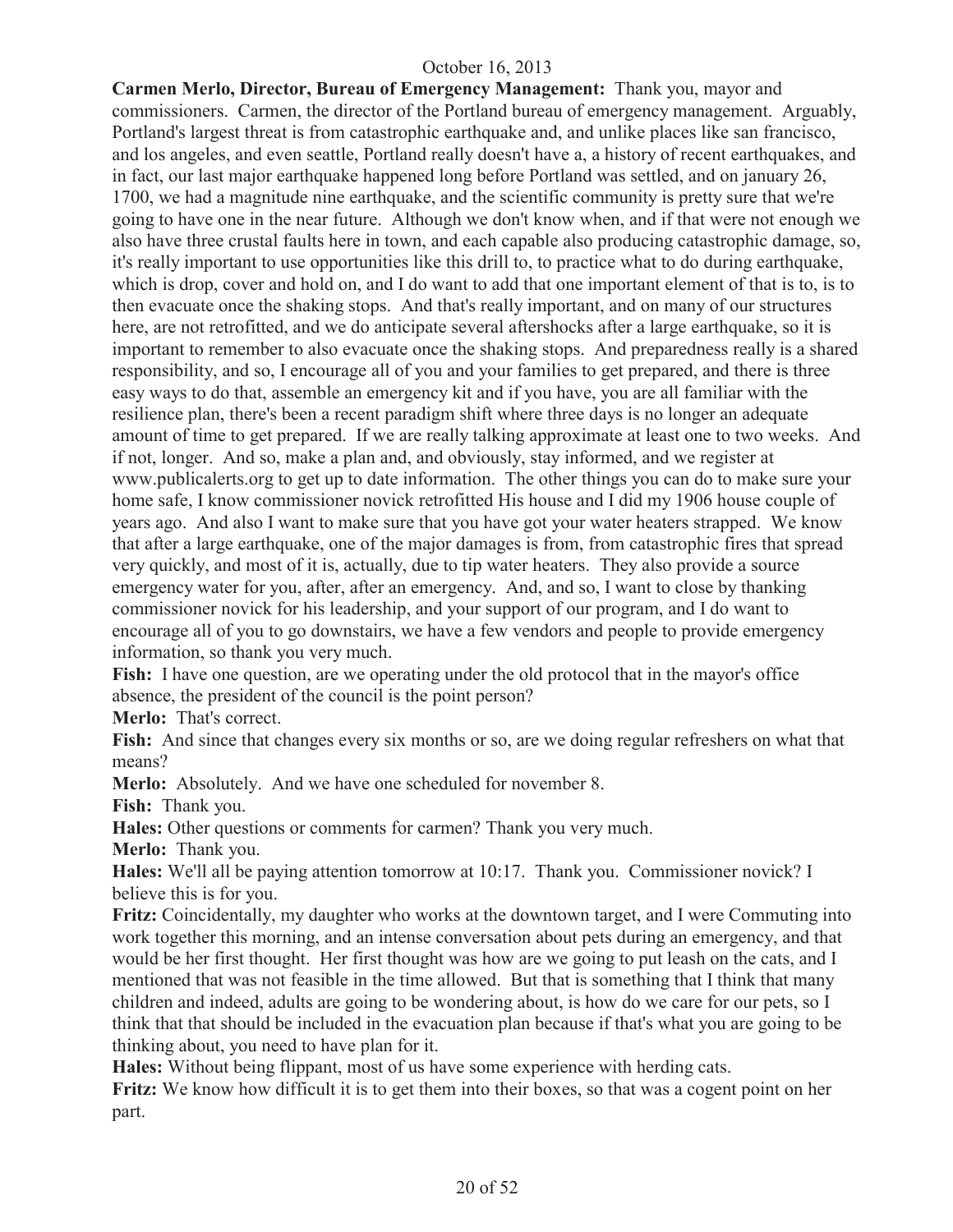**Hales:** So the emergency food needs to include the pets, as well as the people. One more, one more thing to make sure that we think about. Good work. Thank you.

**Hales:** ok, let's move onto the regular calendar. Item 992.

# **Item 992.**

**Hales:** And we have panel here.

**Christine Moody, Procurement Services:** Good morning, mayor and commissioner, christine moody from the procurement services, and the, before you have an ordinance recommending authorization of a contract with Dr. David M. Corey for psychological evaluations for internal and external Portland police bureau applicants. And the contract with sherry l. harden psychological associates, for Fitness for duty, and promotional psychological evaluations. And Portland city code chapter 5.68020 exempts psychological evaluation services from following the request for proposals process. And allows for direct contracting of service providers. Given the nature of these services, the city decided to use a modified process that allowed for evaluation of providers through a request for resumes process. The committee selected dr. Corey and dr. Harden as the most qualified applicants. Harden's psychological associates is a state certified mwesb business. New criteria has been added to the contracts to include training of additional psychologists from underrepresented and racial and ethnic groups, and police psychological and reporting back to the city every six months on the progress of the multi-cultural competency model. And at this point I will turn it over to cathy, to talk more about the selection process.

**Cathy Henson, Police Human Resources Manager:** Good morning, I am cathy henson, the personal management at the Portland police bureau. And I was on the selection committee for this process. And as was, was derrick rodriguez, and to my right, and the captain at the Portland police bureau, and joyce harris, a member of the albina alliance coalition for justice and police reform, and dr. Brandy etheridge, a member of the Procurement services minority evaluator program. And we had five people apply for these contracts in totally, and all five applied for the pre-employment contract. And, and those five, three specifically additionally applied for the fitness for duty contract. And we held, and dr. Etheridge also is here today. And we held interview on, on wednesday, june 19, and, and all five in one day. And then, we, as a committee, met on june 26 to talk about, debrief from the interviews and talk about the discussion about the approach to the selection process the psychologist from the information that we had. And then we went away and we did our scoring, and we came back together on july 9, and we discussed -- spent several hours together and a great discussion. And we learned a lot from each other, and some of us were able to fill in other things that people did not hear and did hear because it's a lot of writing and dialogue to digest in one day, and we came away with consensus to, to give the, the fitness for duty contract to dr. Harden, and to offer the, the pre-employment contract to dr. Corey, and I then made those, those recommendations to, to then assistant chief hendricks, who then presented them to the chief, and that's my understanding of what he want to go with, was to provide those offers to the contracts. **Hales:** Great, thank you. Captain. We will refer to you by that title.

**Captain Derek Rodrigues, Portland Police Bureau:** I was part of the panel and I want to say on behalf of the police bureau, thank the albina ministerial alliance for being part of the process, and I truly was inclusive and transparent, and we did have a lot of engaging conversations with the panel and, and we had an, an, a vested interest in all the candidates, and it did not matter who got the contract, and I just wanted to let all know that.

**Hales:** Questions of the panel. Thanks very much. I think that we have some others here to testify, as well.

**Dan Handelman:** I have mix feelings today, because we noticed for many years, that dr. Corey has been the sole practitioner doing these, these interviews with police, about their psychological abilities to be police officers, and he was a sole practitioner until recently. He's been doing this since 1999. And there was no diversity. And this contract opens that up, there is a woman who will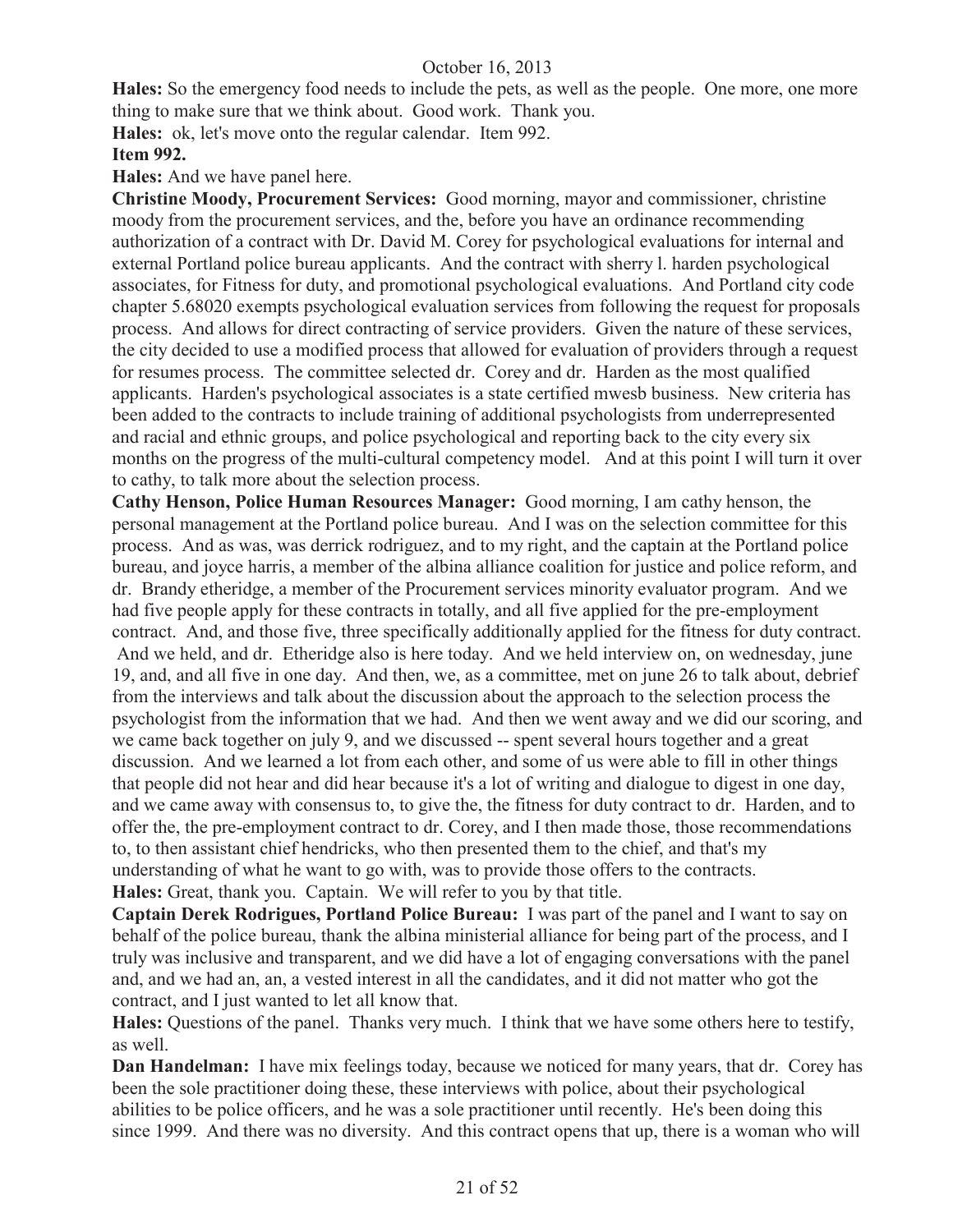be doing the psychological exams for reentry for officers off on stress leave, and dr. Harden, i'm not familiar with her work at all, but it's good that we have some diversity coming into this position, finally, and dr. Corey has won the majority of the contract, of the contract to, to screen new, new candidates to be police officers. And, and one of the things that I think came up during the Discussion, leading up to this point was to ask that dr. Corey, and presumably anybody that gets one of these positions, go to the new training, the institutional racism training, and they did not see that anywhere, and I don't know if that's an expectation, of the people who have run this contract because I think it would be a good thing since the sergeants are about to go through that training, and it seems like a good time to plug these folks into that training, as well. It's also, a -- it's a good, a good, again, development that, that dr. Corey, under his contract, required to, to, it develop psychologists from underrepresented racial and ethnic groups, and i'm quoting the contract there, and by offering training to, dr. [inaudible] from pacific university, and the idea, as I understand it, is to promote diversity on a national level so there will be more people of color, qualified to screen police officers that get this job, not just here in Portland, but anywhere in the country. Which, is another good, good thing. And there is also the contract of some kind of a longitudinal study that dr. Corey is working on, and to look at predictors for which officers will end up being disciplined, and will have sustained complaints, which ones will use force and will commit sexual misconduct, which is something that we've been urging the city to look at for many years. And so, i'm hoping that the Report includes all that. And I didn't see mention of the contract about working with people who have mental illness like screening officers to see how they might interact with them, which is interesting since we're in the middle of the doj agreement, and I am hoping that is, is somehow going to be part what they are looking for in the new candidates. And I think that, that, you know, dr. Harden's work, to not only bring people in for fitness for duty exams but for doing the 360 evaluations, when the officers will be promoted, and is very important, an important part of what's going on, and we hope that maybe, maybe hopefully she'll, she'll gain enough experience where next time when the contracts come up, that she and dr. Corey compete against each other and we'll see somebody else take over this job. And.

**Novick:** On behalf of cop watch are you urging us to support this ordinance?

**Handelman:** Well, you know, the selection process is what it is. And the only people who applied were screened by people, that we were not, not directly involved in this, its, it's -- it's a step forward, and whether, you know, I don't see any reason not to, to do this. This is only three years, and instead of five years, and which is what the past contracts have been, but I do hope that this three-year better will be used to develop other people's skills, so that next time there is really competition. From, from hopefully from, from more women, more people of color to do the jobs.

**Hales:** Thanks. Other questions? Thanks, dan. I will get a response on your point soon in a few minutes from staff. Thank you.

**Joe Walsh:** I am joe walsh, and I represent the individuals for justice. We have a great concern with the process. And it seems to us, that when we come before, to comment, it's a done deal, and I mean, you have so many high level people, that have given their ok on this, that for citizens or organizations, to come and give their opinion, it's kind waste time. And, and we start with the, the premise that we don't trust you very much. And so, we need some, some education that, that the itself would, would lend that, that, that, that once the, the police chief and, and the assistant police chief and, and staff come up with names of recommendations, to, it's a rubber starch deal. If you go back into your history you will see that. Rubber stamped just about everything that comes from staff and, and or, or the, the police chief. And, and that's our biggest complaint. We don't like dr. Corey, he's been around too long. He's been involved in this procedure, and for long period of time, and when we find, that we have a police department, that beats people, that's what They do. They beat people. And they get away with it. And it hasn't changed. And this guy, is making a couple of hundred thousand. 300,000. Nice job. And they get away with it. Year after year. And you do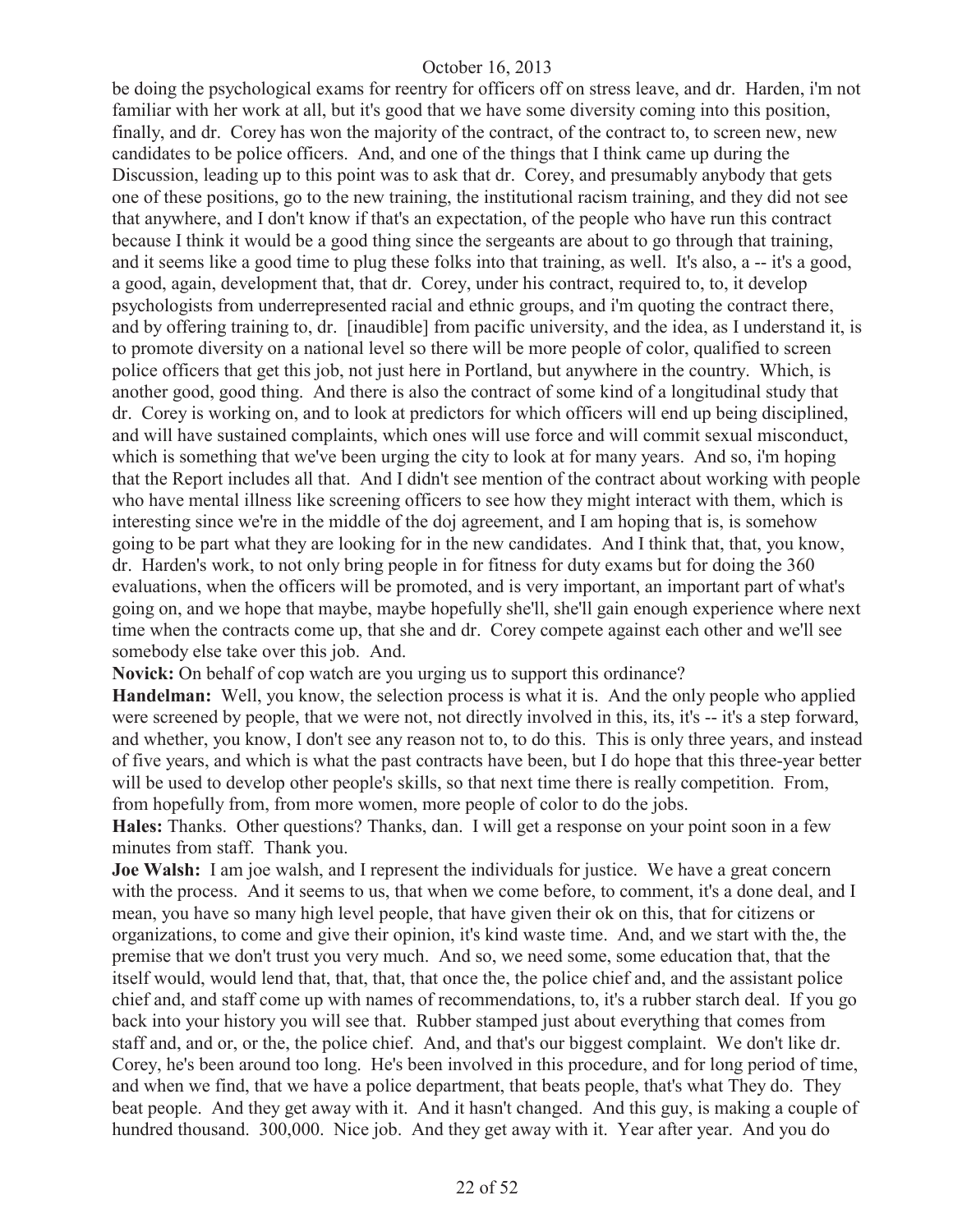nothing because you rubber stamp it. Sit here and let us go for three minutes and then you rubber stamp it. And I know that irritates you, amanda, but it's true. If you go back in history, it's rare that guys hold up any kind of reports, and say well, let's think about this for a while. And bring in some other people like dan or, or, or aclu. Those kinds people that would come in and, and tell the truth, or the lawyer's guild or, or any, any lawyer that, that sues the city a lot with police brutality. This guy has been involved in this for how long? Ten years? Too long. He hasn't done job. Save the 300,000. Give it to somebody else. Because nothing is happening here. Thank you.

**Fritz:** I should know better than to dispute, especially with you, mr. Walsh, however, on this particular item, it came before us a year ago, people testified and said this is not right. The council listened under mayor adams. And we did the whole process over again, and we included the albina ministerial alliance. It came out with the same result. Although with a different slightly result now that we have dr. Harden involved getting part of the contract, too. But to assert the council didn't listen and the process is the same, is simply not so.

Walsh: Ok. When we argue with you, that you don't listen to us or don't bring us into the process, at the proper time, when bring in the same people over and over and over again, whether it's the ministers or anybody else, if keep bringing them in, what happens is they become very friendly with this council. And just like when I come here every week, and you see me, started calling me by my first name. And I start calling by your first name. And it's very friendly in the hallway. It's a battle in here but friendly in the hallway, how are you doing? Well, if you do that long enough, it's very hard to go after and throw rocks at somebody that you like. I don't like any of you and I work at that. Answering the question.

**Hales:** I will keep calling dan by his first name and I have not seen him become corrupted so let's move onto mark.

**Mark J. Hofheins, Jr.:** I am agreeing with, with cop watch. Your secretary, or whatever, can bring around the car, has yards now made for you so you can check out what I got going on. I am also going to try with all the cop watch here, as well, But, I implore you that, you know, in this, that, that cop watch keeps a look on and keeps in contact with me as long as you, as well as guys keep the guys accountable because obviously, the one that is the service animal and pepper sprayed and homeless people for no reason, was one of the guys that was, actually, interviewed by this guy. So, obviously, he did not do his job, and has a tendency to do this, sanders does it, and thank you, amanda, by the way, for that comment. And letting us know that that's what the process has been. I commend on that. And also I want to let you know, as of october 8 I sent you this. I also sent you guys another email today. I appreciate, I implore you if you can put forth donations so I can help out the homeless if we can't work out anything immediately at least I can help out as I can. Whether it's monetary, items, sleeping bags. I implore you each individually to, and I have a prediction that only Amanda fritz so far will be the one to even respond to my email. The fact is lets see if any of you actually put something forth personally out of your own pockets. The info is there, it's legitimate, pay pal, does not go into my pocket. It actually goes to these people that are out here and are going to suffer this winter. And I appreciate you guys.

**Hales:** I see Dr. Bethel has arrived. Good morning.

**Dr. T. Allen Bethel:** President outbound minister alliance, pastor, board member of trimet across the street dealing with our disability citizens this morning for trimet. Thank you for the opportunity to share before you this morning on the contract for psychological services, which is a vital and important contract for the hiring of the right people retaining and determining the suitability of returning officers. Council support in pulling the contract from the consent agenda about last year was a step in the right direction. And while we did not -- and while we did get the same results, as I heard commissioner Fritz saying as I came in with the same psychologist, a process I do believe was one open up to a wider range of candidates. The need for dr. Cory to diversify, train others, in the future, his experience in this field, not make him the only one to apply or exclude others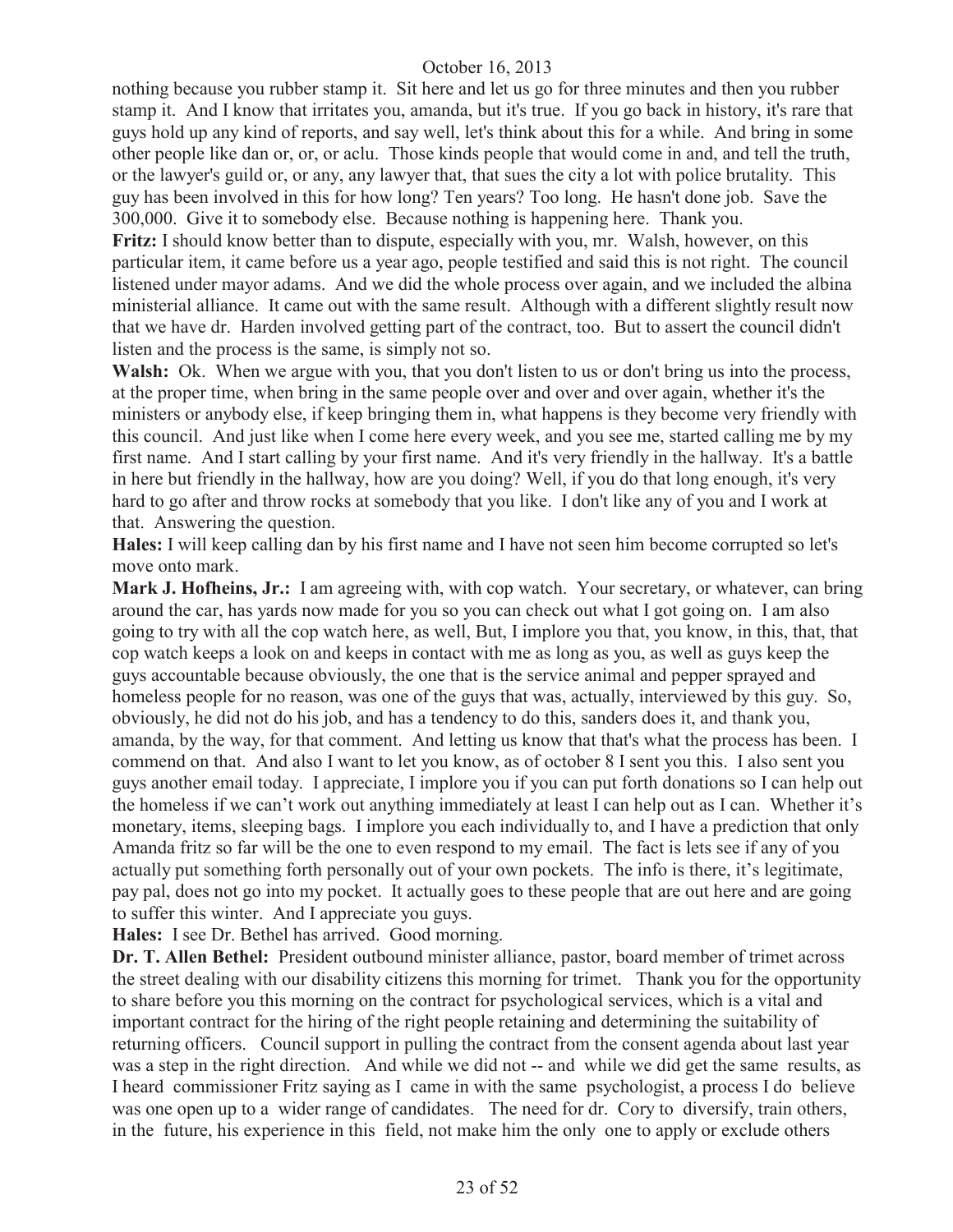from having a level playing field and rule to apply and have some measure of success. When there is only one person who gains the experience and you write a contract or request that says one must have five years, six years, seven years' experience, we also want to be able to say that there could be related experience that also could be applied and if no one ever gets the opportunity to provide the services, then the required experience would never be available for another person to apply. A few things I do want to point out in the time that I have remaining, about a minute and a half. Dr. Corey has asked in recognizing to a longitudinal study about predictions that cops will end up being disciplined, have sustained complaints against them, use excessive force, that is on page six of 10 in his contract, point j, under the statement of work. What I am concerned about is that there is nothing in those factors that deal with racial profiling or mental illness. And being that the doj issues are around that and the continuing concern of the community around racial profiling quote, unquote, pretext stops, that that should be a part of what he would be looking at in terms of the indicators. Also, and dr. Sherry harden's contract, page 5 of 10 in her contract, number 17 in the email document that was online, and also point j under this statement of work. She is being asked that anyone she trains to be a psychologist for these purposes must use the apa approved courses on diversity and cultural sensitivity. This is not in dr. Corey's contract. He should be doing the same to ensure consistency, understanding, and accountability. We want to request that -- or actually require the psychologist to attend the institutional racism training that has been put together by the cprc and the bureau, and actually I would hope that they would voluntarily just decide that they would come. Thirdly, chief reese often talks and says when he signs off that there is no further community input needed, and why that can be true on some of the things, I would hope that he would come to understand that community will hold the bureau accountable, and community policing, that's key. Community. So, when this contract is awarded today, I hope the two psychologists will work to have more diversity on their staff involved in this work and that in the future we do not have extensions as a matter of formality, but a fair, open competitive process to gain the best psychologists and diversity for this vitally important work. Ama thank all of you for your support in opening this process to more transparency and urge you to award the contracts today giving consideration to the things mentioned and seek to have them incorporate in some ways as the contract goes forward and we call about dr. Corey and dr. Harden to voluntarily attend the institutional racism training from the cprc. Thank you for your time.

**Fritz:** Thank you so much for that. Have you emailed that to us?

**Bethel:** No, I haven't, because I was finishing all of this up about midnight last night. **Fritz:** All right.

**Bethel:** I will make sure that this is forwarded to you.

**Fritz:** It is very cogent, and my inclination would be to delay approving the contract until we can discuss a look at amending the document to put in the points that you just mentioned. Would that be acceptable to you?

**Hales:** We'll bring staff back up to respond about that. These are good points. We will bring christine and company back up. Thank you.

**Fritz:** Thank you.

**Hales:** Good morning.

**Joel K. Sievers:** Wow, good morning. Well, yes, somebody that was me a few years ago was chased down the street over by jeld-wen field, fred meyers for \$2.50 of sandwiches. Jason worthington, Washington hendricks hubbard put a gun to my head while I was in my boxers outside of Multnomah county jail. Okay, they broke my teeth. There was blood all over the place. And these officers were laughing about it. I was going to sue Multnomah county for \$1,226. Maybe \$257,000, but my attorney cost \$10 grand. Now that the case has been basically expunged from the file, the fbi attorney costs \$25,000. So, it would be \$126 -- \$126,000.57 that I would be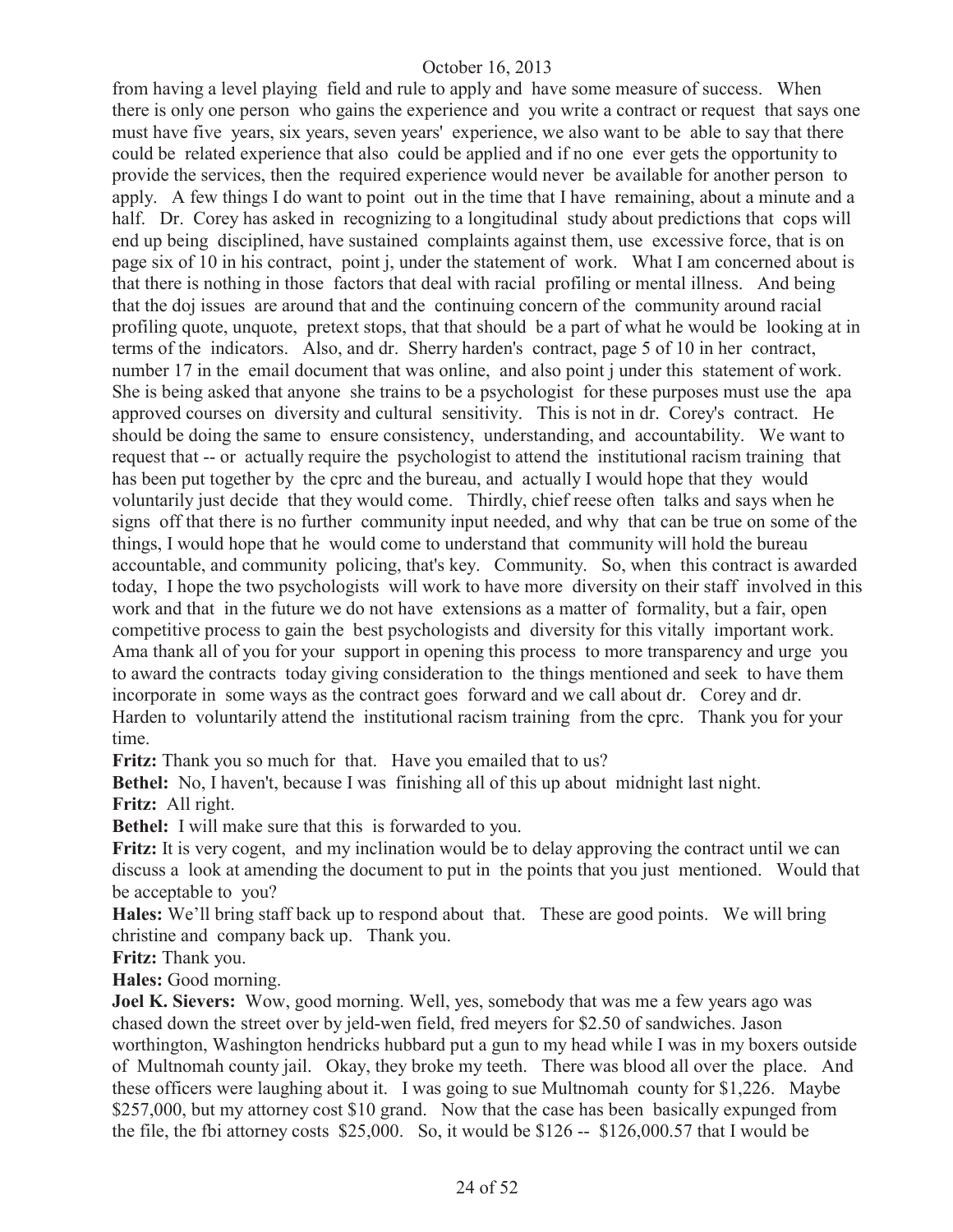prosecuting for. They moved me from one -- from -- they moved me from one squad car to another. So the video will probably be -- you can't probably find the video. But I believe they took me to a hospital over in the pearl district. I'm not sure exactly which one that is, but, yeah, you know, I believe some people need help. I believe some cops need psych reviews, but also, now, the people in the public also need, you know, need clarification of this. Maybe attorneys like alexander -- at Multnomah, at Portland -- he is a -- what is it -- a law firm over here in Portland. And, you know, I don't know. I don't know. That's all I have to say.

**Hales:** Thank you.

**Sievers:** Thank you.

**Hales:** Thank you very much.

**Sievers:** All right. Bye.

**Hales:** Anyone else signed up.

**Moore-Love:** That is all.

**Hales:** Lets call the team back up and talk about the points that have been raised. Talking about the institutional racism training and the questions of consistency of the two contracts on a couple of points. Since there would be screening -- understand issues of mental illness, comments and suggestions about where we are and do we need to make changes in the contract language?

**Moody:** The contracts that are attached to the ordinance are not finalized, and they substantially similar contracts. So, the comment about institutional racism training can be added into that, and also the point that dr. Bethel raised about consistency between the training in the harden contract and corey contract, that can be added as well.

**Hales:** I would like to see that.

**Fritz:** How about adding an emphasis on addressing racial profiling and mental illness indicators when assessing the office, can that be added to?

**Moody:** Yes.

**Fritz:** Thank you.

**Hales:** Okay. Great. Other guidance, suggestions? Okay. This, I believe, comes back for a second reading. Yes. Comes back for a second reading. Unless there is any further council comments, please make those revisions to the ordinance -- i'm sorry, to the contract as we just discussed and we will see them next week. Thank you very much. Okay. 993.

# **Item 993.**

**Hales:** Good morning. Commissioner novick.

**Novick:** Mr. Mayor, the general project character and scope of the northeast 112th and northeast marx street, properly grade street, storm water drainage facilities, extend existing sanitary sewer, construct sidewalks and plant street trees. Acquisition of certain private property interests to construct the project by april 1st, 2014, so the construction can be in on schedule. All property owners invited to meetings, additional outreach -- park rose neighborhood association, briefed on the funding and scope of the overall project. I will turn it over to mark maloney -- to elaborate. **Mark Maloney, Right of Way, Bureau of Transportation:** City of Portland right of way here to answer any questions that you guys might have in regards to the northeast 112th and northeast marx project combination ordinance. Basically, as part of the project, we'll have 10 property owners that will be affected with a combination of different easements from dedications, culvert easements, as well as temporary construction easements. This -- let's see, the ordinance basically is being -- we have the ordinance for the ability to offer just compensation, as well as if necessary, to condemn on the properties which at this point from talks with property owners, doesn't seem like that would be necessary. So, if you have any questions --

**Fritz:** None of the property owners have expressed concerns about this project?

**Maloney:** About the right of way portion, we haven't heard anything.

**Hales:** And on the assessment issues, or maybe andrew can comment on that.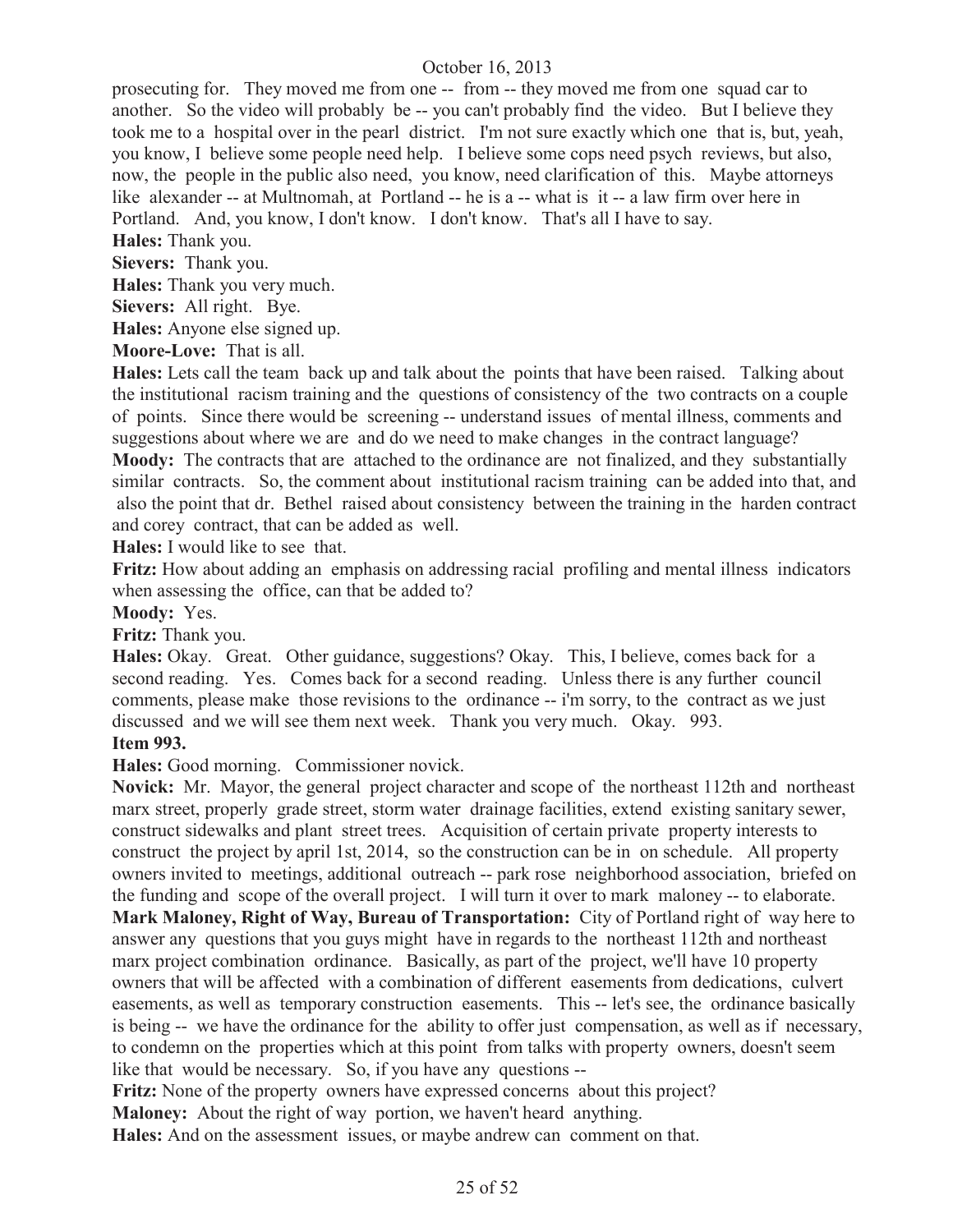**Andrew Aebi:** I don't have anything really to add. This has been an extremely complicated project from an engineering perspective. We're trying to get rid of a septic tank in a leech field area collected to the columbia slough. My engineering colleagues have done excellent work in terms of coming up with a physical solution. We are in a position to move forward with acquiring our property right. So, the scope elements on the project have been in response to property owner request. Right-of way acquisition naturally follows us solving the problem they are asking us to solve. I think everybody is looking forward to the project being built and no one has expressed any concerns to me about the right-of-way acquisition.

**Novick:** Thank you.

**Hales:** Further questions for staff? Thank you very much. Anyone signed up to testify?

**Moore-Love:** No one signed up.

**Hales:** Roll call.

**Novick:** Aye.

**Fritz:** Thank you for your work. Aye.

**Fish:** Aye.

**Saltzman:** Good work, aye.

**Hales:** I think the easy ones are all done. Aye. 994 please.

#### **Item 994.**

**Hales:** Mr. Novick.

**Novick:** Mr. Mayor, colleagues, the project is in the adopted north mcadam transportation development strategy. On october 21st, 2009, the Oregon transportation commission approved an amendment to the stip, the \$12 million ot funding for the project, this amendment extends the completion time of the original iga to allow more time to complete the identified work and allow adequate time for further transportation analysis.

**Hales:** Great. Anyone here to testify?

**Moore-Love:** No one signed up.

**Hales:** Moves to second reading. Thank you. [gavel pounded]

**Item 995**.

**Hales:** Fritz.

**Fritz:** In response to your request for a little more time. I request that this be pulled back to my office.

**Hales:** Without objection -- sorry. We will take public testimony before I take action. Come on up. I'm sorry. We will take very brief testimony, since I already indicated that we would. Okay.

**Joe Walsh:** I have to be brief?

**Hales:** Yes.

**Walsh:** I'm irish.

**Hales:** One can try.

**Walsh:** My name is joe walsh. I represent individuals for justice. I don't speak for r2dtoo. I have great admiration for them, but our organization has not been involved in this move. We saw this move as very simple, easy move. You were taking 75 people and moving them from point a to point b. Pretty simple stuff. Until -- condition gets involved and people say not in my back yard. You ain't moving these people into my back yard. I'm a cocktail liberal. I talk about good stuff. I'll tell you how much I give to charity, but you ain't moving these people to my back yard. Two blocks away from my condominium, are you nuts? That's the cry that we're hearing. And who do we hear it from, we hear it from the people in the pearl district. The cocktail liberal district. The people that think they're doing good stuff and they're not. It's an easy move, people. You have a big problem on the streets. This is easy. Do it. Take some time and do it. **Hales:** Thanks.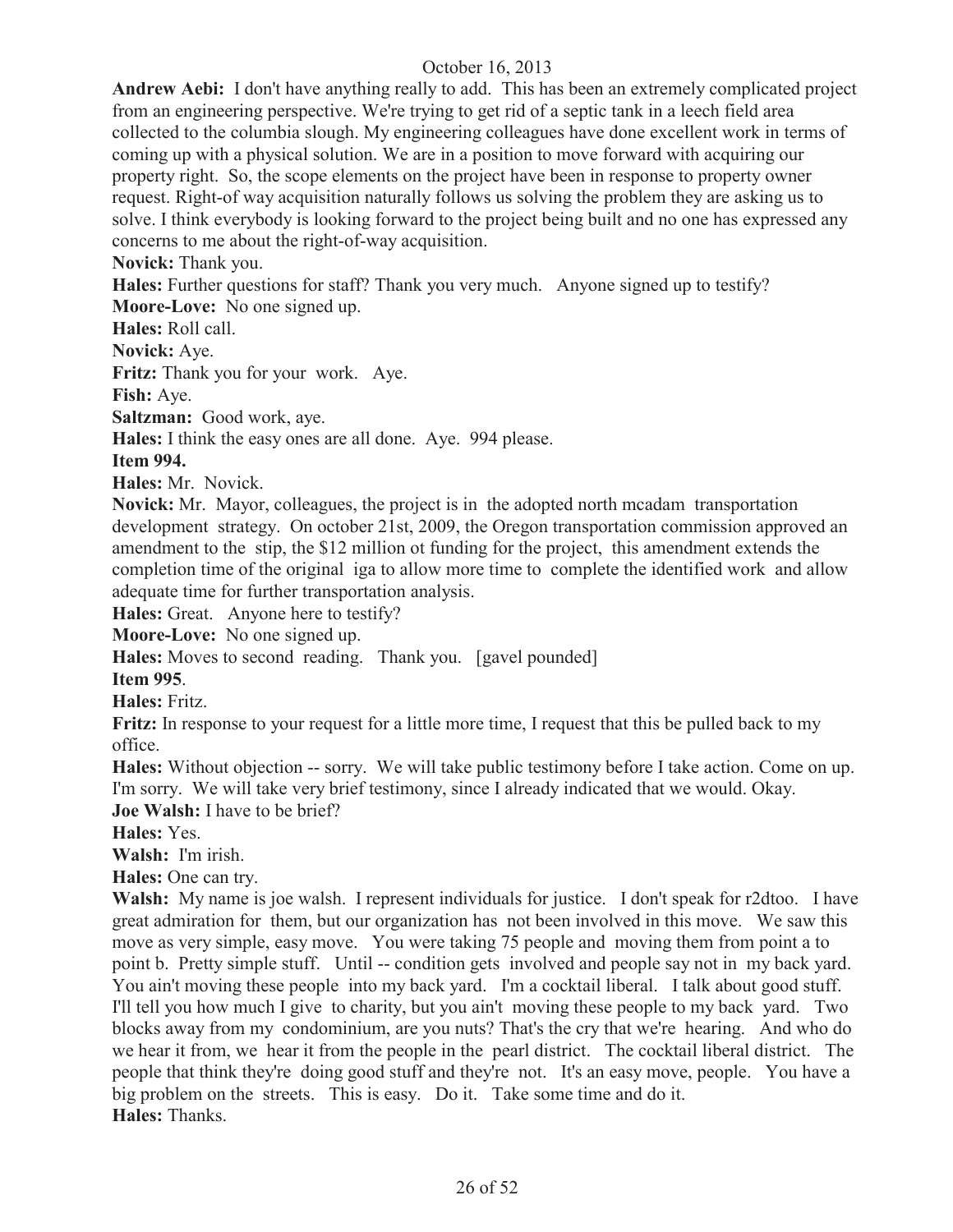**Walsh:** 10 minutes, may I take the 10 minutes? Don't go to china, because you are not going to learn anything there. Stay here. You've got a problem.

**Hales:** Good morning.

**Lightning:** I'd like to ask if I could have my three minutes, please, on my communication, if I could possibly do that. It will take --

**Hales:** We will give you three minutes. Go ahead.

Lightning: My name is lightning. I represent lightning homeless alliance. Basically in my opinion the ultimate dream for r2dtoo is stand up for ownership of your own site such as they wanted to do originally at dignity village but they were not able to end up doing that. Again, I think you should stay where you're at. Let me explain why. Without the absolute generosity shown by -- to r2dtoo and the homeless community, chances are r2dtoo group would not be the success they are today. Pdc has stated an interest in purchasing michael wright's property. Appraisal has been ordered. It appears that things are still moving forward. R2dtoo should stay at their current site and in my opinion, it should not have any affect on the overall sale. The amended terms of the settlement agreement should be as follows. A, michael wright's burnside property, in and all fines be waved by the city of Portland. B, upon closing of michael wright's burnside property by pdc, r2dtoo will have no later than six months to vacate property. Estimated move time from today's date would be approximately one year. C, bureau of development services agrees lot 7, northwest lovejoy court, an amendment will be made stating lot 7 will be used for parking only. No other use is allowed. D, at the closing of michael wright's burnside property to pdc, michael wright agrees to donate \$150,000 to the nonprofit r2dtoo, with the intended purpose of purchasing land for the next r2dtoo site. E, the china town neighborhood and the pearl district neighborhood will rally together to create several fundraisers with proceeds being ear marked for the purchase of the next r2dtoo group's property. Thank you. **Hales:** Thank you. Joel.

**Joel K. Sievers:** Yeah. Yeah, I definitely think that r2dtoo should move. We also heard -- you told us that you visited new york, ground zero, and I wonder how that, you know, i'm sure that opened up your eyes to what's going on. Also, yeah, I spoke to r2dtoo yesterday, and the day before, and they said that there -- that they found a geological site where they're digging over there and that the move is on -- postponed. Or is it that it's postponed because the -- because the people in the pearl district are coming at city hall with bribes of money to have them not be moved there because they want a hotel built there or something. I totally think that homeless people have a bigger place here than a hotel. I mean, there is hotels all over. You have the marriott. You have the benson. You have -- what else hotels? There is a lot. The hilton. Yeah. And I definitely think that the move would be right for r2dtoo, you know.

**Hales:** Thank you all. Thanks very much.

**\*\*\*\*\*:** Yeah, yeah.

**Fritz:** In response to the request of the testimony, let me be very clear. We still have a settlement agreement, specified a use agreement for the move of the camp to the new site must be finalized by october 28th. To date, nothing has been put on the table as an option otherwise, nor any additional financial assistance. So, we are delaying this possibly for a week to give the chance for that to happen. But we do have a definite time line that something needs to happen very soon and we will be moving forward with that.

**Hales:** Understood. Thank you.

**Lightning:** May I respond to that please?

**Hales:** We're not going to have a debate here. She wants it back to her office for a short time and that is where it is going.

**Lightning:** Fair enough. Thank you, sir.

**Hales:** Thank you. One more regular item. 996.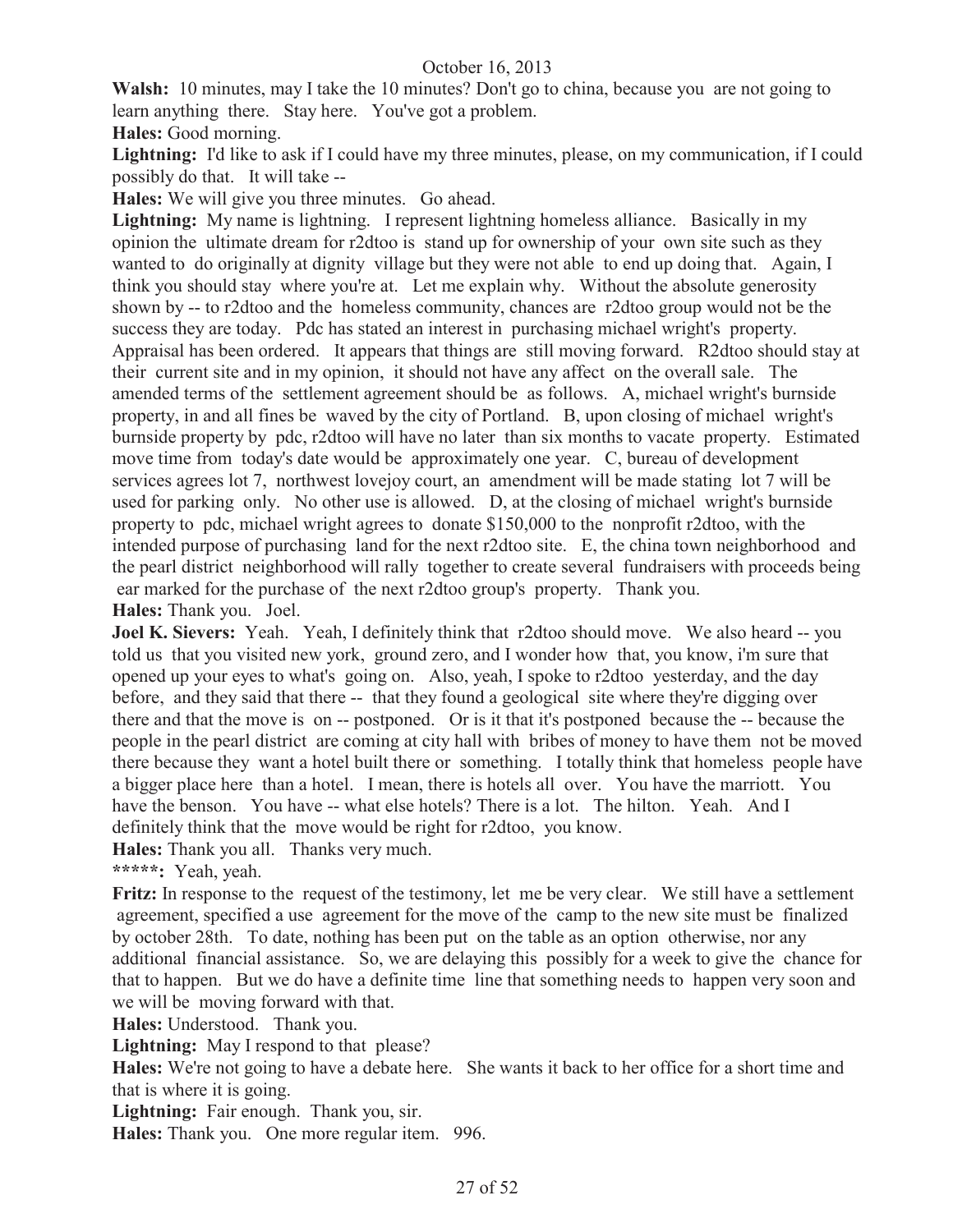# **Item 996.**

**Hales:** Second reading. Roll call.

**Novick:** I'm very, very proud council providing paid sick time for the city of Portland. More proud of this than anything else that we have done, even though when I took office, I really can take no credit for it, but I am very pleased with the additional work that commissioner Fritz has done on it and pleased to vote aye.

**Fritz:** Thank you, commissioner novick. Every member of this council can and should feel proud of this. We unanimously adopted the regulations in march and there have been good discussions since then. Obviously everybody continues to be very engaged and strongly supportive of this ordinance. All of the changes that we're adopting today are results are going through the administrative rules comments and we received many comments from individual businesses and unions. The changes are the results of some of the most common remarks and the most pointed ones that we wanted to make sure that were clarified. There are no substantial changes to the ordinance. I will bring an ordinance to the council for the contract with the bureau of labor and industry soon which will have guidelines from the labor commissioner on enforcement and how we will ease into the use of enforcement in this law the first six months of its use. I want to particularly thank the labor commissioner brad avakian for his partnership on this. He and his staff have been absolutely outstanding throughout the process and i'm looking forward to continue to work with them. Bureau of labor and industry will be the main points of contact starting in january for questions and concerns regarding this ordinance. In the meantime, Tom Bizeau in my office continues to be the lead staff person working on it and we will continue to work with the community and all stakeholders to do whatever is necessary to make sure that this works. We do understand that the international alliance of theatrical stage employees, local 28, the stagehands union is currently negotiating their contract which may include a similar provision to the paid time off that the construction trade contracts contain, which is included in this set of amendments. We will certainly be considering additional amendment packages as we continue to work through this process. It is our ground-breaking, one of a kind, national trend-setter. We want to make sure that we get it right. If we need to do an adjustment for the stagehands, cash back equal to or better than the sick earned time provision, we will certainly do that. I appreciate the ongoing work on this engagement of all five members of the council and the strong support of the community. I'm very proud of this, too. Aye.

**Fish:** Commissioner Fritz, thank you for shepherding the code changes to this successful conclusion. I too was proud to serve on the council that unanimously supported earned sick leave for all employees. In my role, liaison of venture Portland, I look forward to working with you and with boli to make sure that particularly our small employers understand what their obligations are under the law and help them during the transition period. Thank you for your tremendous leadership on this issue. Aye.

## **Saltzman:** Aye.

**Hales:** You may have noticed a film crew, a japanese national television crew in town who came here to look at liveability and sustainability issues and got diverted to the commission form of government. So they are doing a story about the commission form of government. Which is hard to explain to people in one language much less translate it to another. I've talked a lot lately about one of the characteristics of Portland, and I think it is relevant here. We have a propensity in part thanks to this form of government, better than other governments do, to actually turn our values into real things. Contrast us with the gap between americans values about safe climate change and inability of congress to even have an intelligent debate on the subject, and do anything about it. We actually do things that turn our values into action. One reason we're successful at that is that we're a community that has those expectations and we have a lot of community support for doing the right thing. That was evident in this case. Also because we have distributed leadership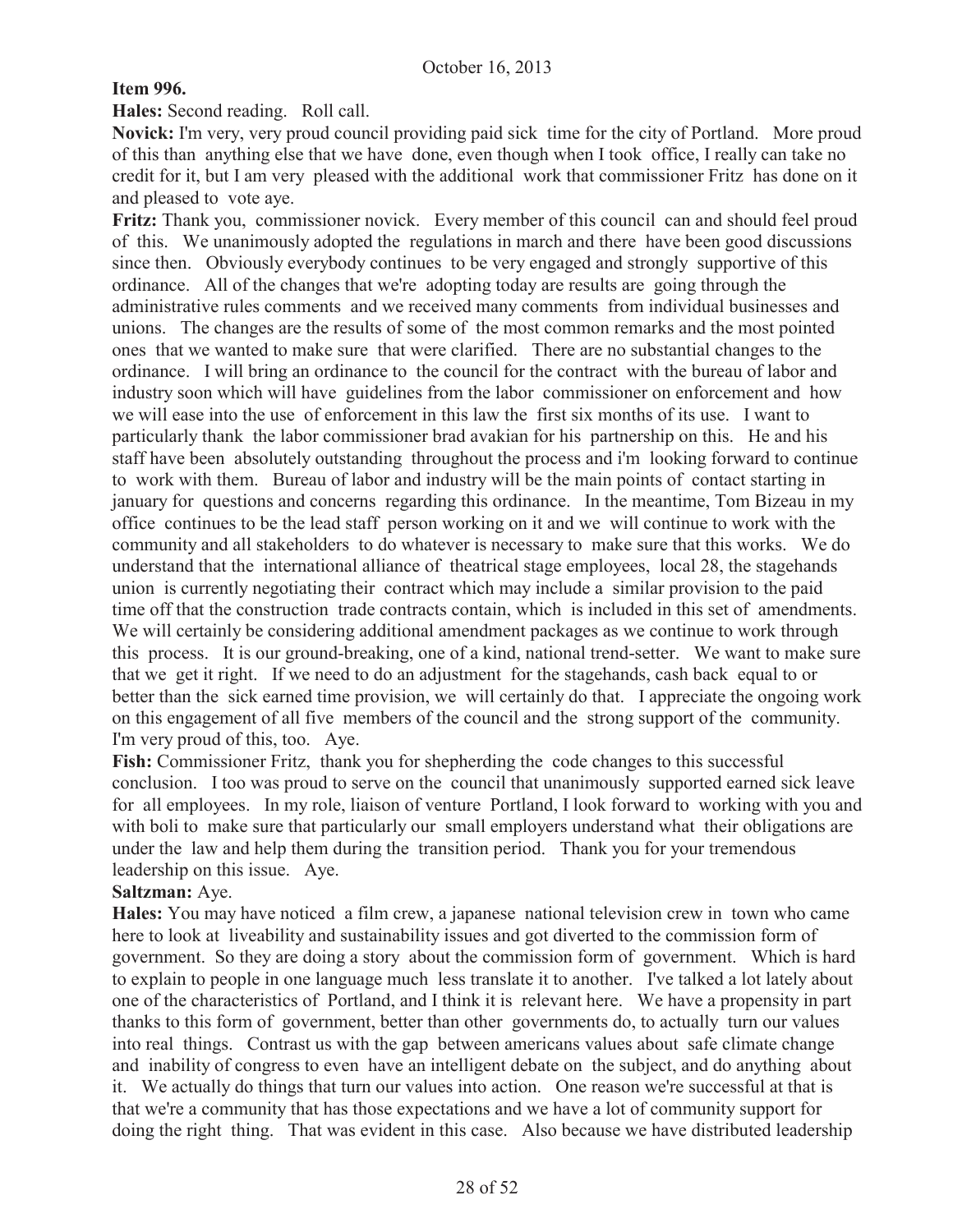on this council and that people are able to lead on something that they're passionate about and effective on, and that's exactly what has happened in this case. Commissioner Fritz, thank you for your leadership. This is something that we should all be proud of. We turned a broadly shared value about what people should have a right to expect in the workplace into something real and I look forward to seeing it go into action. Aye. [gavel pounded]

Fish: Would you consider going to 979 first? I think --

**Hales:** I would be happy to do that.

Fish: We may be losing a couple of people here.

**Hales:** 979 pulled from consent.

#### **Item 979**.

**Hales:** Commissioner Fish.

**Fish:** Thank you, mayor. This relates to a claim that arose in october of last year. Involving a water bureau crew improperly flushing a water main, which resulted in water damage to mr. Holland's home, which was downstream from the flushing. Damaging his home, yard, deck, and retaining walls. The bureau then acknowledged its responsibility and liability. This was a negotiated settlement, and it is to be paid out of the city's insurance and claims fund, and while it occurred under the watch of a prior commissioner in charge, it is now being brought forth as simply seeking council authority to consummate the settlement.

**Hales:** Great. Explanation. Anyone want to testify on this item? Go ahead.

**Walsh:** My name is joe walsh, I represent individuals for justice. I notice this item because before I was retired from federal government, I was a utility supervisor. So, I was curious what happened, and I looked at the accident and realized that the water department opened up a fire hydrant and flooded the area and flooded a man's house. Basically what happened. And I was curious, if I was the utility supervisor in charge of that in the federal sector, I would be in a lot of trouble. And the \$13,000 settlement, I have no objections to that at all. I think it's low. I looked at it. I said, well, you know -- I was curious what happened to the supervisors in charge of that. When something like this happens, there should be accountability. And I know it from being the supervisor that would be in that position at one time. I was. Long beach shipyard, we had a lot of accidents and we had to answer for them. And I was curious does anybody know if anything happened to anybody that they turned on a fire hydrant without using the hoses, just turned it on? **Fish:** I'll respond to that quickly. It is part of the regular routine of maintenance of all fire hydrants and other mains that they are occasionally flushed. We are required to do it for a number of reasons, including to make sure they're operational if there is a fire in that community.

This is normal routine maintenance. This occurred, because the water which normally would flow downhill along the street, crossed other into someone's house. It was a nonforeseeable event, but the water bureau did not object, did not contest liability because we learned - apparently the bureau learned some things from this that we will put into practice going forward and felt it was appropriate to settle with the property owner. We do this throughout the city on a regular time line, if we don't, we are putting people at greater risk for the possibility of a malfunctioning water main or fire hydrant in the event it is really needed around a fire or public emergency.

**Walsh:** What we would have done, attach hoses and take it all of the way down the hill. If there was any incline at all, we would attach hoses. So, there would be no possibility of flooding that house. All i'm saying in the city, in the police department, in the water department, all of the -- it should be -- should be some accountability for this stuff. You know, if you say, hey, you know, we're not going to contest this because it's right at the borderline of \$10,000, and you lawyers know that is the magic number. If you go below 10,000, you probably are going to get a settlement. Because it costs that much money to go to court. People don't want to do that. It's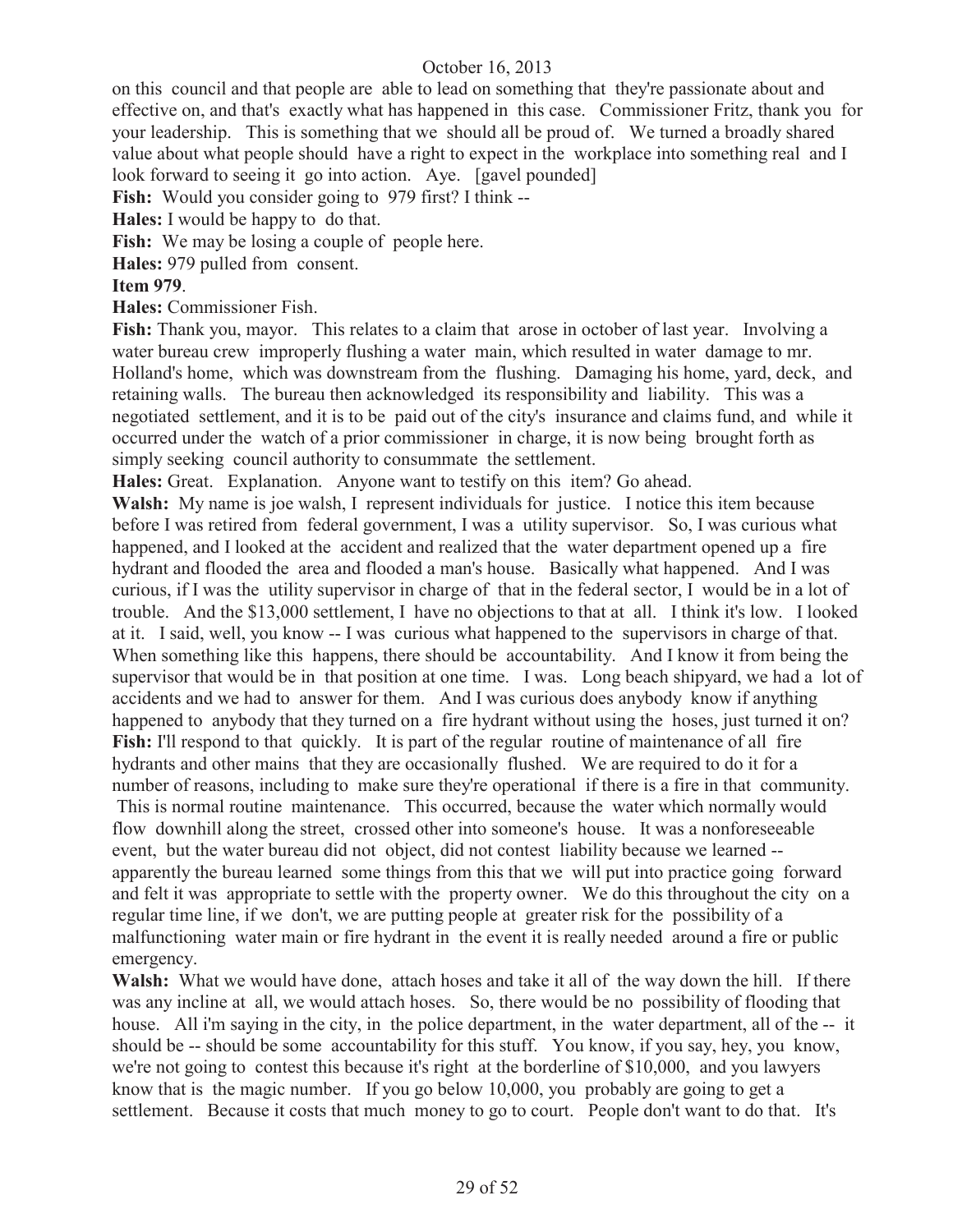just that our organization looks at this city and says what's the accountability? That's what we ask. And in this case, there is none, none.

**Hales:** Thank you.

**Walsh:** And we just like pointing it out.

**Hales:** Thank you. Okay. Emergency ordinance. Roll call.

**Novick:** Aye. **Fritz:** Aye. **Fish:** Aye. **Saltzman:** Aye.

**Hales:** Aye. Okay, 978.

## **Item 978.**

**Hales:** Someone pulled this, is there testimony? If not, motion to adopt the report. You want to speak on this?

**Joe Walsh:** Is this the one that was on the Consent agenda.

**Hales:** Appointing people to the commission.

**Walsh:** Yeah. Joe walsh, representing individuals for justice. We look at the human rights commission as a complete failure. I may be wrong, but it seems to me that if we have people dying on our streets, that kind of human rights, that would be covered by that topic, that committee. And you're going to reappoint the same people over and over again. And our suggestion is that you back off, not appoint these people, and get together with the groups that have a vested interest in the human rights commission or the police department. Again like dan from cop watch, aclu, those -- those type of people that have a different perception than you probably would get. So, we object to you reassigning or re-voting these people back into this committee, because we think that the committee has done almost nothing. Thank you. **Hales:** Thanks.

Mark J. Hofheins Jr.: What does it take to get on this committee? Can you answer that? **Hales:** Volunteering.

**Hofheins:** Okay.

**Hales:** And being selected.

**Hofheins:** Can I get information from your office then? I would love to actually be on this, get insight from actually someone out there dealing with things, actually a fuller -- this committee. And i'm willing to volunteer my time to do that as well through -- etc. I will definitely get with you guys on that and we will go from there. And we will keep you updated on how it goes. **Hales:** Thank you. Okay. Motion to adopt the report. So moved. Second **Fritz:** Second.

**Hales:** Further discussion? Roll call.

**Novick:** Aye. **Fritz:** aye. **Fish:** Aye. **Saltzman:** Aye.

**Hales:** Aye. And we are recessed until 2:00 pm. [gavel pounded].

At 11:34 a.m., Council recessed.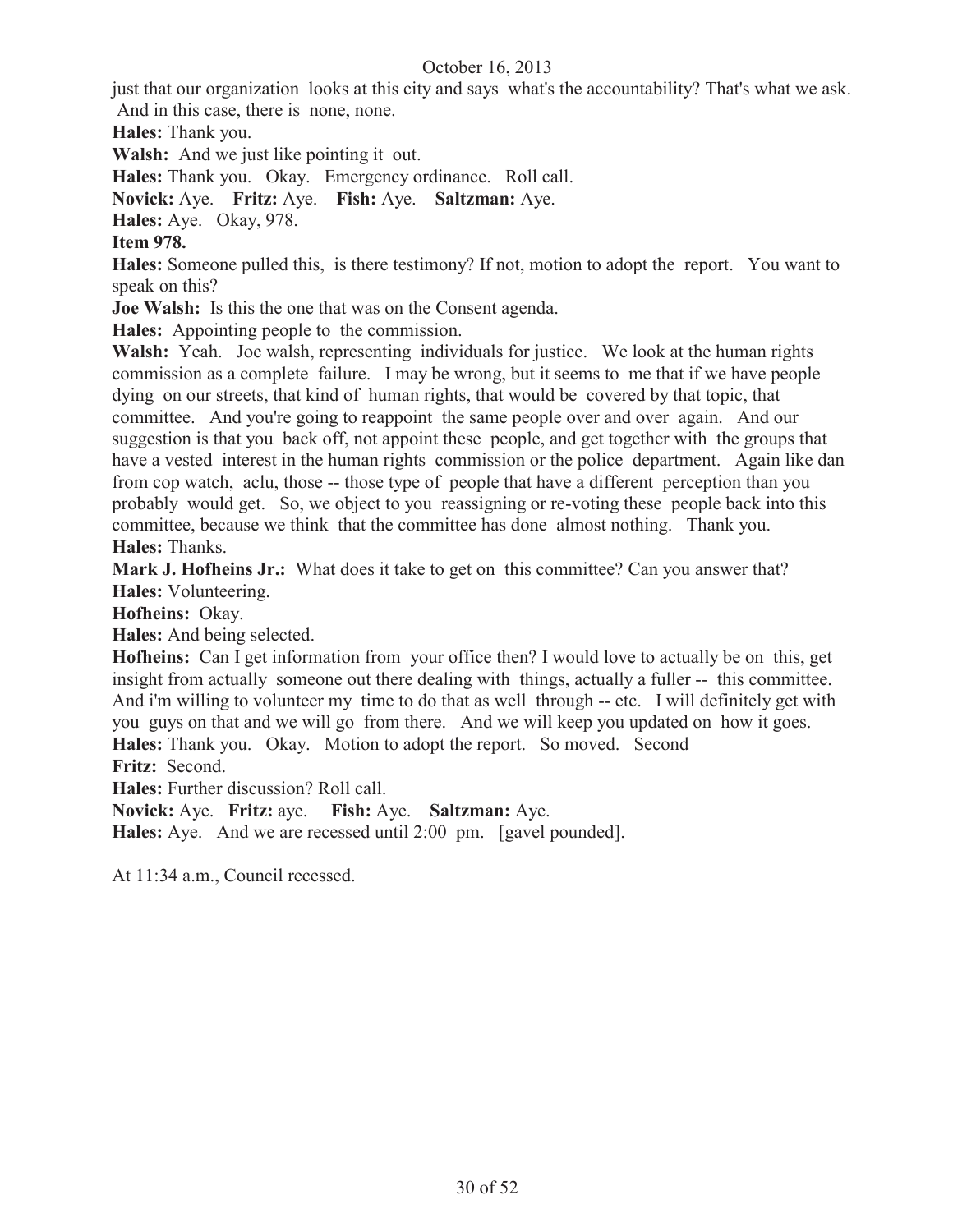# **Closed Caption File of Portland City Council Meeting**

This file was produced through the closed captioning process for the televised City Council broadcast and should not be considered a verbatim transcript. Key: **\*\*\*\*\*** means unidentified speaker.

## **OCTOBER 16, 2013 2:00 PM**

**Hales:** Come back to order. Call the roll. [roll call] **Hales:** Could you read the next item. **Item 997.**

**Hales:** Thank you. I want to call up a panel of chad stover, from my staff, lieutenant kruger, and howard weiner to discuss this proposal before this. As we all remember, this was a pilot project that mayor adams began with the police bureau in december of 2012, which we continued into this spring and then continued again. And quite a bit of work has been done by both the community and by the city to evaluate and prepare us to consider the decision now to keep going for a longer period and start to make this something that people can rely on, rather than an experiment. So, with that, chad, why don't you take it away.

**Chad Stover, Office of Mayor Hales:** Sure. Good afternoon mayor and commissioners. In december, 2012, city council passed a three month long street closure as the mayor just referenced, pilot program in old town/chinatown neighborhood. 2nd, 3rd, and 4th avenue -- the pilot program experiment initiated by the central precinct of the Portland police bureau as an attempt to cut down on crime in the area and decongest the street. The pilot program ran for three months. As we near the end of that three month period, mayor hales adopted the program and the questions became a, did the pilot program work? If it did work, is it worth our while to continue with the street closure pilot. According to crime statistics, police records demonstrated a 30% reduction in crime and there was an increase in the police initiative call to service. Under the leadership of mayor hales, compelling enough evidence to behoove the city to consider an extension of the street closure beyond the original three month agreement. However, rather than simply continuing with the street closure that solely focused on public safety concerns, conversations with stakeholders -- initiatives to improve overall liveability of the neighborhood. Through stakeholder input, it was decided we could use the street closure program as an arena of experimentation, if you will, amenities and enhancements that may be beneficial and desirable to not only bar owners and restaurant owners in the area, but residents, social service providers, and others in the area. Old town/chinatown community association, representatives from the local bars, social service providers, and business owners and participated on two midnight to 3:00 a.m. Walk-abouts with stakeholders, and commissioner Fritz participated in the second one. Debrief with 25 stakeholders took place after the walk, at the conclusion of that walk-about, in the basement of central city concern. By the time the original pilot came into completion, list of directives for the extension of the street closure, taking input from the stakeholders that represented positive changes that the community would like to see. Listed as directives in ordinance 186072. This is the ordinance that came to pass as we reached the end of the original pilot back in may of this year. They included initiatives such as the following. Improvement of signage and education pertaining to the street closure. Improvement of the aesthetic appearance of the street closure itself, improvement of noise enforcement, and other measures to improve neighborhood liveability. Establishment of a nonprofit organization assigned with the task of overseeing the street closure of the entertainment district. Development of ongoing sources of revenue to cover the extraordinary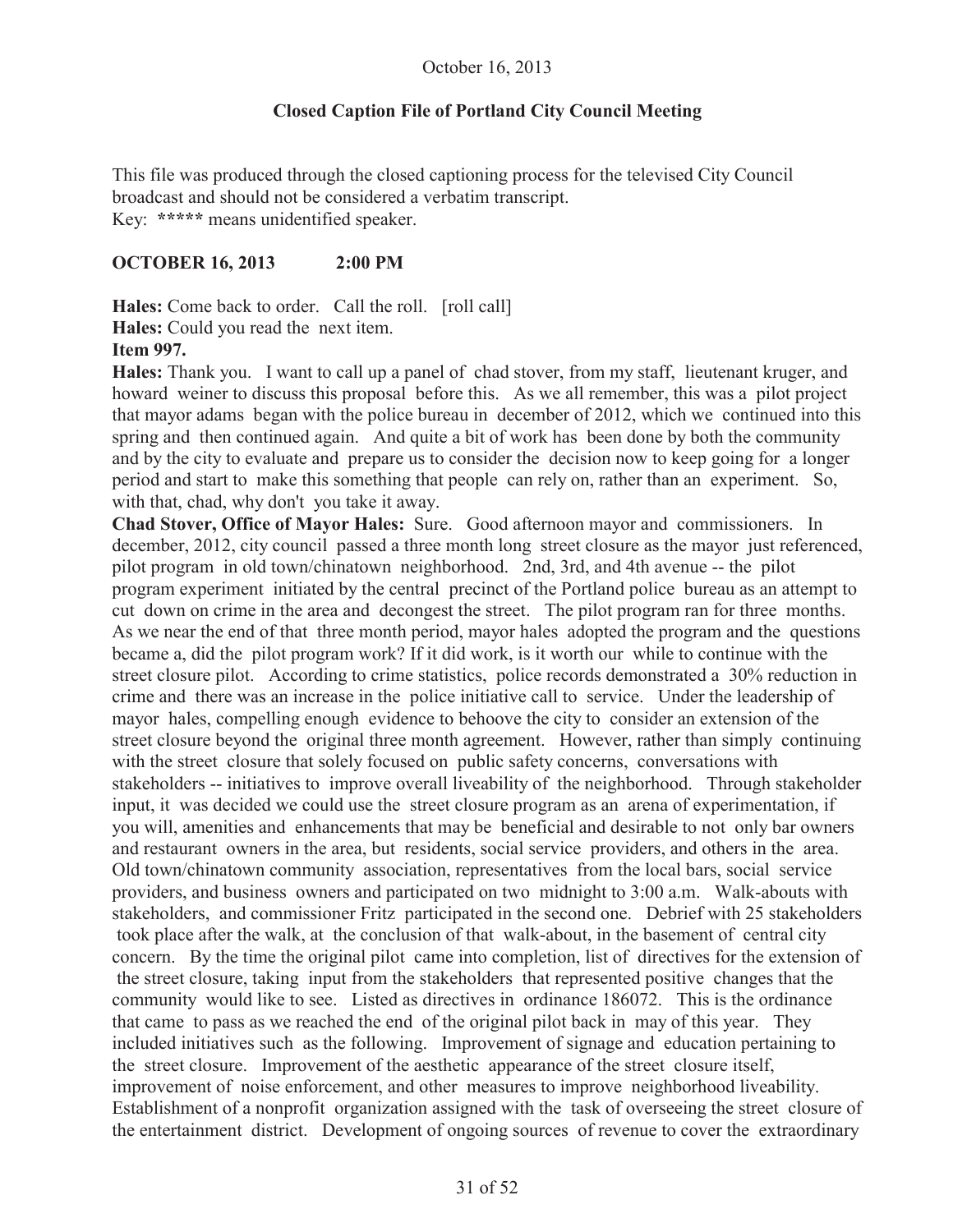cost of services -- ordinance 187072 called for a six-month long extension of the street closure, currently nearing completion and scheduled to sunset october 27th, 2013. By the time we reach the end of september of this year, the Portland police bureau once again assessed the crime statistics taking it from the summer. Lieutenant kruger, acting captain, who is here with me, is here to talk about the statistics in a moment. From the onset of the extension, a degree of skepticism among some -- we knew that at the time we saw about a 30% reduction at the end of the original pilot program, but we also took into consideration the fact that that pilot program took place during the cold months, and historically everybody involved agreed that we see a much higher level of people, increased population on friday and saturday nights in the entertainment district area during the warm months. This was compelling evidence to see how we did in course of crime over the course of an entire summer. During this time, the mayor's office established a \$16,000 contract over the course of the summer -- extended street closure pilot program, \$16,000 contract with the Portland business alliance to help fulfill some of the directives laid out in 186072. As a part of this contract, tba provided the following services. Janitorial services, including clean and safe maintenance workers who are present during the hours of 8:00 p.m. To 4:00 a.m. Friday and saturday night. Two european style urinals, banners attached to the perimeter fences of the street closure that advertise and promote old town/chinatown and offer education on parking and safety. Pba announced up to date statistics -- as of a couple of weeks ago. I have some of those statistics here, but also on hand today we have lenay and lisa who informed me that they have more up to date statistics, in case you have any questions about what has happened more recently, they're here to answer any questions. As for just a couple of weeks ago, we have the following statistics from those amenities that we added to the entertainment district. Out of our two european style urinals, 370 gallons of urine were collected from the urinals.

**Fritz:** You had to start with that one.

**Stover:** Something about the science --

**Hales:** It gets better from there.

**Fritz:** Oh, good.

**Stover:** Something about the science of going to the bathroom, I guess. 10 pounds of cigarette butts, using our 10 smoke poles. People traditionally we found were just dumping the cigarette butts everywhere and anywhere. Ended up being next to trees causing clutter and wasn't very attractive. We collected 10 pounds of cigarette butts, which is quite a bit. 63 pounds of trash. 13 bits of drug paraphernalia, and 121 biohazards. By the end of october, it's projected that we will come in under budget. Originally \$16,000 contract, but it looks like we are going to come in under budget by the end of this extension of the street closure. And currently the mayor's office will work with the pba to try to amend the contracts so that we will use up the \$16,000 to continue services for that duration of time, however, we will continue to search for a source of revenue, if we wish to continue those services beyond that period. Over the course of the summer, the mayor's staff regularly attended old town/chinatown community association meetings, night life sub committee meetings to continue conversations with the stakeholders and bar owners - discussion on community ownership and partnership with the city to make further enhancements. Also with me today, howard, the chair of the old town/chinatown community association from this point forward, otctca, here to speak on behalf of the old town/chinatown community and we will hear from howard in a minute. Some of the conversations were productive in terms of exchanging ideas and options, establishment of a nonprofit management group to oversee the district, one of the directions from the previous ordinance has yet to come into fruition. The mayor's office negotiated for a time line for continuing to extend the street closure. In those conversations we agreed upon a one-year extension. On october 1st, 2013 -- otctca voted in support of it, provided that a number of directives be taken into consideration. If you refer to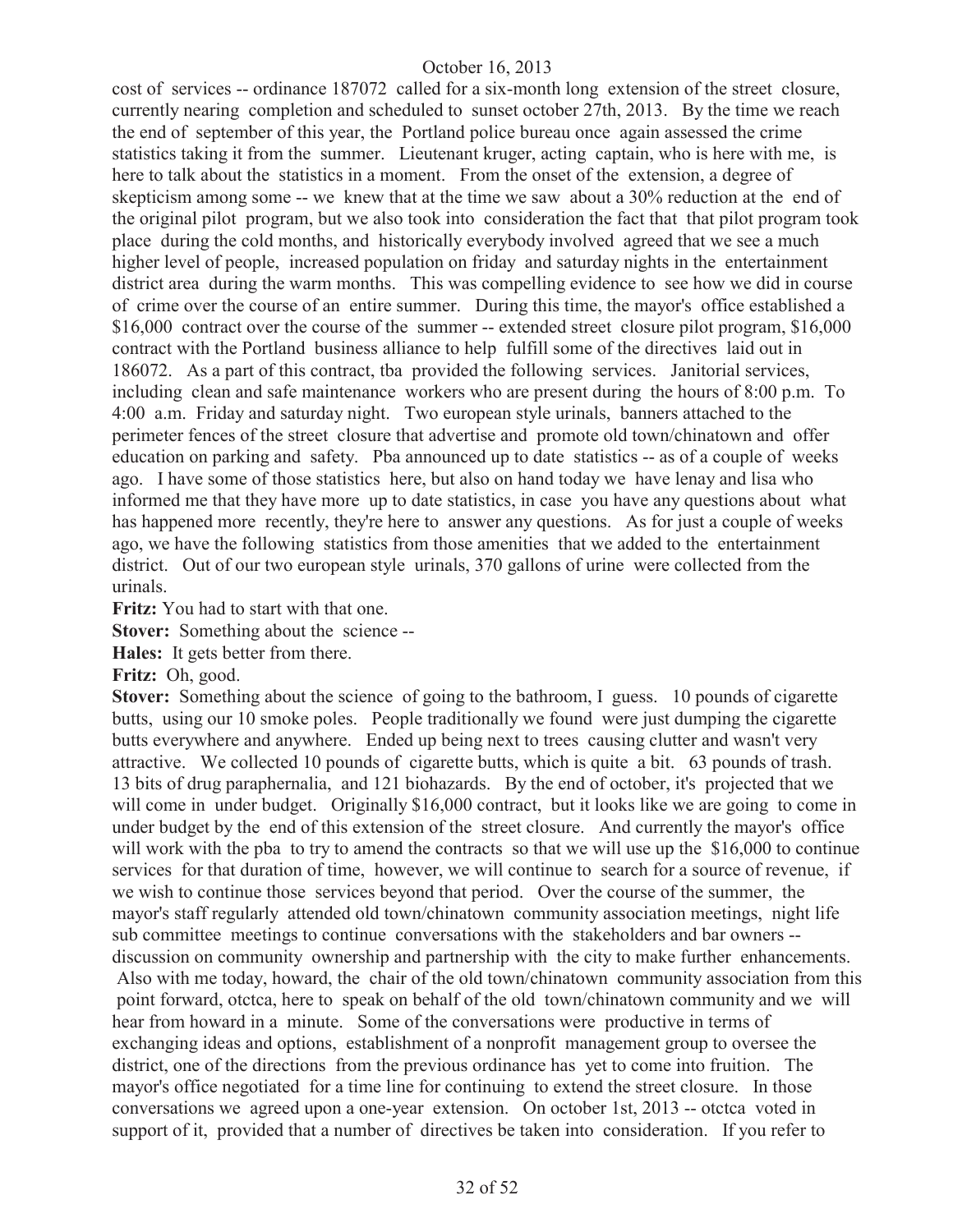exhibit letter e in the packet that you have, you will see a letter from the otctca regarding that decision that they made and directives that they would like to see implemented and as we go forward in this one year period with the street closure. All of this brings us to date. The present ordinance calls for a one year continuation of the street closure guided by the directives laid out at the request of the otctca. In essence, same boundaries of the street closure will be utilized, unless a consensus that the boundaries -- also it is understood that this one-year street closure, emphasis on making improvements to the overall, 24 hour a day liveability of the neighborhood. That being said, I will turn it over to captain -- lieutenant kruger, acting captain, to discuss statistics around public safety and then the chair of the otctca to speak on behalf of the neighborhood association.

#### **Hales:** Welcome.

**Lt. Terry Kruger, Portland Police Bureau:** Good afternoon. I apologize, bob day was unable to be here, the commander. He had family-related conflicts and was unable to attend today. As you're well aware, we didn't orchestrate or engineer the close proximity of the bars or number of people that were coming down there, but as the police force we're responsible for the public safety of those people. We were looking at innovative ways to try to make it more efficient and safer for everyone, including the officers that were down there dealing with those issues. We looked at outside cities, vancouver. We looked at denver. Austin, p.d., and some of the things they had done in their existing entertainment districts that had made things better for everyone involved. Some being the street closures. What they were seeing is much what we had seen, a substantial reduction of crime across the board and safer environment for all of the people down there. One of the problems prior to the street closures that we were dealing with was heavy congestion upon the sidewalks and still heavy vehicular traffic into the area. It made it difficult for our officers to see. It made it difficult for our officers to get around. A made it unsafe and at times for our officers to not be in clumps, which is one of the complaints we heard, police officers in groups rather than out mingling with the folks. In closing the streets and shutting off to vehicular traffic, it opens those things up and reduced the pressure up on the sidewalks of people bumping into one another, conflicts with the men and the women in those environments, and some of the bravado that took place and caused issues. Visibility as well down the streets. Allowing officers the safety to see one another and respond to stuff more quickly without navigating through traffic and the heavy crowds. In so doing, we've seen an increase in self-initiated activity as our officers were able to get out and about with the other folks and as a result, we've seen, corresponding decrease in crimes across the board. Other than in some of the self-initiated type of arrest situations, like duiis and some of the trespasses. In a nutshell, it's been, you know, initially we looked at a three-month window. We saw roughly 33% reduction. Now we've got statistics here that I believe you folks have as well that show crime statistics from january to august. **Stover:** Just for clarification, this exhibit d.

**Kruger:** Yeah. Under exhibit d, you see that it is held at a 29% reduction across the board. From the previous years and in part one crimes, you see a substantial drop, part one and part two crime. And you can see in the smaller graph below how that is broken down to aggravated assaults, simple assaults, disorderly conduct, duii, larceny -- we received positive feedback from people in the streets that have come up to the officers. The cost to us hasn't changed. We need to staff and police that area, whether we have the streets closed or not. But it makes it safer for us and obviously it makes it safer for the public, which is our focus.

**Hales:** Just reflect on these numbers. So, aggravated assault is down from 15 to two. Simple assault down from 43 to 21. Disorderly conduct, 58 to 31. But duii and liquor violations are actually both slightly up. My perception -- let me check my perception against reality. My perception is that that's a good thing in that you actually have more opportunity to apprehend people because there is a greater distance from when they leave the bar to when they get in a car.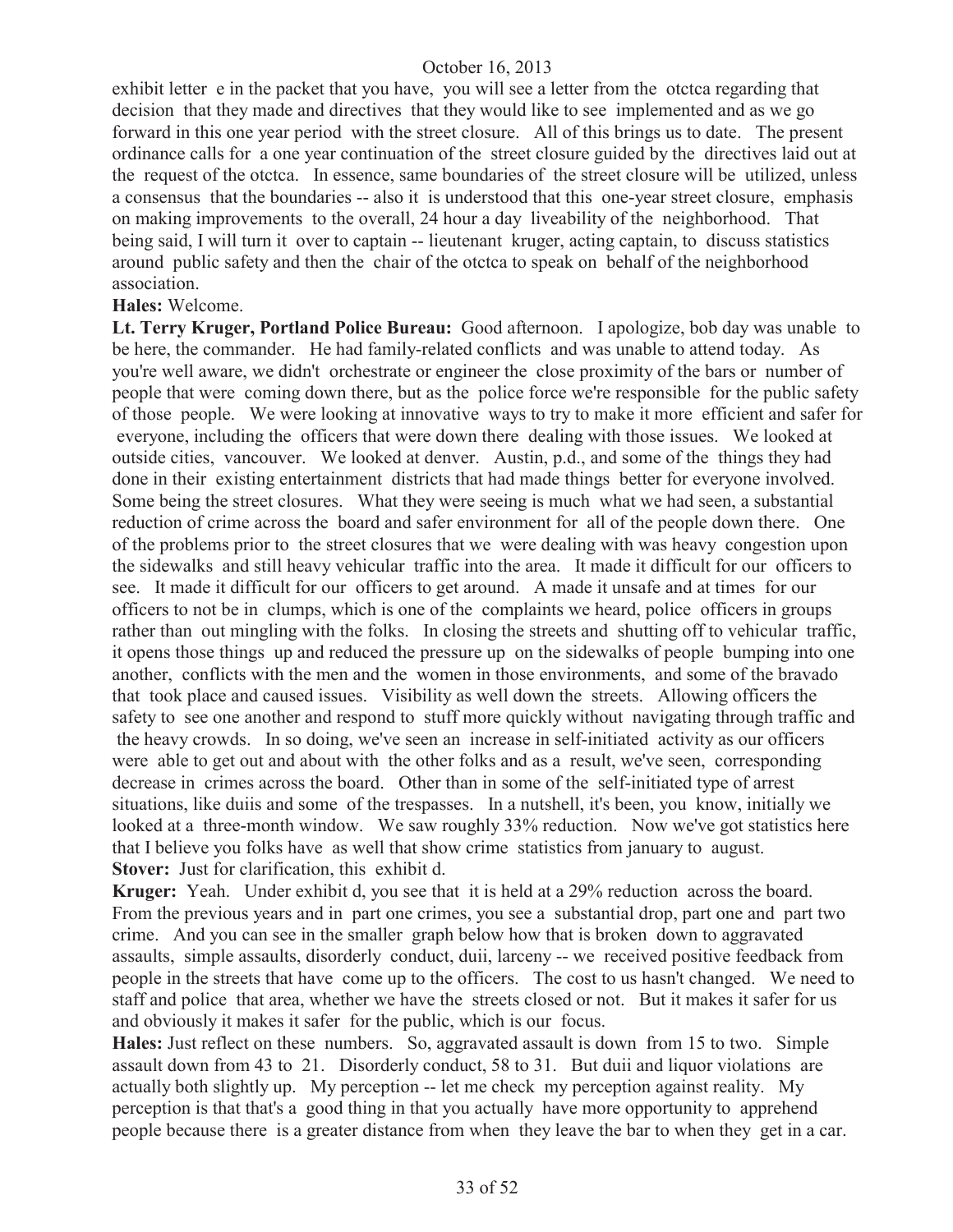But i'm not sure if that's the case. That seems like -- in other words, there is not any less drinking going on or anymore drinking going on in the bar district. It is that you have a little more opportunity to interact with people, perhaps in some cases before they get behind the wheel of a car. Is that what's going on here?

**Kruger:** That's certainly part of it. We have a partnership with the olcc who is down there, and Multnomah county has a task force that sandra is in charge of and she has been involved with the closure. And just the ability to see down the streets and to intervene early on in these issues has resulted in some of those numbers and, you know, when those folks are being picked up ahead of time, whether it's a civil hold for detox or just contact with law enforcement at the front end of these things, I think that you are having a decrease in the amount of people that are climbing behind the wheel of cars as result as well.

**Hales:** Good. I just want to mention also, a lot of people in the decision making roles have spent time out on the street with you and bureau staff that do the work. Commissioner Fritz was out with me late one night and actually another one that I really want to call out is the chair of the Oregon liquor control commission, rob patrich, district attorney for klamath county. He had to travel a distance to be here, but went out with chad and the police bureau, very late one saturday night, until 2:30, 3:00 in the morning. Volunteer job to be the chair of the olcc, but yet I think he went above and beyond the call of being a volunteer on a state commission to do that and I appreciate that partnership very much.

**Stover:** Questions for either of these two before we turn it over to howard? Okay. Howard, you're on.

**Howard Weiner, Chair, Oldtown-Chinatown Community Assoc.:** Thank you. Well, and thank you, mayor, and city council. Thank you for staying up so late and coming down to old town. I'm not up at 3:00 in the morning or 2:00 in the morning, unless somebody breaks a window in my business and I show up. A lot of the information you've already heard. We started this discussion to give a little background, in the public safety and liveability committee in october, about a year ago, on commander day came to the committee and said that we have an issue that we all knew about, and I have an idea. We discussed this for a period of time. And then moved forward. The goal was to reduce crime. And really calls for service. Because you had a couple of locations there that had the most calls for service in the city, and it taxes our policing. That's been very successful. What's also been very successful is that collaborative effort that we have had. I really want to make a strong point of how much you've worked with the mayor's office worked with the community, and I know amanda, you're a strong neighborhood activist, and advocate, and that's just what has been going on. The relationship is collaborative. We have had many meetings. You have shown up in the neighborhood. It is a difficult issue. When we talk about the street closure, whether or not we should even have a street closure or not is an issue in and of itself and what will that street closure look like. This has been an ongoing conversation now for over a year. There is some negatives that have affected businesses that we need to address. Some of the restaurants have complained. Some of the residents have issues with noise, which you have -- will hear in a bit. But most importantly, I want to stress moving forward, this idea of creating a sac, creating a committee that is made up of folks from government and the community and to really start tweaking when necessary this -- i'll call it an experiment, even though we're extending it for a year, the street closure. I do want to mention that there is only six licensees within the street closure, and 76 licensees within old town, chinatown community. Some folks have started calling that our entertainment district. Our entertainment is really throughout the community. And I want to make clear as we start working on branding, what old town/chinatown, what we want to call it, you know. What are our draws, the chinese garden, saturday market, all of our chinese restaurants, asian restaurants and others. We want to be inclusive. And, of course, also the fact that we have two historical districts within the neighborhood. Skidmore historic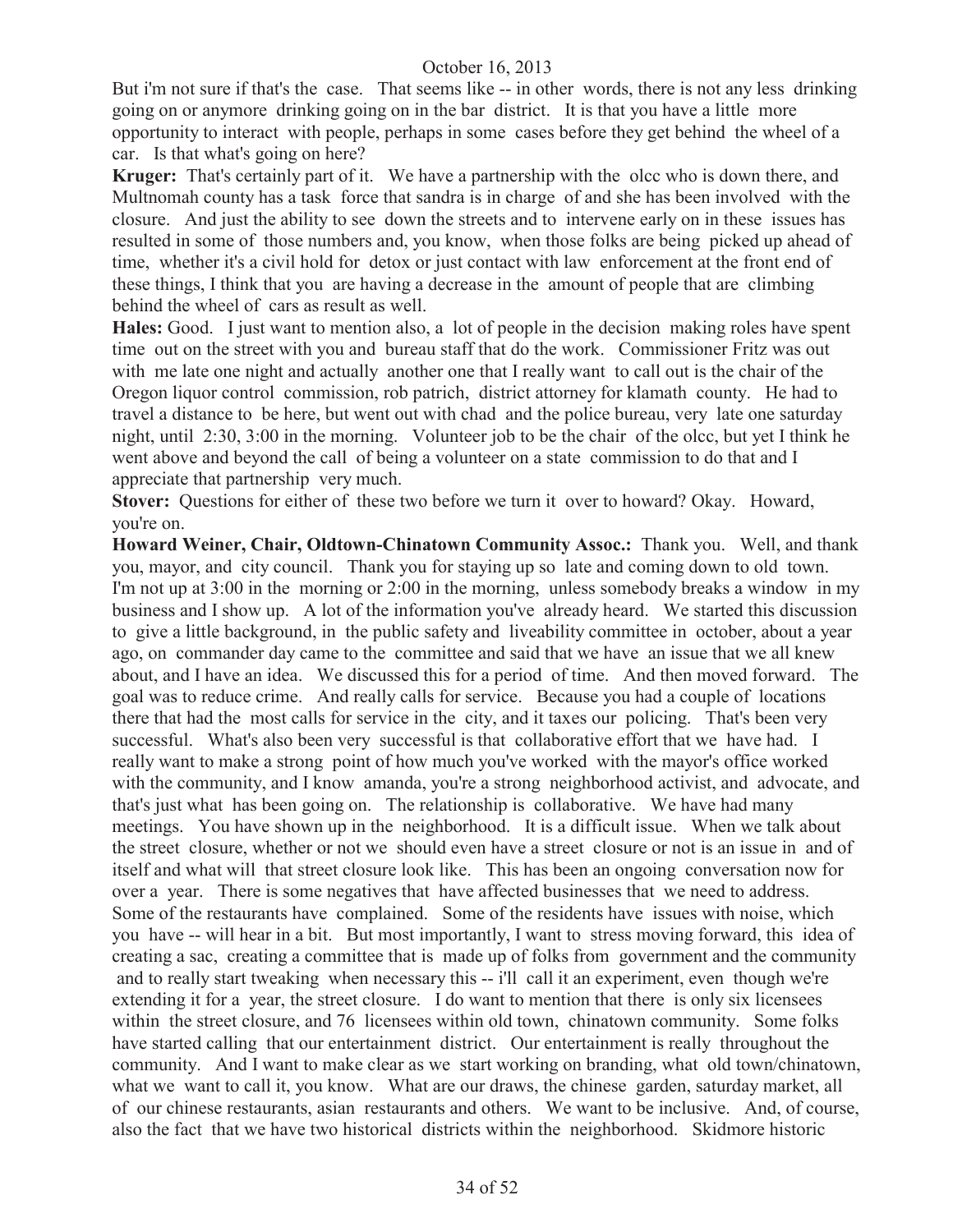district and japantown district. There is a tension -- I just want to make everyone aware, from all of these different folks as to what we want to see us become when we grow up. We're the last bit of downtown that hasn't been fully developed. There is lots of opportunity. We will be talking about that more later. One of the things that I want to talk about is going to be the cost. And that i, think, once we figure out the sac, we're going to really have to dig down and figure out who pays the cost for this. My understanding approximately \$4,000 a month for the janitorial services alone. You can correct me if I am wrong. And that we're just going to have to figure out. We're a community association. We are not yet a nonprofit. That conversation is ongoing. There is folks, you know, that have ideas, but we're not there yet. My hope is by the end of this period, giving a year I think is good amount of time that will resolve some of these issues or throw our hands up and say we can't do this as a community. We need that time and continue with that collaboration. Our board is fully in support and we will continue that effort. Thank you. **Hales:** Thanks very much. Questions?

**Fritz:** I want to thank you for bringing up that issue of the whole entertainment district. It is much more than the street closure area. In fact, I believe it is more than old town/chinatown, it also goes into the pearl, the west end. I wondered if you and the mayor would be willing to invite pearl district neighborhood association and pearl district business association folks to participate on the stakeholder advisory committee.

**Weiner:** I think that would be wonderful. We could cross pollinate. So, yeah.

**Fritz:** There are neighborhood boundaries, but some of us prior to two months ago were not entirely clear where the boundary between old town/chinatown and the pearl district is. And, in fact, it does function as a unit. It has many concerns in common, and, as you say, there are that many more licensed businesses in old town/chinatown than just in the closure area. There are more restaurants and bars and entertainment facilities in the pearl district.

Weiner: And the more smart people at the table, I think the better. You know, it sometimes can be contentious because everyone has an agenda, but, yes, i'm supportive of that.

**Hales:** Good suggestion. Other questions or concerns for these folks? Thanks very much. And do we have others signed up? I know we've got lenay, pba folks are here, if you have any questions. Let's take the folks that have signed up.

**Moore-Love:** Seven people have signed up. The first three, please come on up.

**Hales:** Good afternoon, welcome.

**Jeff Geigere:** Yeah, i'm jeff. I've gone out -- I run a web site. I've been with the police -- every friday, saturday. I wanted to talk about that. So, due to the streets being closed able to respond to things a lot quicker than they normally would with a congested street. I have seen them break up fights before becoming fight. People at the stage just yelling at each other and I see them come in and intervene. The police have a relationship with the security guards at the bars when there is issues inside the bars, they go in and deal with them. They also walk into the bars to make sure that people know that, hey, the Portland police are here. I've seen them handle fights in which an individual had a weapon. Had a knife. And they pulled tasers, pulled their -- two of them pulled their guns out, and they dealt with it. The person complied. They dealt with it in an aggressive manner that wasn't forceful. Dealt with it and dealt with the very -- dealt with it very well. Also, it does seem that by being there, they have that interaction with the people that go there every weekend or whatever, and they have that, you know, now they have that connection to the community. A lot of people I believe don't have that connection, because police are rolling around in police cars more often than they are out there. And to speak to the closure, with which -- how it is set up, the police, I don't know if you have been down there, the police did -- northwest 3rd - in a circle, they can see pretty much a majority of the clubs in the entertainment district and can respond very quickly by being there. I mean, a person, again, like a person allegedly stole a bottle of alcohol from a club. They had -- the guy ran. They had apprehended the person in 54 seconds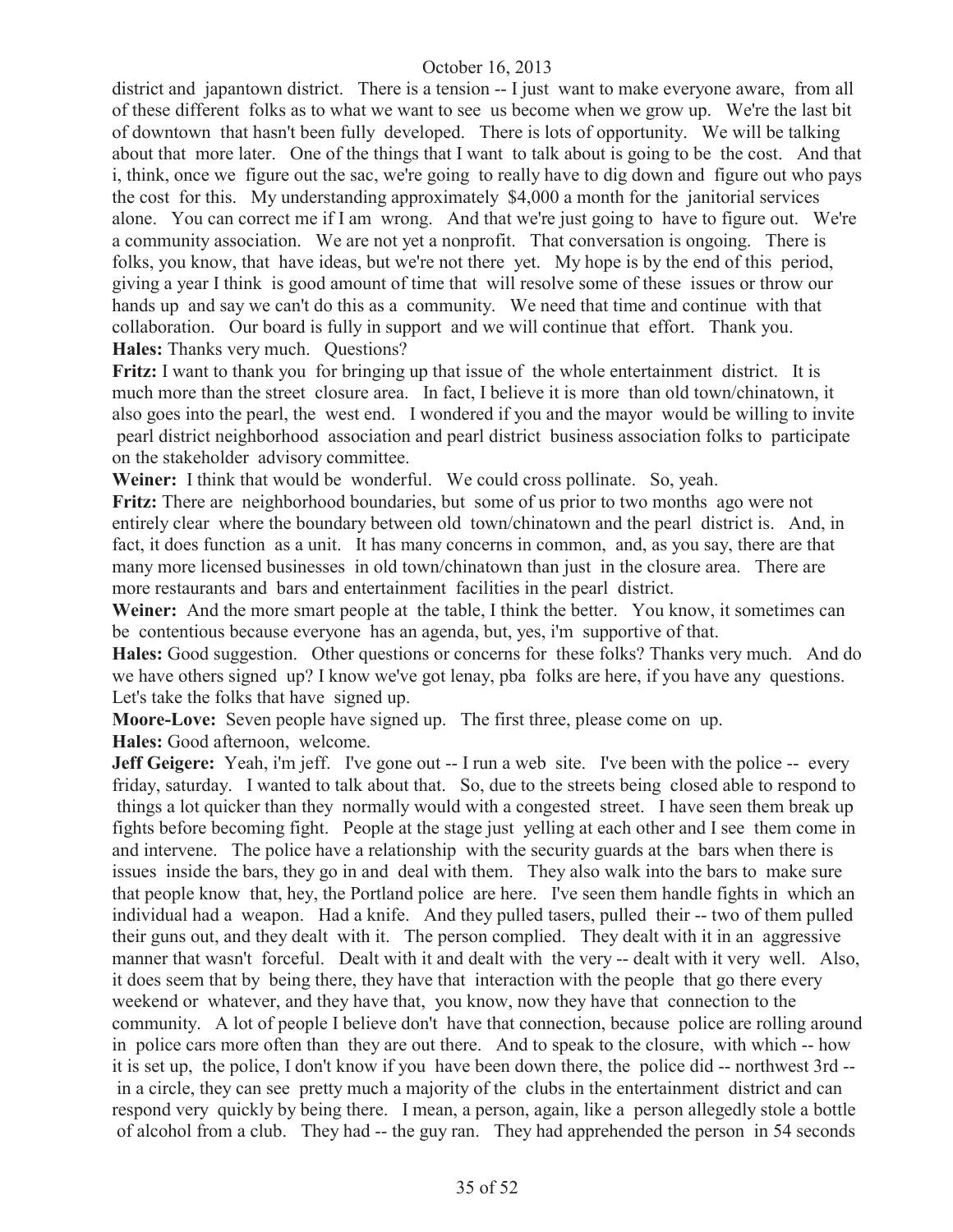of running. So -- pretty much just want to thank the Portland police for, you know, being very professional and, you know, they do that job and they do it every day, but it is not very often that you get to see that sort of interaction.

**Hales:** Thanks. Thank you. Appreciate that.

**Mark J. Hofheins Jr.:** Normally i've been painted as a police hater. No, i'm not. This is -- I actually go out with geiger and mike on multiple occasions that I have had many interactions with these officers and I absolutely love the way this is ran. As a matter of fact, I believe that there should be a requirement for the rest of the force to actually spend time with these officers and learn how to deescalate. These officers are so good at deescalating situations in order to get citizens to comply. And they're drunk on a constant basis. These people that they are dealing with are drunk and belligerent most of the time. The closure, the way it is, it allows for people to be safe, the fact that they don't get hit by cars. Homeless people actually -- i'm always throwing homeless people in there, the homeless people feel comfortable over there and comfortable in order to be there. But, all in all, I commend you actually on making this move itself. The safety actually comes from doing this. And i'm actually proud to say this, that you guys actually are doing something really great with this. Still, I want to reiterate, I recommend highly that you guys set up a program towards where the officers are required once every quarterly to spend a weekend there and learn from these officers. These officers down there are excellent and they are very good personal people -- personable people. Thank you.

**Fritz:** Thank you for taking the time to come in and express your support on this issue. **Hofheins:** Thank you.

**Martin Soloway:** Director of housing at central city concern and treasurer of the old town/chinatown community association. First of all, on behalf of the over 200 residents and staff the estate hotel, I want to thank you for your support of the street closures and other efforts to bring down the noise and disruptive behaviors that contribute so much of the stress in their lives. Party environment on the street along third avenue challenging to our residents and the impact of the closure has made a difference. Having the cars gone has reduced the noise from the cars -- we all know solving homelessness doesn't end with housing. It begins with housing. People at the estate are brand new to the project of creating a stable, self-sufficient life for themselves and the stresses in the district are very hard on that project. I guess, again, I want to thank you for the many ways the city supports them in their commitment to building their lives, a better life for themselves. As to the ordinance at hand, I think it is important to remind everyone that the street closure is not the same thing as the entertainment districts that are being tried in many cities around the country. The boundaries for the closure were defined by dots on the map representing criminal activity. It was not created by commander day and his team to address a specific problem. It was only created to address a specific problem faced by the police and they are to be commended for a very effective solution. It is essential that we not allow this -- brand the district in the public's eye that third avenue is the entertainment district of old town. Our neighborhood already suffers from relentlessly negative messages from the press. After months of meetings, one fact I have heard over and over, this configuration is not good for the clubs inside the closure and not good for the bars and clubs outside of the boundary and restaurants in the neighborhood and residents and patrons who park their cars in the neighborhood. It has been good for public safety and good for our residents, which is great, but with all of the resources involved, think we should able to do much more. We can and have to act quickly to create a more balanced solution for the business interest in the neighborhood. That leads to one of the concerns I have about the ordinance, which is that it locks the boundaries of the closure for an entire year. We know it is not good for businesses. We know that it's putting -- it is re-enforcing a brand and identity. It is important that we start the conversation with the stakeholders. I guess when we have the clubs and restaurants and venues and community leaders around the state, they are going to come up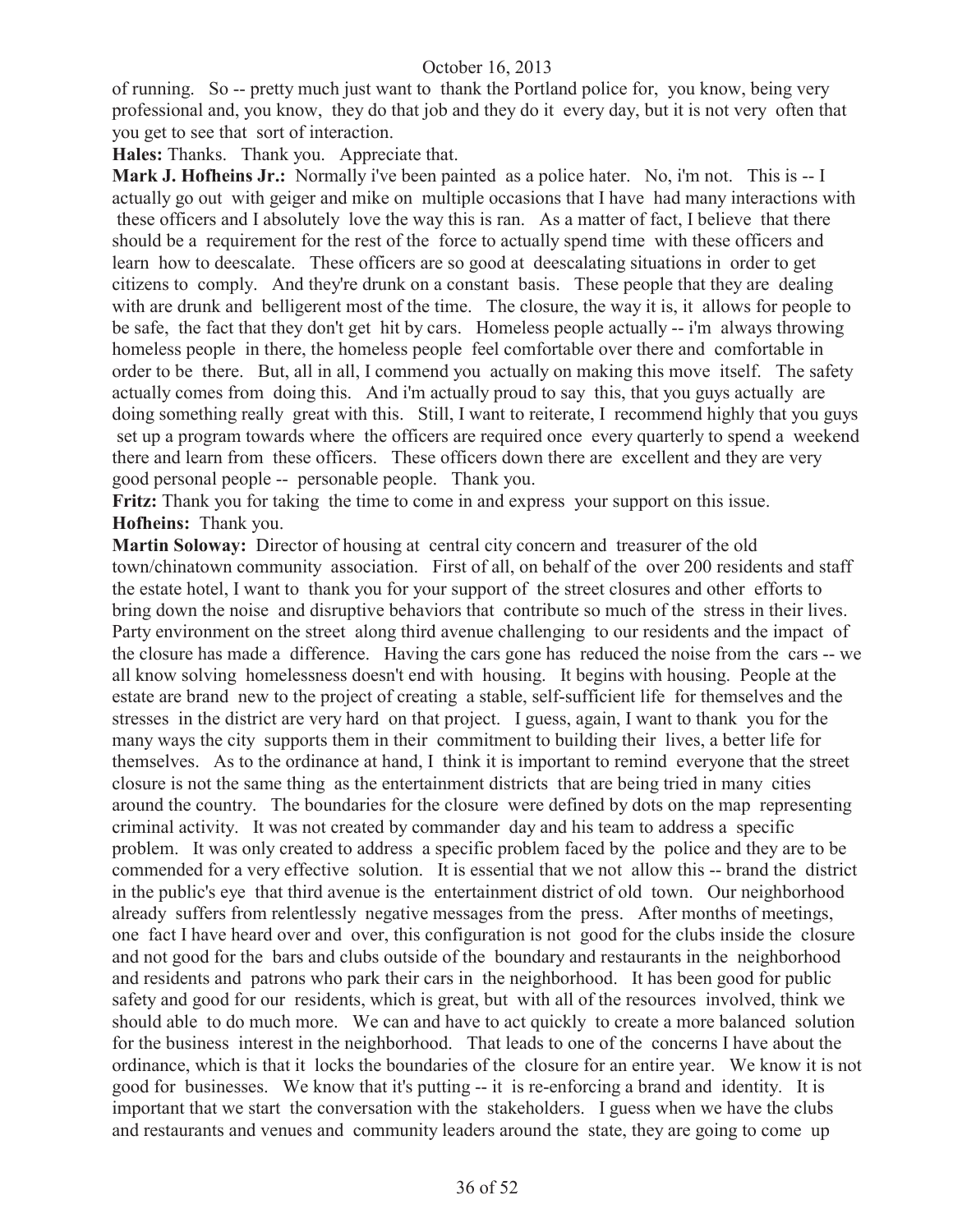with brilliant ideas and we're going to need flexibility in defining the configuration for a 24/7 entertainment district. Discussions are ready to be had. Possibilities are exciting -- comedy, jazz, rock, blues, chinese garden, chinatown restaurants, tours, donuts, festivals, museums, historic landmarks, shops, schools, galleries, so many components to a true 24/7 entertainment district. I want to thank charlie hales for the spark that started this conversation and brought it to live and looking forward to the coming year.

**Hales:** Thanks. Thanks for your help.

**Hales:** Good afternoon.

**Gloria Lee:** Good afternoon. I've been involved in the community since 2000 as a volunteer and also on the board of the northwest china council which has an office in old town/chinatown. I participate in the old town/chinatown community association and many of the committees, and i'm here to really put a -- define what is perception and what is reality. The naming of old town/chinatown as an entertainment district carries a potentially self-fulfilling prophecy which diminishes the identity and the historical characteristics of old town/chinatown. The media and public start to see old town/chinatown in this light. It is not the focus of the district entirely, but is the result of an immediate need to address public safety, which, again, we've done very well. But certainly there is more to the district, the old town/chinatown festival streets, retailers, small businesses, nonprofits just to name a few other segments of more than entertainment. Old town/chinatown has suffered negative marketing and public relations over the years as media seeks to categorize the district. The newly-formed old town/chinatown community association is working to address those issues, and there are many, many partners from private to public to nonprofit, to governmental working on the five-year action plan to create a sustainable, vibrant, balanced, mixed-use community. That message does not get to the public. So, unfortunately, the media attention recently on right to dream in addition to the street closure is creating a dismal perception of old town/chinatown for businesses and residents. It takes that character of Portland's oldest area, and it sort of puts it in the dumpster, in my opinion. Increases the work of those of us who are now trying to promote old town/chinatown as a positive district with new happenings, such as the travels of tea, happening now, the free movie night on the first tuesday of every month at the tea house. Many events that a lot of the asian organizations hopefully are coming back to chinatown with. This is just a comment regarding perception and the need to be really thoughtful and careful about the messages we're sending out to the public because the public is, potential new businesses, potential tenants, are potential investors, residents and property owners. I don't have a solution at this time, but I think the statement needs to be made how we message.

**Hales:** Thank you. Good points. Thank you.

**Steven J. Entwistle:** Thank you -- my name is steven entwistle. Portland born. Thank you for having this meeting today. This is really important. I'm concerned mainly with the residents that have been living in the area for sometime. And I believe that there is a lack of voice for the people that are being bothered by the excessive noise. At least those that are still alive. Anyway, I have issues with a lot of noise issues where I live, and it's very similar to the residents where they live. Except we do not have police presence on our street. They're all down there. So, when we have noise problems, we just have to, you know, we're brushed off, marginalized, and it goes unspoken and untold. And people suffer. And I had a friend that died mainly because of that. My solution -- this is unsustainable. Okay. I don't mean to be a con -- contrarian. Here is the but. It is unsustainable. Look 30 years down the road, where are you going to be with this? With the residents, as being the number one concern rather than the businesses, rather than the money, rather than the alcohol sales and rather than all of that. Where are the residents going to be with this? My solution is that we have a real entertainment district. A lot of construction outfits that would really like to get some work right now. A lot of people that are out of work. There is a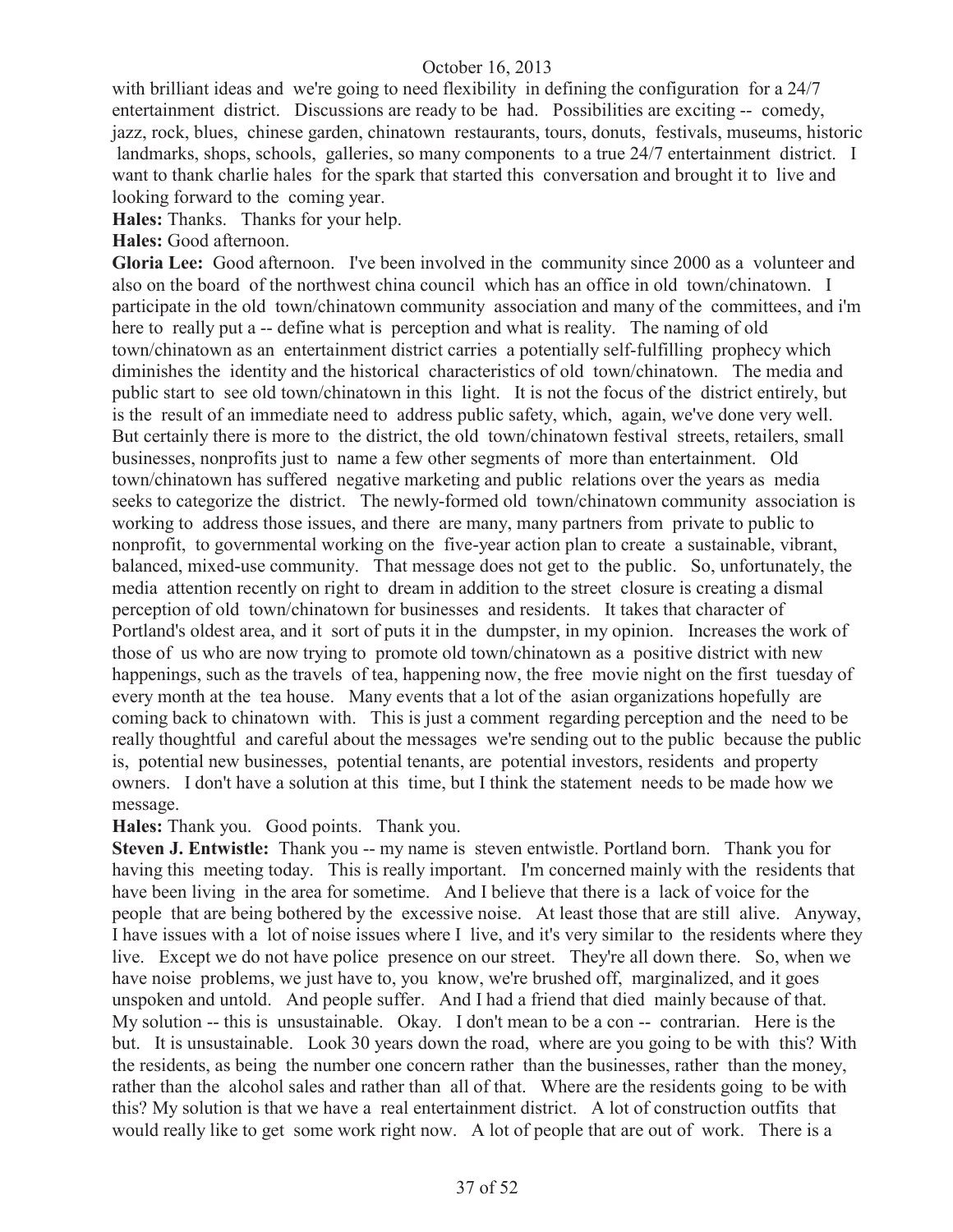whole section of town in the south waterfront over by the tram, south end of the ross island bridge.

That could be the south waterfront entertainment district. You have public transportation there. It's easy access off of the freeway. All of the buildings are new. They can withstand the noise. It would be a great draw. Didn't sam adams saying something about having a beach up in that area somewhere? I think that would be great. That is a great idea. Turn the island into like a fantasy island, a bunch of tours going through there, and make a big difference for -- and create a whole bunch of revenue. And that's what we need in this city. And I would -- I would talk to people like james beard, who is trying to do this under the morrison bridge project to try to move things more towards the river. The buildings that are new over in that area, they can withstand the noise, okay. They're built tough. They're built to withstand the noise. The building that I live in, doesn't. Okay. We have to have our windows open. We don't have air conditioning. It was built in 1911, or something like that. We need a new real entertainment district. And I believe that we need to create one. Thank you.

**Hales:** Thank you. Thanks. Good afternoon.

**Chris Lenahan:** How are you doing? My name is chris, I am an author, I wrote a book on how to build bars and night clubs. I have worked in entertainment districts all over the world. Recently I helped to develop a \$600 million project in lincoln, nebraska, where they built a brand new entertainment district. I also own three venues downtown. Splash bar, original owner of barrel room -- so, being an experienced professional in this, you know, for the first time I would like to say working together with the police department, private business, has really been a nice, refreshing change for me. Usually it is a us and them kind of a mentality. I'm excited to see that. The history that we've seen since we've been here as operators, we started seven years ago, we were basically chasing drug dealers out of our alcoves. Seven years ago, 3rd and cutch -- we have only seen a benefit to the bars. I look into the downtown corridor on the west side and it is a big dark hole. After 5:00, pretty much everybody flees downtown. We are seeing that we are the shining light. If you notice, as you go down there, you actually feel safer on the northwest side now than you do on the southwest side after 5:00. Some of the issues that we have had to encounter dealing with down there is basically, the drug dealers, the drug use. I mean, we see the meth, black tar heroin, it is rampant down there. One of the greatest challenges we see, drug dealers and that they prey on the homeless population. We watch them peruse the lines for the homeless, gospel mission. We would ask for a little more police protection down there during that time to get rid of the drug dealers. I know we have a drug-free zone, but it is like the wolves preying on the sheep down there. It's pretty sad. We understand also the challenges of having an entertainment district and people living side by side. I built most of the night clubs in las vegas for 15 years. I built them in all of the casinos, in the mgm grand, mandelay bay, all of the casinos there. The liveability and the excessive noise of the night clubs there. We learn to live together and develop strategies. One thing that we would like to see mr. Van orden come down and work with us, come into the venues personally and bring miss sound equipment and his experience and be able to work with us to develop our own personal -- just to be able to adjust those sound levels so that the people who do live in the area can have a -- you know, a better life experience down there. I mean, we welcome that as business owners.

**Hales:** Good. Thank you. Thanks very much. Questions for these folks? Thanks very much. Appreciate your testimony. Anyone else?

**Hales:** Good afternoon, helen.

**Helen Ying:** Good afternoon, mayor. I want to first thank you for the efforts that have been put into old town/chinatown, and it helps us to know that the city cares about that part of the city, which is a jewel that is waiting to shine. And i'm coming to you today to speak as a member of the Multnomah task force called snap, safe night life advocacy partnership. What we want to share, we are glad to see that the city is addressing many of the issues with this street closure,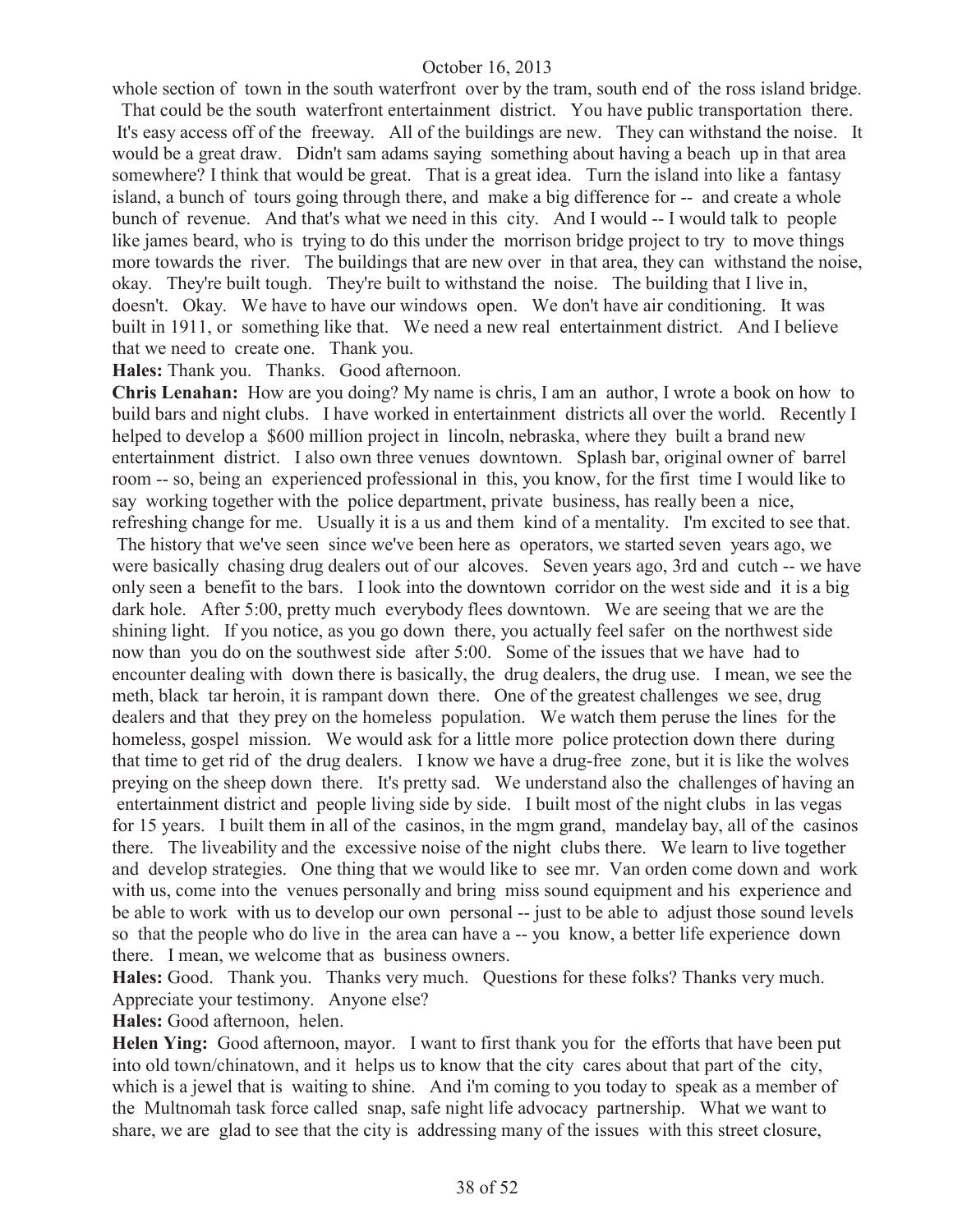because it actually is intended to address, binge drinking and risky drinking happening in the district. Snap encourages is for you to include, reducing overservice and risky drinking in your planning. And we think that some -- strategy would be ensuring enforcement of the current law, considering how we can reduce saturation of alcohol outlets, because research supports a balance of liquor outlets with other businesses that would help reduce crime. Also addressing service through server training and enforcement and messaging to patrons to increase safety in the district. I think that will help with overall liveability as well as safety in the area if we also address that side of the issue. Thank you.

**Hales:** Great. Thank you. Anyone else? So, questions, comments from council. Other resource people here if you have further questions at this point. And this will of course pass to second reading. It is not an emergency ordinance.

**Novick:** I wanted to say as far as perception of the area is concerned, if people look at these statistics and see what strides you've made in reducing the amount of crime, that will improve the perception of the area.

**Hales:** Great.

**Novick:** I can't resist saying one of my favorite facts about our current mayor is that he once famously quoted saying Portland should be the best european city in america, i'm glad we're using european style urinals.

**Hales:** 378 gallons closer to the goal.

**Fritz:** I would like to introduce my friendly amendment to "add the pearl district neighborhood association and the pearl district business association to part c of the now therefore council directs members of the stakeholder advisory committee."

**Hales:** Friendly amendment accepted. I don't think we have to do that formally. We will just add it to the ordinance.

**Fritz:** I have one question. That is regarding the cost. Financial impact statement says that the cost is \$200 per weekend for transportation. We heard from the police bureau, no additional funding is needed for that. The current street project has a \$16,000 contract with the Portland business alliance, august to october. For the janitorial services, it says during the pilot program, if it is decided that the services should be continued, competitive solicitation will be conducted. I'm wondering what the projected costs of a year pilot and how we're proposing to pay for that. **Hales:** Chad, do you want to come up and discuss that? I think the short answer to the second part

of your question is that we're still looking at revenue options that can be generated from the district to help pay, as you said, extraordinary cost, extraordinary level of service. That is a work in progress. May be able to eliminate that more in what is our estimate for the cost for the next year.

**Stover:** It was a \$16,000 contract and we're coming to the end of the time duration of the contract. As it turns out we're under budget, and by about \$4,000, which equates to about one month's worth of all of those services that are part of the package deal for that contract. That includes the janitorial services, and part of the janitorial job is to remove those two European urinals, clean them and bring them back. And the smoke poles as well. So if we can get that contract amended, given we have come in under budget by about \$4,000, we could go forward for about another month, beyond the October  $27<sup>th</sup>$  sunset. We're still confronted with the problem of carrying on the services beyond that time. So, again, november. If you look at the total cost, equates about \$47,000 for one year, about \$4,000 a month quote that you got earlier.

**Fritz:** Where is that coming from?

**Stover:** We have to figure that out.

**Fritz:** Where is it coming from now? Which line item have we been paying that \$16,000 contract from?

**Stover:** That is a budget -- that came out of the mayor's budget.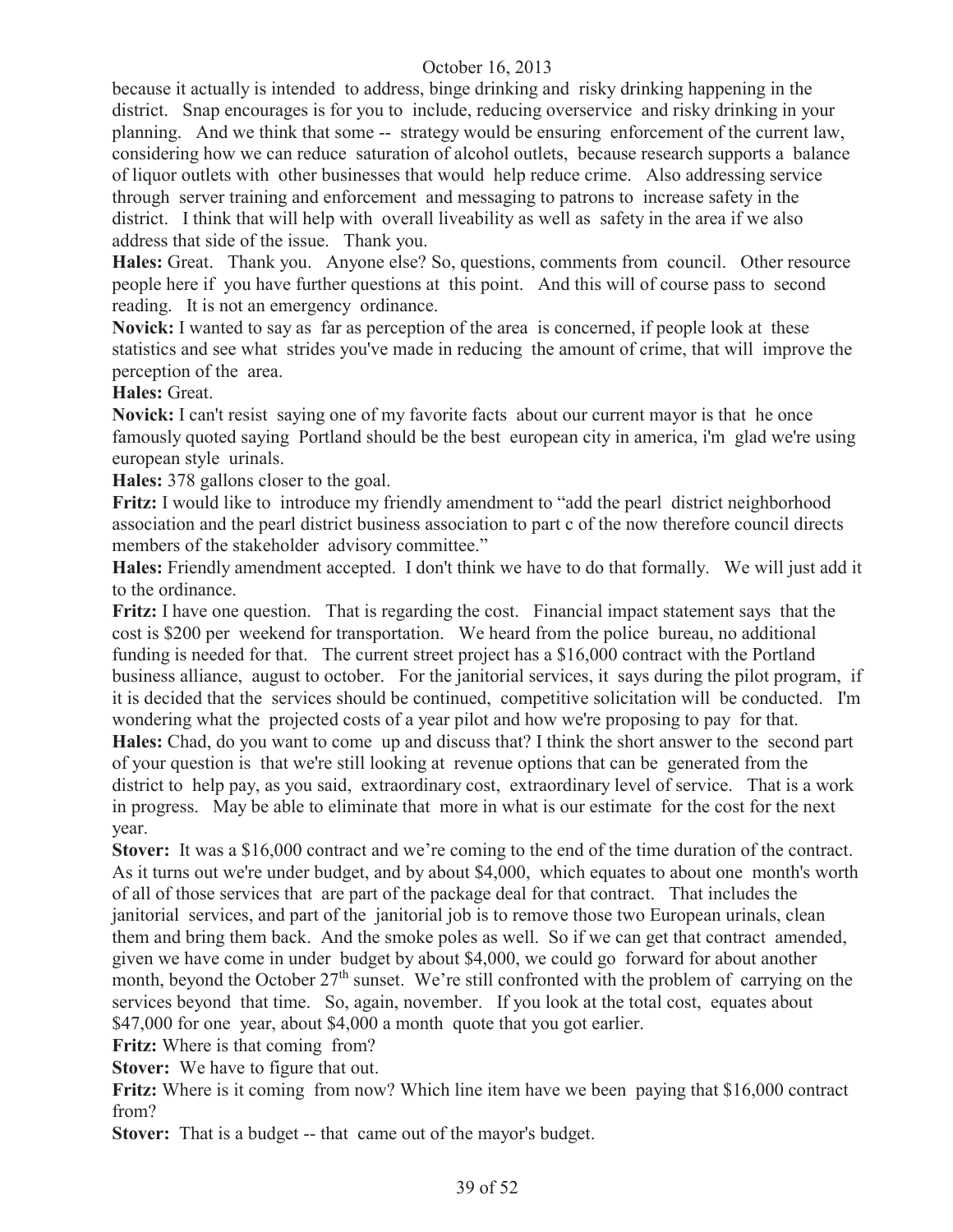**Fritz:** Mayor's office budget.

**Hales:** Yeah.

**Fritz:** I think you have a problem, the term of this contract shall not be extended.

**Hales:** We can write a new contract with clean and safe.

**Fritz:** It says that a competitive solicitation will be conducted.

**Hales:** If we conduct the solicitation and safe bids and we select them, we can do another contract with them because this one said it is of limited duration.

**Fritz:** I'm somewhat very supportive of this project and it seems like it has been going well. Providing public safety –so I'm not saying that we shouldn't invest money in this project anymore. I don't think investing in last thursday's safety has been a good investment of taxpayer's money. There are a lot of other business districts citywide that raise their own fund for their street parade, for their closures for a number of other things that I would hope in our next budget that we would look at. You shouldn't wait until there is a problem before you support the business district that is providing these alternate places for people to recreate and providing them with city support. As we are looking forward to the budget, what is allocated here, what is allocated to last thursday, we also look at allocated to the gateway area business association, cathedral park jazz festival and other organizations that have done their own fundraising, but sometimes they've really struggled with that.

**Hales:** I totally agree with that. And also that we there ought to be rough justice across the community about how much public support the city puts into street festivals and other events. I think the challenge that we see in this case, and to some extent last thursday, and chad has the privilege of trying to manage both of those projects in our office, is that particularly in this case, we didn't have a community organization come to us and say we want to put on a street festival. We backed into this arrangement by the police bureau responding to an urgent safety problem, and closing the street under that authority to say we have to get this under control. And so we're in effect, with howard and others in the leadership of the association, trying to grow in a petri dish the civic infrastructure to keep this going after starting it as a public safety emergency. I think we'll get there. We are getting there. You heard I think this great series of folks this afternoon about how much progress we are making in building agreement and I love your suggestion about bringing the pearl district in as well. We have tried to not be heavy handed about utilizing the revenue tools that the city has at its disposal. We have authority to collect assessments and authority to collect parking revenues that we could use next week, but we've been methodical about that and trying to let the community work with us before we impose something.

**Fritz:** Right. When we did the ordinance back I think december of last year, with a component on it to have the office of neighborhood involvement work citywide to look at other vibrant business districts, hawthorne, 23rd, other places where there is a growing vitality and activity, especially on weekends, and I think we need to get ahead of those areas of getting top significant public safety challenges because of their success. I would like to see that incorporated into this one-year pilot and make sure that the office of neighborhood involvement working with partners will be looking at those issues.

**Hales:** They will. They are here. They haven't spoken this afternoon. They have been integral to the success of this project as well. And now the noise office is part of oni, and paul is here. I think what we have heard from the folks who testified this afternoon, this team of people from multiple bureaus is doing a good job of working together.

**Fritz:** That was my final point. In fact, I am grateful to teresa marchetti, our alcohol specialist in the office of neighborhood involvement for the excellent 10-page report that she did on this. I encourage Teresa to send it to all members of council. It is very helpful to me and I think it should be part of the record.

**Hales:** Good idea.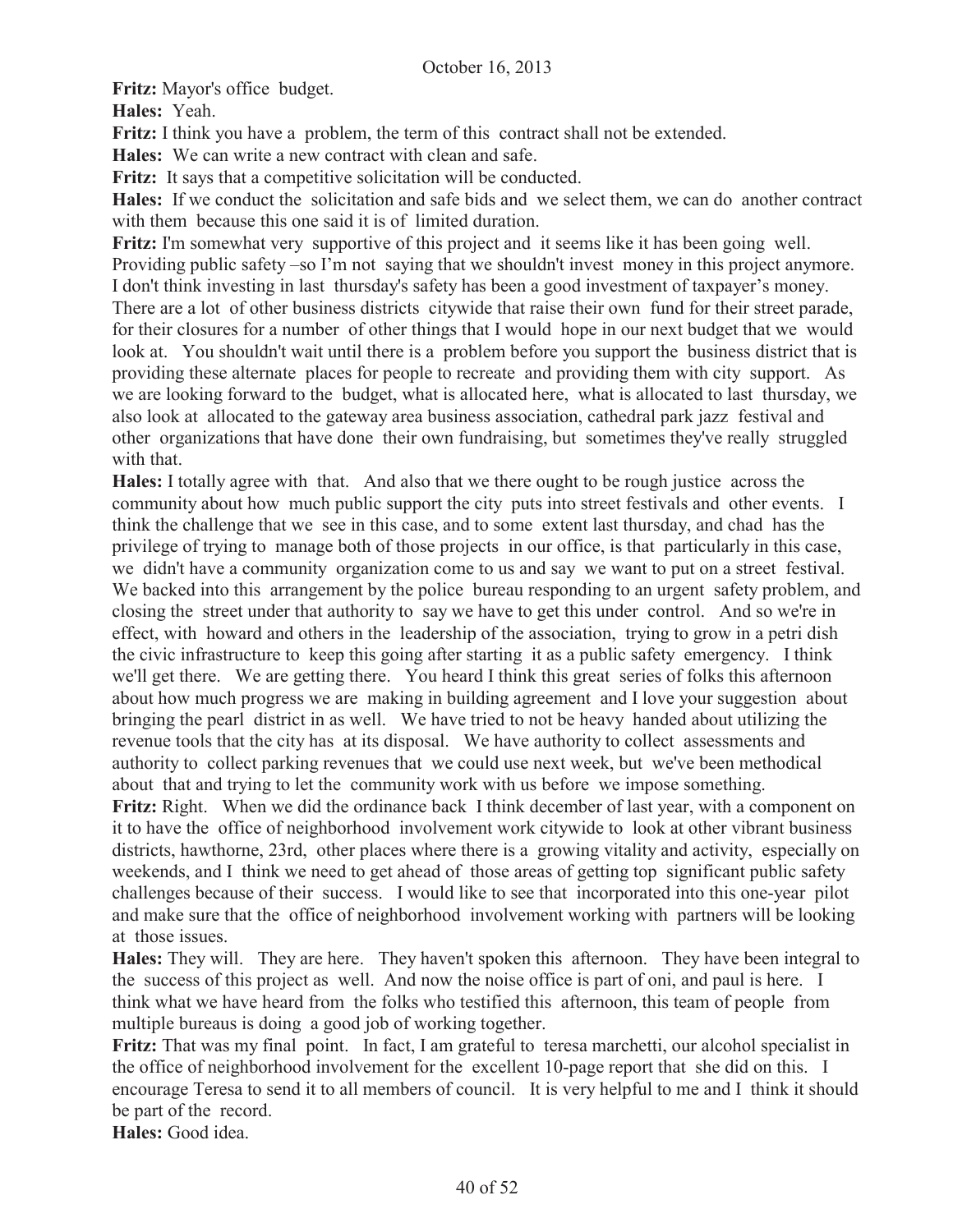**Fritz:** Informs your decisions, mayor, mike, jenny -- and paul van orden's work, everywhere, all hours of the day and night, all over the city, responding to noise complaints is greatly valued and I hope that you will get more support for that program so that we can start looking at how can we expand services with additional funding next year.

**Hales:** I agree. Police officers may go into the job thinking that they may get the night shift, but i'm not sure that oni staff or noise officer knew that so much of their work hours would be after midnight, and I appreciate the extra service on all of your parts. Great. Further discussion? Then thank you all very much. Appreciate this excellent hearing and the good work that's being done together. This will come back on second reading next week. Thank you. [gavel pounded] **Hales:** We have one more item this afternoon.

**Fritz:** Time certain.

**Hales:** Are we ahead of schedule. Let's take a 5 minute break and come back. **Fritz:** 3:30.

**Hales:** Good afternoon, we will come to order. This is a 3:30 time certain and now we're here. So Karla, please read the item.

#### **Item 998.**

**Hales:** This is an important piece of work, and a great joint venture between the coalition communities of color and Portland state university. And other partners, as well. We have panel of presenters. I'm not sure who is on first so you know who you are, and dante and others, come on up and, and wee, we'll kick it off. Thank you for being here.

**Dante James, Director, Office of Equity & Human Rights:** Good afternoon, I am dante james, the director of the office of equity and human rights, and I am extremely pleased to, to be here to introduce the presentation of this report on african immigrants and refugees in Multnomah county. And, and as you know, the coalition, the, the coalition of communities of color is responsible for the preparation of this document, and presentation of this document. And, and as well as so many other research documents regarding communities of color in this county. And this is the first of its kind in the state of Oregon, specific to african refugees and immigrants. And this city had a huge part in the initial work of the coalition, and in providing 50,000 to, to the beginning of the work, and that the coalition has done regarding its research into all of the communities it has prepared reports for. This is the first study of its kind in this state, and I am very proud to just introduce this, and humble to introduce this because of the population that we are fog about, they are here, and I think that the report will provide some very sobering information for you. The, the 28 countries that are represented in this county, I think, is, is a huge statement to, to, to, to the wealth that, that the community brings. It is the fourth largest immigrant community in this city. In this county. And it's also, also set by, by significant amounts of child poverty, and by, by significant amounts of, unemployment. And but within that, in the unemployment piece, you will hear that one-third of the immigrants are in management positions, supervisory positions, and many, many, many holding higher education degree. And the downside of that is, sometimes, your taxi driver will have a ph.d. And, and he or she is driving that. And so how do we improve our ability to, to really accept all of the wonderful things that, that the community brings with it. So, we'll be talking about the social and economic indicators and ethical issues that the city Needs to address to, to, to most, most, most, to most welcome this population of people in our city. And so, I truly encourage to, to accept the report, but do more than accept it, but really, really read it and take it to heart, and have the conversation about, about what we do with the recommendation that, that will allow us to really make a difference, so again, I thank you for the opportunity to introduce this report and, and I am going to now, now, make the next introduction and step away and let it speak for itself. And I would like to introduce mr. Lee, who is the, the assistant director of, of irco, but also the immediate past co-chair, of the coalition, and so, without further ado, thank you very much. **Hales:** Thanks.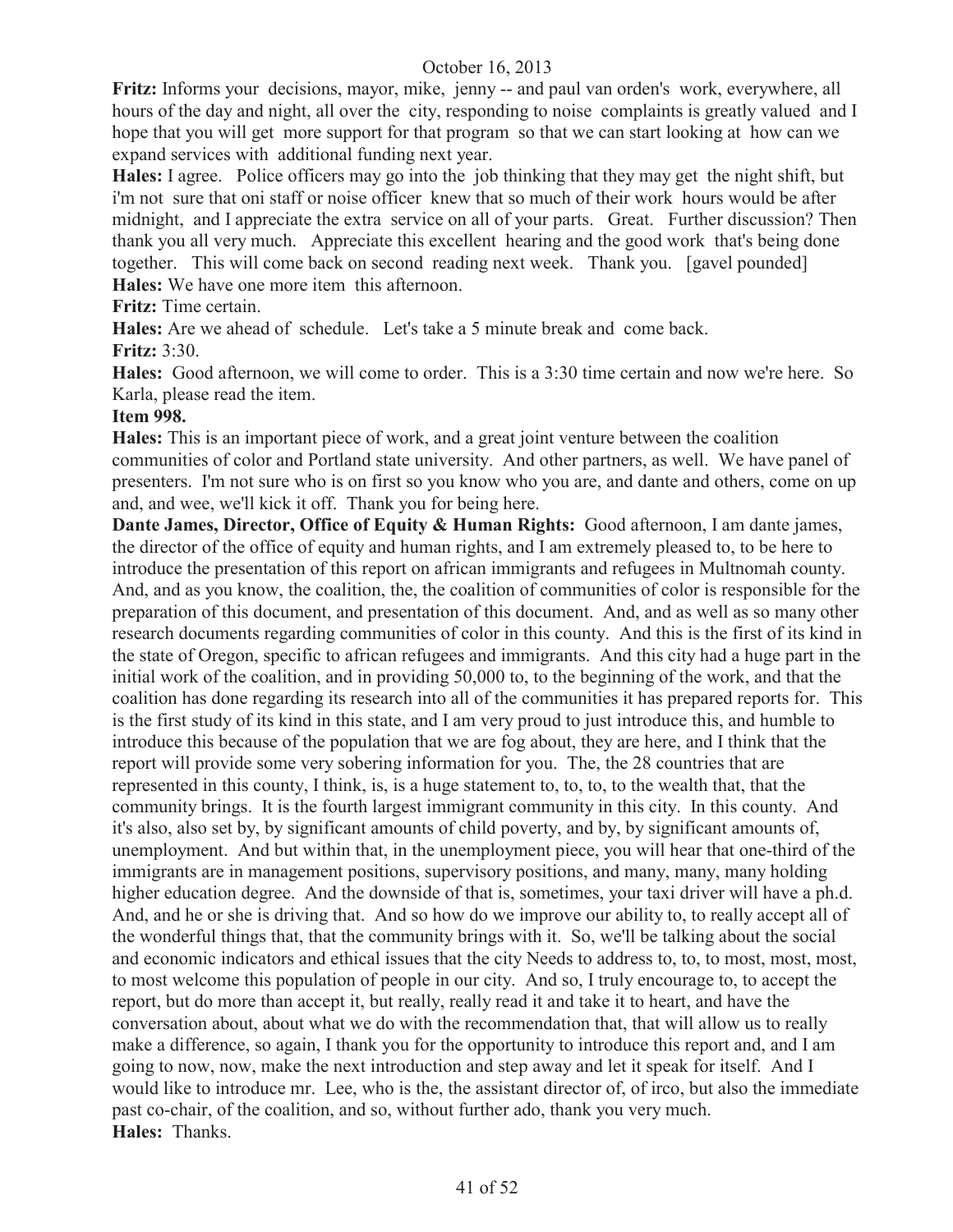**Lee Po Cha, Associate Director IRCO:** Thank you very much, mr. James. Mayor hales and city commissioners, this is a great opportunity to be in front of you and to share with you again one more time the research data and, and to echo what mr. James has said earlier, on behalf of the coalition and, and certainly, the immigrant and refugee community, we are very grateful for your leadership and the support that you have given to the coalition which the African immigrants and refugees are a member of to further look into the demographic, and also, more critically, looking into how well they, the african immigrants and refugee are doing in our city, in our counties, and in this region, giving that historically Oregon has Been in the top ten and, and or in the top 15 as a resettlement state for the whole nation, and so this research demographic data, and recommendation would be specifically looking into a deeper immigrant, into the african immigrant and refugee population. One of the things that I would like to share with you that, that we're very grateful to have the city to use an equity lens to determine and develop its 25-year vision but what's more critical, is we, as immigrants and refugees, are a community color, and we need to look into it deeper and see what it means if, you want it to be equitable, to have every community and neighborhood to be a thriving and healthy community, what does it really mean to all of us because, because, because among people of color, we believe that one side about fits all. We have a wonderful model, but unless we are willing to modify those models to address the needs of the very different endeavors, culture and linguistic groups of people, we may not reach, the goals that we wanted to, so again, on behalf of the coalition I would like to really take this opportunity to, you know, to express our gratitude and appreciation towards the city, your leadership, and your support, in making all Portlanders thriving individuals and communities, let me introduce you to chamber vickers who will share with you the findings, and the purpose for why we are here, and later on you will hear from dr. Stevens to further give the details on this research finding so thank you very much.

#### **Hales:** Thank you.

**Chabre Vickers:** Thank you. Good afternoon, mayor and commissioners. I am chabre, a member of the executive committee of the Portland african-american leadership forum. I am excited to be here today as my friends and allies in the african immigrant and refugee community release their report. And a comprehensive and enlightening profile of their community here in Multnomah county and, and I want to, to start by putting us on one accord and, and by sharing an african proverb that says if you want to go quickly, go alone, and if you want to go far, go together. And the african immigrant and refugee committee, community, excuse me, represents the best of what the coalition of communities of color has to offer. The diversity this community remarkable and constructive. As you are aware, I am a staunch advocate for leadership development, youth engagement and public education. And, and let me also join the voice many who know that, how little our schools offer, when it comes to teaching students about, about the continent, of africa or the immigration, refugee, and settlement experience. This is an early driver of invisibility, something my own community knows thing or two about. And that's one of the reasons I am here today. And continue to be alongside the refugee community, our collective voice represents thousands upon thousands in Multnomah county and it is no longer silent. And in solidarity we raise up, to act on behalf of all communities of color, focusing on, on socioeconomic disparity, and institutional racism and inequity of services experienced by most, by our most vulnerable community members, and we know that social service and, and governmental data bases subsume the identity within that of the african-american community, and how this practice, undermines the diversity these communities. As well as the unique experiences face by african-americans and african-american immigrant and refugees, and because of this, the immigrants and refugees experience it, an often invisible database, we know that when data on populations is not aggravate, social services and governmental entities cannot properly meet the needs and disparities in the african-american and immigrant and refugee communities. Today, I want to see me, and know that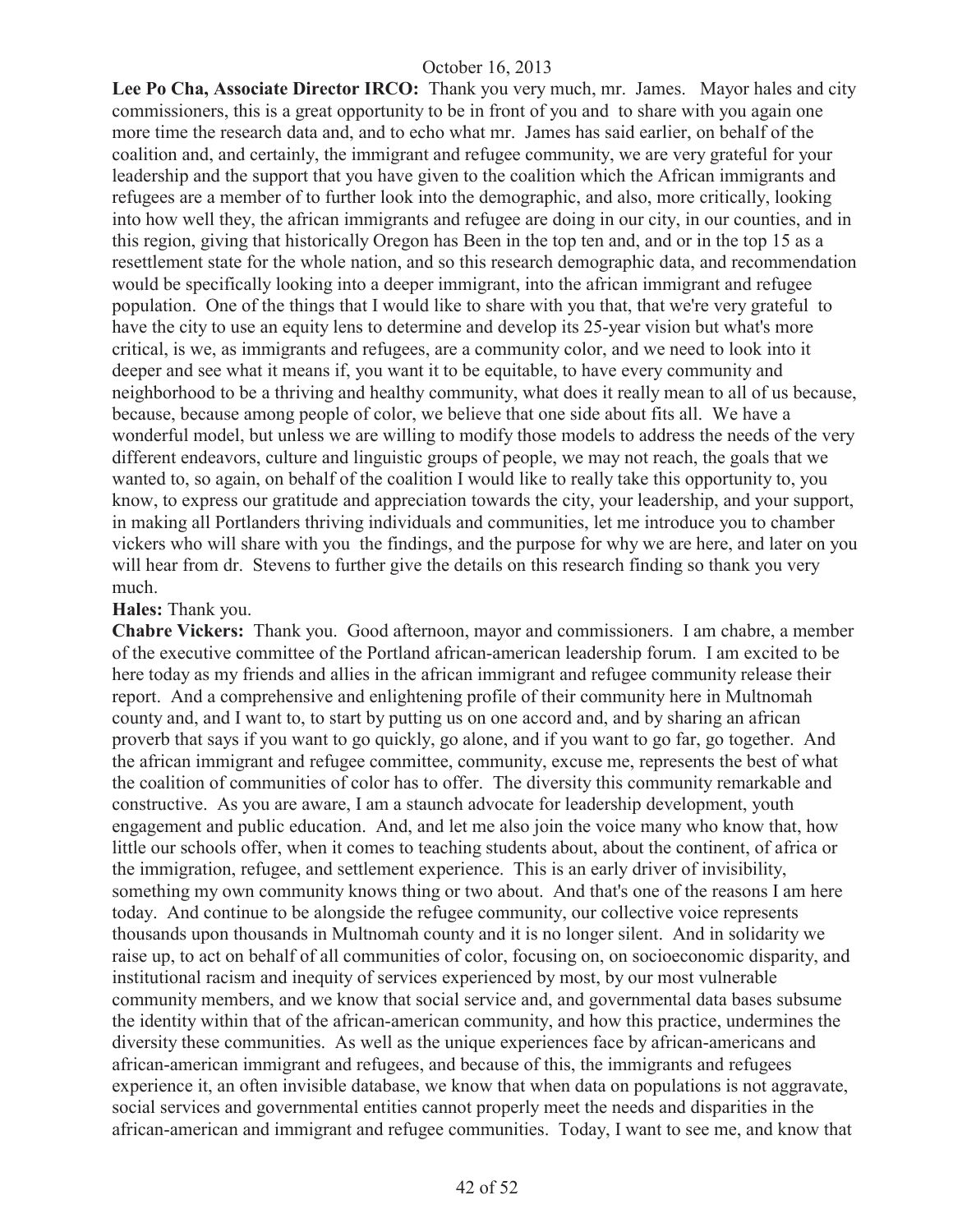there is solidarity. And within the african-american community, and within that of the african immigrant and refugee community. Thank you for joining us, and for supporting us in the self determined collective action, so that everybody member our community may experience wellness, justice, and prosperity. Thank you.

**Hales:** Thank you.

**Hales:** Very well done. Who is next? Come on up. How are you?

**Djimet Dojo, Manager, Africa House:** Good. Thank you, mayor and the commissioners. For this opportunity to bring, you know, us on the issue regarding the african community. First I want to like to introduce on my right, dr. Ann curry-stevens, who will present the findings of the report and to my left, kofi, who will talk about, about the recommendation, and also, what needs to be done. And again, thank you for your support, and for supporting the african community, and with, with financial support, and to realize this and this is the first time that we are having the official document that, that, represents african issues and have data in the county or in the city, the city of Portland. And I also want to take this opportunity to thank all the african leaders here in the room, and the african organizations, and supporting this effort for the last three years, in order to, to, for us to come up with, with a document that, that, an official document that represents our problem and need and what needs to be done so that we can help, you know, family who are coming here in the city of Portland. This report, you know, present there tape of african leaving, living from the county or in the, in the city of Portland. And, and we have a lot of disparity from, from the Economy, to employment, to housing, and even among the six community of color, the african community is at the bottom. On, on all the issues, so, so this report, we want to bring, to shed light on this and how we can work together to support our community, and the other issue that we have, that we need help from the city, as soon as possible, is the issue of, again, prevention in our community. And this is new thing that is happening in our community, and our family, and what's happening with our youth, so, we want help from the city to help us with this education and prevention, but we want to work with the city so that we can be involved in designing a problem that will help, you know, the family, to help their children. We, we, indeed, have a support from the city for the last six months but, their problem is not designed by, by the community, so the community doesn't go ahead, some of the families don't know, what's, what we are talking, about so we want a problem that involves all the families. That involves the parents, and involve everybody. And even though it will help with the city, will help, working on the gang prevention issue, because the, the problem is not designed to work with the family and community, and those, those people, who are working for this program, are suspected. And people coming from, from the totalitarian regime where everything involves the police, and law enforcement is spying in the community. So, we want a program where, where you can help us to bring the community together and all the family together and to start a debate, a dialogue on, on the issue, and how we can, we can help our kid attend, you know, the education. All of us refugees or immigrant who come here, we come to give bright light to our children. We did not come here to the united states to help ourselves, we came here in order for our children to, to get the education, and because it is needed and also to help us, as parents, and also the family - there was a lady who told me, jim, you know what, we don't have a 401-k. Our children are our 401-k. So, we rely on our kids to help us tomorrow when we reach our old age so again, this is the main issue that we are, we really need help as soon as possible, if you can, and, and at the same time, I will give the floor to ann who will summarize all the issue presented in our community. We had 30,000 african, represented 28 communities here, in the metro area, so, we are a force, we are not going back home, we are not -- becoming a city then, and we want, also to participate in the, our society, but in order for us to participate, we have to be able to reduce all the disparity that, that creates a huge gap between us and the community. Thank you.

**Hales:** Thank you for your leadership and in particular for getting involved in the gang violence task force so we can work together to get in front of that problem. So thank you.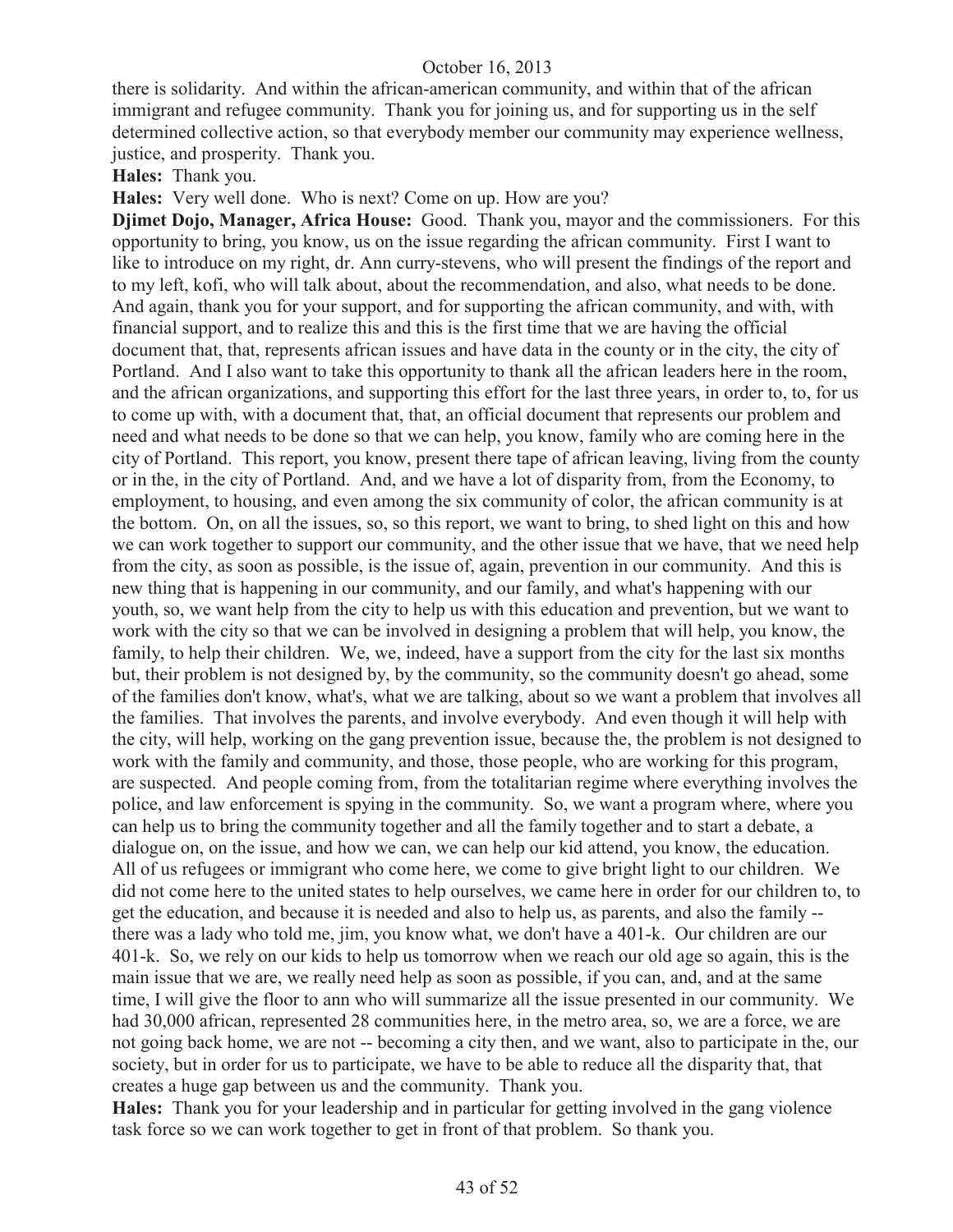**Dogo:** Thank you. I think I-- I feel like sometimes you see my face all the time. **Ann Curry-Stevens:** Good afternoon mayor hales and city commissioners. I am ann curry stevens at Portland state university. And I am here today to share with you some of the key findings of the report that we prepared on the african immigrant and refugee community. And this is a community that, that is growing very quickly, and it is a community that is, as jimmy said is here to stay, and is, is, is growing clearly faster than our white communities and, and is growing in proportion to, to other regions of the usa. Also a community that continues to be seriously undercounted so when we turn to our conventional data around how big this community is, please know and hold space skepticism about how large the community is, and our work, and you will see the details in the report, indicate we're assessing -- there is close to a 55% undercount of the size of the, of the community. And so, it's a community that's growing very quickly, and moving from 1990 at 1200 people, and to today, being at, at close to 12,000 people. And with an estimation in our, and our best understanding of being a population that's above 18,000, and in Multnomah county. And, and the birthrate of this community is about, growing about twice as quickly as that of the white community, and then There is also a significant number of new arrivals into the region. And this is a community that, that is facing dire economic challenges. And the average annual income in Multnomah county for the white community is, is the, just over 55,000 a year, and that's what households are trying to live on, on average. And that number in the african community is half. And at 26,000 year, and trying to meet the needs, and that is the average number. And as we look at what happens when people get work, we now look at the next income variable, and we're looking at the incomes of full-time year workers, so these are folks who have successfully gotten work. And over on the left side of the chart you will see the white community, at different measures, across the nation. So, if the nation, the national level, the Oregon level, and the Multnomah county, you will see that, that white folks working full, for a year, about, were making the comparison level of what's happening across the nation for, for the white average community. And what we see here are two troubling trends. Number one, again, for full-time year-round workers, we're looking at incomes that, that are, are getting close to half. To, that of white workers, and you will also notice this troubling trend that, that the closer you get to Multnomah county, the more economically challenged africans are in getting work that pays at Equivalent levels to those of their national and even Oregonian-wide comparisons. And, and our first report when we released it in 2010, we talked about Multnomah county being distinctly toxic for communities of color. And that's evidence of that pattern that the closer we get to the areas, the more specific our measures are, and the more economically challenged our communities are. And the same, that's the same, a similar dynamic for the african community.

#### **Fritz:** That's the higher end african?

**Curry-Stevens:** Certainly. It is and there is a definition at the box back of the report. So the northern countries of africa are sometimes recognized as being middle eastern. And then the subsaharan, the majority of the community, is more -- gets reported out more consistently in our data bases so this was a measure of the, most of our report is the african continent, and folks from that region, and this, this specific piece is from, from the sub-saharan community, and -- **Fritz:** How do the middle eastern folks fare?

**Curry-Stevens:** We don't know that. We'll know that a year from now. It's a relatively small community, but we'll be having some information. The poorest of the community, who come from africa, are deeply, deeply imperilled. We're looking -- if you remember when we talked sort globally about these data, we generally were saying that incomes are About half, and poverty rates are about triple. And in the african community, most of our poverty rates are about four times worse. Than the white community. And so, we're looking at, on the far left of that chart, we're looking at a child poverty rate 55%. And that means more than half of our kids from the african community are living in poverty today. When we look at, at that, when we bring our data up to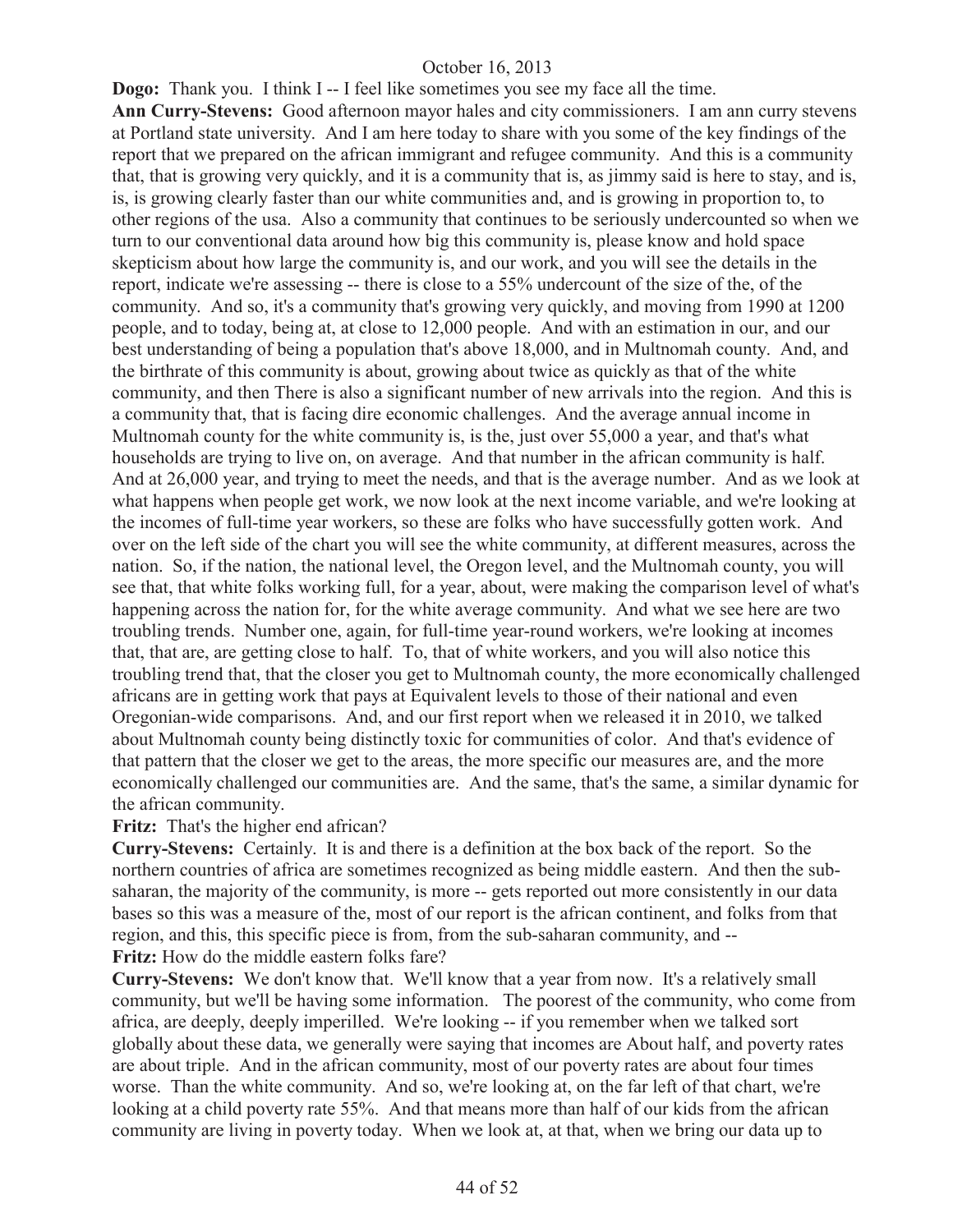2011, and we compare what is happening across time, so, the white community, we're looking at about one in six white kids living in poverty, and that's very distressing number. All in and of itself. When we look at what's happening, in, and especially in this economic climate, where things began to go terrible in 2008, and they have rapidly deteriorated to two-thirds our kids' color, or sorry, our african children, and are living in poverty today. So, that's a more current piece than the last piece of data that we saw. And this is a community also challenged by language, and access to language programs. And where more than one-third the community is not able to speak english, very well. Which means, then, that interface with the health care system, and being able to answer questions from the police, or from child welfare system, and becomes that much more challenging. And investments in resources that are available to the community under the conditions in which they can best learn, are very, very strongly advised. So, hours of operation. Days of the week. And location of access would help address this issue. We end up going and serving the community themselves. To get more of a descriptive narrative around what it was like socially and economically and the results in this pie chart show us, in the blue section on the right that three quarters of the community has much less than they need to pay the bills. So, it's a very high level. So this is, this is more than just poverty, this is low income living, this is folks at the lower end of the economics spectrum, but, look at how high those, those, that we're survey in this report. Detailed about their challenges. And when we transition to, to employment, we generally talk about this as being good jobs and, and bad jobs, or not so good jobs. And our good jobs are over on the left. And in the management and professional arena. And in the management and professional arena, about one-third of africans are able to, working age africans can access management positions and in comparison, it's significantly worse by way outcomes in the white community. And what you will see in a few charts, slides on from here, is this is despite the fact that they have Higher education levels. So, you will see the interplay of income, or occupation income and education in a moment. And in the worst jobs, the service industry jobs, we're looking at about one fifth of the community having our, our, or tending to be the more precarious, less -- lowered opportunity kinds employment. So, higher representation in our not as good jobs, and here's a quick point I would like to make, and it came up at a meeting that I was at earlier today and, and where when we think about economic development, we need to think about jobs that will reach folks that need them the most, and we need to think about, about the availability jobs being the first path aware out of poverty. And then we think about economic supports and transfers later on, but we really need to think how we be proactive, and in making sure that there are jobs for folks that need them the most. And when we speak now, about what happens for our educated professionals, who are unable to get work, this slide comes out of, of the migration policy institute and talks about what's happening at the national level. And in this slide, you could see the african community, at the, at the, towards the left hand of the slide and that those who arrive in the last ten years, one-third, of them are significantly under, underemployed, and means that they have college degree and, and they have a job that needs no more than modest on the job Training. And so, there is two very, very distressing thing here, and one is that this is a community on a continental level, compared to europe, compared to asia and, and which is, which is faring worse, and this is a challenge which where, where the profile for these, these arrivals is, the folks who are arriving, is getting exponentially worse, so we have gone from those that arrived more than ten years ago, and at one fifth them to today being more than a third, being unable to get work that, that matches their academic preparation. Very, very challenging situation. And for us today. And, and we then -- this is now, the next slide covers data in our, our own survey, and I will draw your attention primarily to the far left here and, and that says that those we surveyed almost one in two of them, were unable to have their credentials recognized, in employment here. **Novick:** Can I ask about that? Is that at the state level having the rules of the boards changed in

order to recognize the credentials?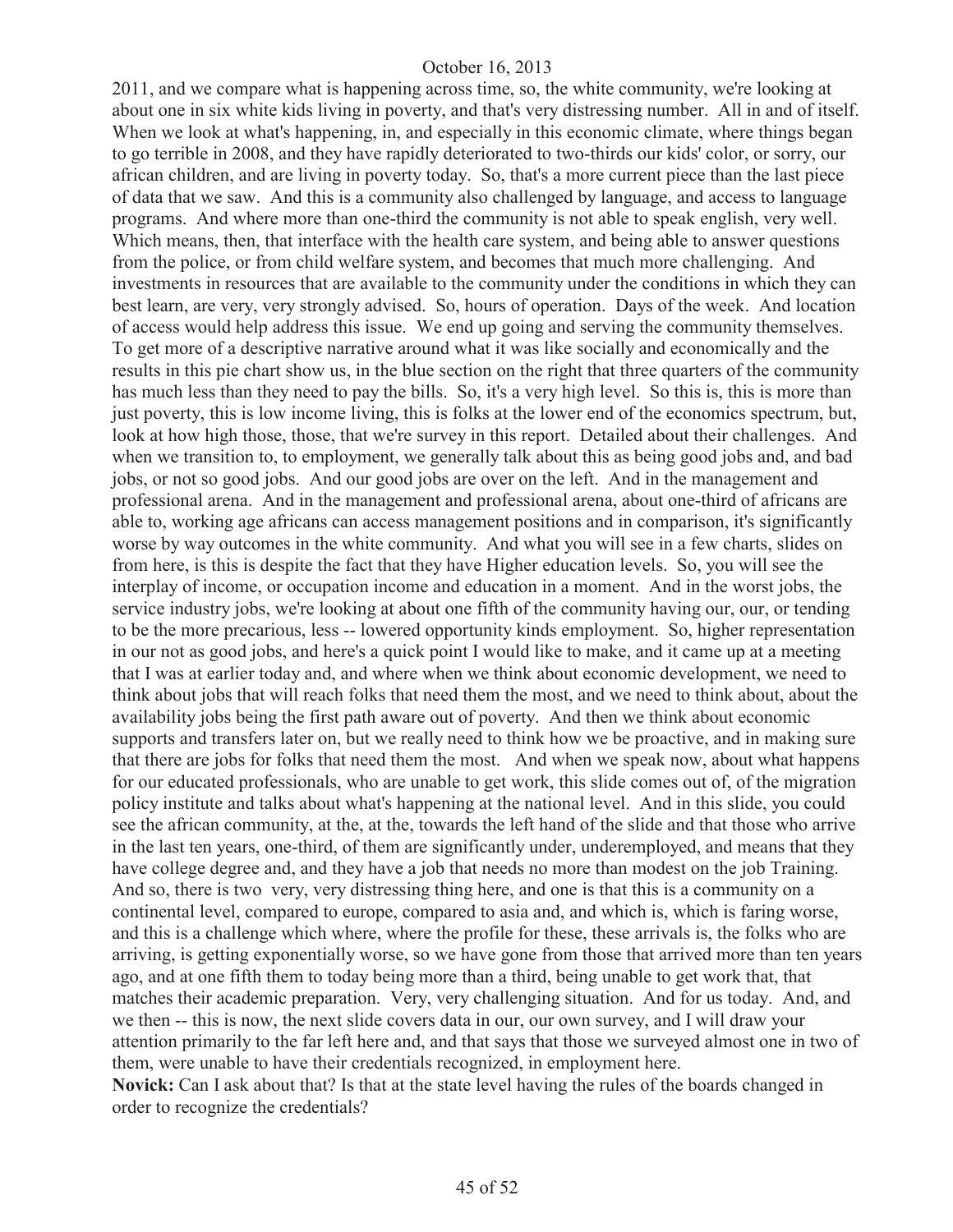**Curry-Stevens:** It could be. Initiatives could be catalyzed at the city level, at the county level, and it could be catalyzed by the universities, and I work at the school of social work, and we could initiate a recognition of foreign credentials, programmed for international train social workers, so, so there are a number of issues, and you will get to this a little later on, in the presentation. And, and you could Start pilot projects and that could link people to work, and we also could start programs that allowed the bundle, the larger portion of their credentials to be recognized. And then, just provided one or two courses to chop that up. Or one or two on the job training initiatives that would let people start work in their fields, and get some of the, whatever they need to do it. I will share with you, it's a fascinating piece of data that says that the average cost of a four-year degree to a government is 147,000. And if we take advantage of that, it means our state doesn't have to pay for it because another country is, has already paid for the cost of the education. And if we can provide that translational piece, in terms of the skills and knowledge, and they could move into that area, and it becomes -- a number of countries have initiated these types of programs, and they can be initiated at the local level. Without it, it's a real, it's, it's what we're calling a colossal waste economic resources of economic capital, by not, not helping folks get into their work. **Hales:** I know we will want to hear more about that in the city government doesn't do the credentialing, but say that we can catalyze that, and I think that we're very interested in options and opportunities for how we can do that. We don't license dentists or Plumbers but we know the people that do, so, you know, how does that work? **\*\*\*\*\*:** Fantastic.

**\*\*\*\*\*:** Thank you.

**Curry-Stevens:** We turn now to unemployment rates, and so, when people are credentialed, this is part of the same problem of not being able to get jobs in your field, so not being able to get jobs at all. And we're looking at 17% of africans in this last economic stretch of time. This last period being unable to get work, and which is more than double. And that of the white community. So, the impacts of the economy, are being unfairly, unevenly shouldered by our most marginalized communities. We turn to health issues and health disparities, and there are a number of significant challenges. Number one, as you have heard about is the data problem, the visibility of the community, and we don't know, we don't know how many refugees are in this region because none our data systems ask people if they have arrive here as refugees. And which then that also means a number of health issues tied to being a refugee get unattended. And we have, a report from the who that says that 20% of immigrants, 44% of refugees, suffer from depression, anxiety, disorders, and compared to 7% of the average population. And so, this is a community of. I need -- more data systems know about this. We have a consistent challenge with our mainstream services, and that are unable to respond effectively, in a culturally responsive way, and to the needs of the communities color that are in front of them. And we also have some local research around, around hospital culture and, and it's not uncommon for, for folks receiving hospital care, in Multnomah county, to experience fear, disrespect and humiliation and racism. Health insurance is the, the significant barrier that keeps people out of getting access to health insurance. People are able to enroll in the health care support, and but, it's a number that's double that. Of the white community. Now, we turn to one of the new stories facing our communities of color. Facing the african community here, is that this is a highly educated community, especially at the graduate level, and there are, however, folks that are, are challenged, who are youth and not successfully encountering our public school system. And you will see some of that data, as well. So, what we see here in this next chart, is that we have a small african community, at less than 10% that don't have a high school degree. And 30% of them do have a high school degree. Or do have a university degree. And what we are now going to show you is that, is that of the white community, about, about two-thirds of them have bachelor's degree, about one-third them have, have Graduate degrees. And compare that to the african community, and we have more than three quarters have a graduate or professional degree.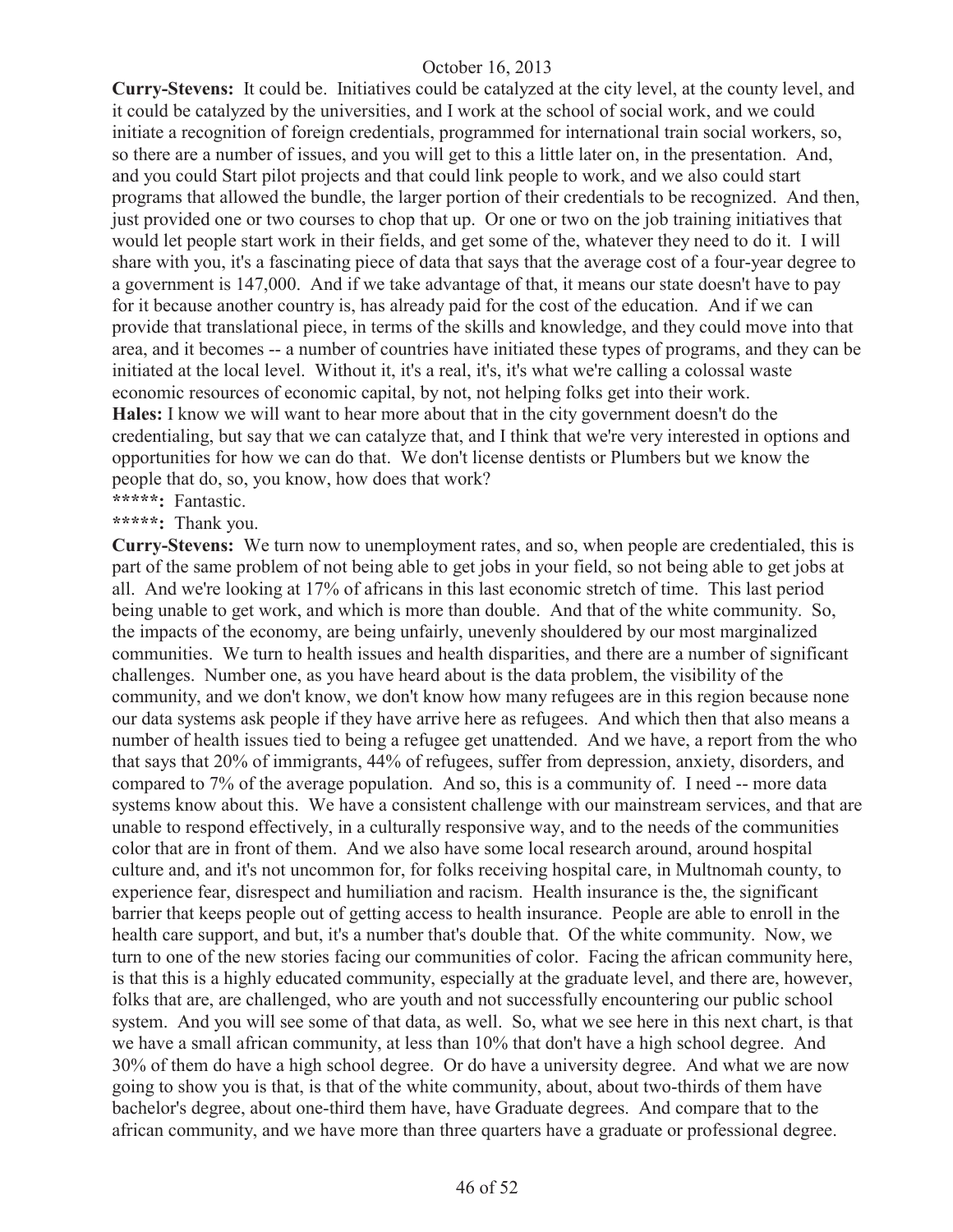And so, it's those highly trained folks who we are missing out on, being benefit to our community, and being an ability to turn their education into good paying jobs to support their family and to support their community. And when we turn now, to the current education encounter, and how are our kids today encountering the public school system. And, and we see here, this is a composite measure, by, by language, of how, how our communities are faring and, and what we have today, on average, and we're compiling, this is referred to as the achievement gap, and how many folks are completing and passing the oaks test, and 77% of the white kids are meeting or exceeding benchmarks in standardized tests. Less than 40% of our african students are meeting or exceeding benchmarks. This is a wakeup call for, for our school districts, and this is the first time that we're being able to pull apart the data by language. And, and we said that we cannot pull them out from the racial identifiers but we can pull them out by language. And, and identify how the community is facing challenges. So, this is a really important new piece of data and the african languages are represented on the chart, as well as the numbers and how Large those communities are. And the definition of, of which languages are tied to which communities are in the report. The visibility of this community is a challenge you have already heard, you have already heard this, and, and, and that they are encompassed with the larger african-american or black community, and there are some supplemental ways that this could be addressed by using language files, by asking people to, to identify their language on various intake forms. And by -- we also want to see refugee status, and we would like to see ancestry, which has let us pull out the majority of the data for this, this report, and by year of arrival into the usa. Those types of directions would really help improve us hearing and understanding how our systems faring. So in total, in this -- our reports have typically covered 28 different systems and institutions. This community is only visible in eight of those. Only in one quarter of our systems is the experience of the community possible to tap into. Remember as the driving force, that successful refugee integration depends on a whole, a holistic set of forces. And so, learning english, and getting employment, and having education be successful, and being housed safely, and having access to health care and culturally responsive health care, and having connection to one's own community, and then having that community be seen as a resource, and a source social Capital and evaluation for the region at large, all those are part what makes for a successful, thriving african community. So, let's remember to pay attention to moving on all those areas. And i'm going to close my part of this report with a recognition of, of, of what we often get asked is, is, is, is why are disparities so challenging? And, and where should we, as, as governance bodies and leaders in helping improve our system, and so, I want to say that, that the community recognizes the Portland state, the academic side of this recognizes that there are a lot of historic variables. A lot of history continues. But, please, also know that we have a lot of influence and a lot of option to change the culture, change our policies, and by that change some of the immediate outcomes for our communities color that will have a positive ripple effect. And so, we have done a little simple mapping for you, on, on to, to sort of the web of you, of factors that influence disparities, so there are on the top left, the preexisting situations, and also, the current economic situations, it's very difficult to, to overcome the challenges of the economic downturn and, and but, and we do also have federal and state policies that, that the city and the county don't have any reach over. But, it's those factors on the left, the local policies, the local culture, and the local Practice, and please, also, remember that, that when we have racism, one of the other dynamics, and unequal treatment and experience, we also have, have unfavorable, unbalanced, unfair advantages for, for folks that look like me. And it's not just racism and discrimination and lack of access. It's, i'm getting too much of the benefits from a situation, and white folks get too many. So we need to trouble and we need to, to understand that it's not just, just the diminishment but it's the excessive evaluation that needs to be unpacked at the same time. The next chart I won't bother trying to explain. There is way too much details for anybody to take a look at. And if you want to know, sort of the specifics around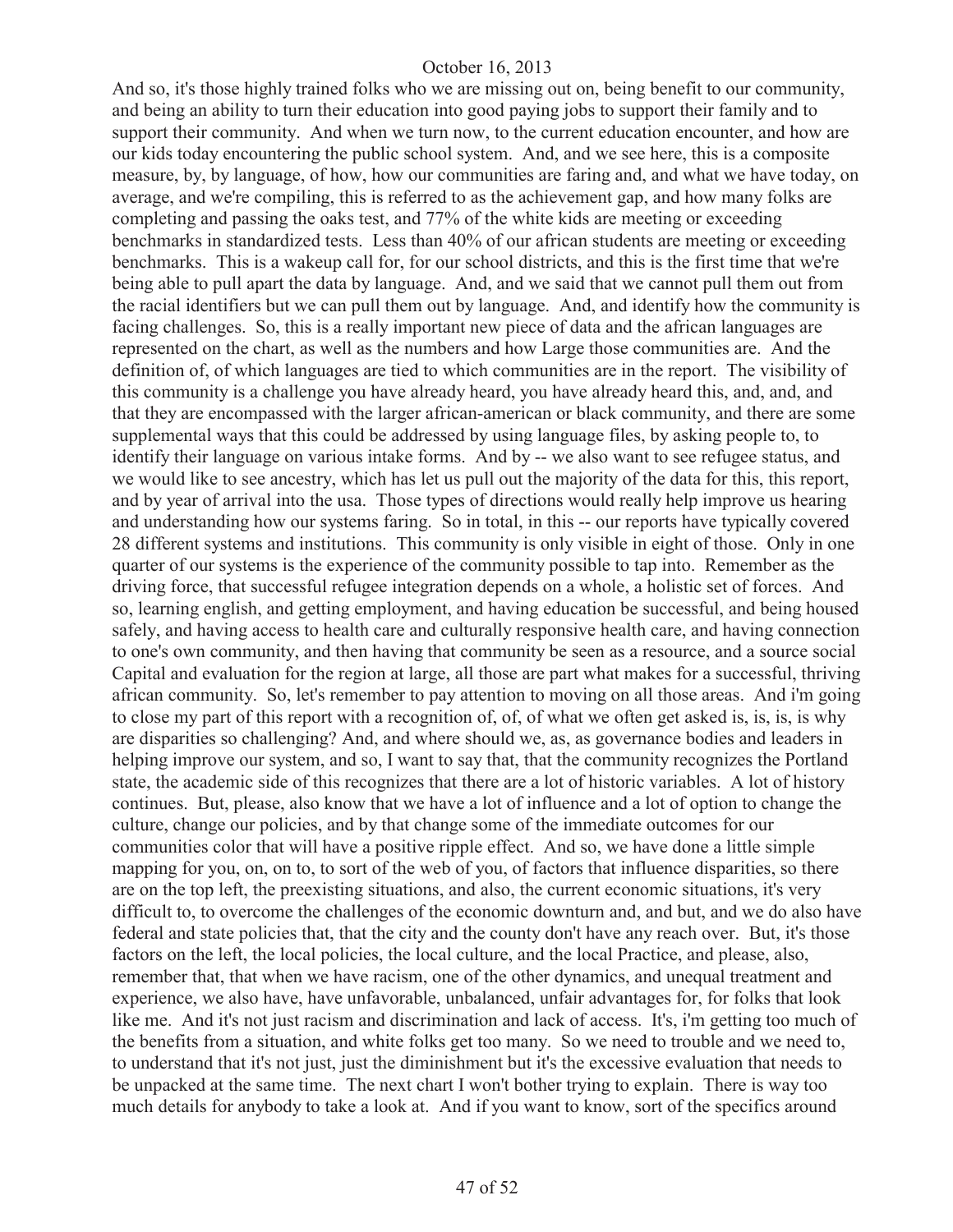how some of the, some of this manifests that's where we go, so with this I am pleased to turn things over to kofi, and --

**\*\*\*\*\*:** Thank you.

**\*\*\*\*\*:** Thank you.

**Kofi Dessou:** And the city council, mayor charlie hales, commissioner amanda Fritz, commissioner steve novick, I am kofi dessou, and I work for the city of Portland, and I am speaking to you today as a board member of africa house. And it is my turn to say thank you for the great honor you are giving us to present our report to you to give a deep and good picture of the conditions that african immigrant and refugees are going through in Portland and Multnomah county, and also to make some recommendations on how we can use some, some culturally appropriate solutions. We knew that many things were not going well for us in the african immigrant refugees community, but it was difficult for us to, you know, to show it concretely and to so, this report is very helpful for us, and for our leaders. To have a whole picture, instead of the big picture that we usually have. And to have whole picture. And, and a full picture of our conditions. And how we can address our issues, specifically, and thanks to the abilities, to get through difficult conditions, african immigrant and refugees, most of them remain quiet and continue to work hard to take care of their families. This report will help us show how the conditions are severe, and the report is also helpful to explore the factors that serve us to the success and wellbeing of our communities. And the reports are also providing conditions that will give some highlights. And the recommendations are culturally specific and, and, and as you requested earlier, we will, we would like to have conversation with, you know, the city of Portland, to, to find the appropriate ways to address our issues. We acknowledge that some factors are beyond our, our control. But, some of them are, are within our control. And I will use a simple number, we don't have enough sunshine, but we will not ask the mayor or city council to bring us more sunshine during winter because it is beyond our control, it is beyond your control. And we think nature to give us more sunshine this week. But that's not enough for our condition. Again, about sunshine, we know that, you know, when there is less sunshine, african immigrant and refugees have more challenges, and I will say why. Because we are used to receiving sunshine, and make our own vitamin d directly from the exposure to sunshine. But, once a year we don't have enough sunshine, and in the last three years, I have learned that many of the immigrant refugees and immigrant families were diagnosed with severe deficiency vitamin d. Including my family, and we started using vitamin d supplement. And many people don't know about that. And it is, it is -- the, it is a public issue. So, this is an example that, you know, some things are simple. We may not need to spend more money to educate people that you are in a different world and you have to change your habit and, and, you know, use vitamin d, but most of our communities need some authority to send that message. The political leaders, the community leaders, who tell them, this is the right way to live here. And I continue to do my, my work, and within my community, but that's not enough. I am not a health care provider, so they take this not seriously, so that's one example, so we have some specific needs and approaches to address our issues. You may also know that, you know, vitamin d is, is -- the deficiencies go to depression. I found out from the government, u.s. Government website. And heard from a source that the depression rate is higher in our communities than in other communities. So, you could see the specificity of our needs. We can, we can have that. And so, you don't provide health care specifically, the city doesn't do that, but with the state government, the Multnomah county have the department, you know, using your power to advocate for us, there are many other health issues like mental health, how do we address our mental health as immigrants and refugees from africa? There are some of them that we do differently than, than the way it is done here. And we help, if we talk right after this presentation, we would like to start a conversation. I mean, yes, maybe tomorrow. Because but, we would like to study the conversation so that we can support the city on how to approach our issues, you know, on culturally specific way. As I said many of the health issues that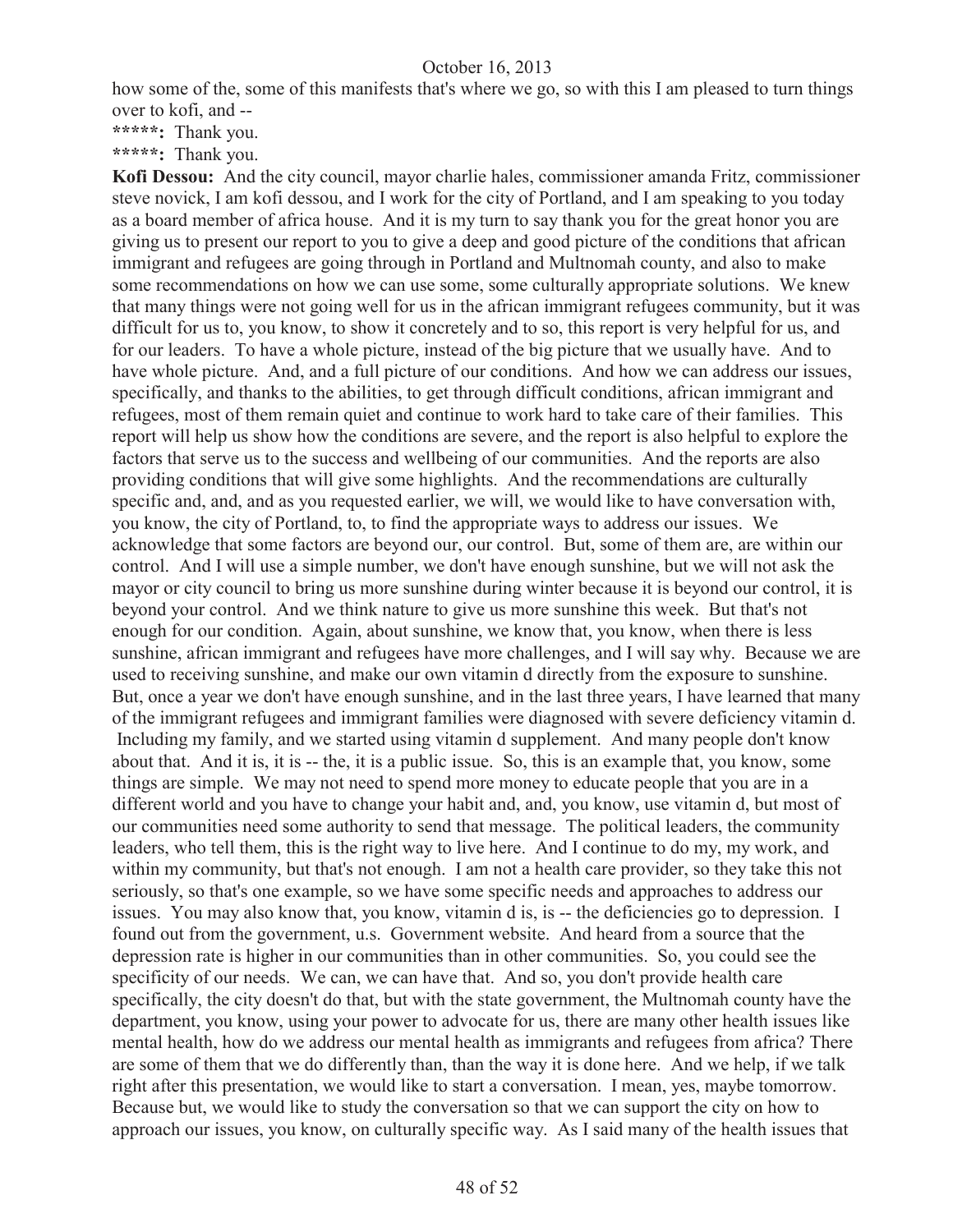we can have, you know, the government officials support us, and on behalf of the african immigrant refugees, communities, I want to thank the city of Portland for all the Services that you provide us, to help our children in their education. And the mayor said earlier that, that the city doesn't provide education directly, but you do a lot of it, that supports the education system. And, and you know, the arts. The art teachers support with the Portland public schools. All the recreation centers that are on the schools, all this is being supportive of our children, and I know the city has a program called the youth leader suspect ability, or the gardening project, the early childhood education and intervention, parenting and education and access to immunization, and I know the city has a program like that. Those support our children, in their education, so I wanted to thank you very much for that. We believe that the city council has the power to change and new this, that is caused, causing us to ask, to our success and, and our wellbeing, and in employment, housing, education, safety and more. So, please work close with us, of africa house. Welcome work together. In terms of the employment, for example, and if the aunt said, you know, give on the job training can help the beginners to, to get into the jobs, and with the support, I believe that they would succeed. And education, there are many people who have school teaching, and background before coming here. It can help them to support our children, you know, culturally specific support, that's the Portland public school needs, I know people have health care, and experience, before coming here, and the medical doctors, and the nurses, and you know, and training that, that we lead to the license, will help them to serve in the hospital, so that we can support the medical field, on the culturally specific way. I think that they are the best to do that. And there are many issues that, you know, when we go to the hospital, [inaudible] this is the best way to approach it. Housing, you know, how to increase the lower income housing, resources, focusing on the families because we usually have the families, the communities, that's a specific focus that we would like the city of Portland to help us address. And, and the mediation services, culturally specific mediation services to avoid or prevent eviction and, and non discriminatory in housing, how to enforce them, and health services, again, culturally specific for african refugees, and with all the health care providers, so that, that we can, we can serve our community, appropriate. And the department has a training underway for, for african community health workers, and we will ask the city to support them. And, and ensure that, that it goes directly to culturally specific organizations like africa house, and so that, that we can, we can, we can address the issues appropriately. And, and we mentioned it that, that the system, we would like the city to work with them, and where, where there is, there is an initiative started to make small communities more visible. So the city support and work with the Multnomah county to make that. The coalition communities of color need more resources to continue their downtown improvement initiatives. So we would like the cities to support the communities color, the communities color. And education, you know, I look at more resources to prevent youth violence in gun activities, and even parents need, our parents need education. Around gun and youth prevention issues. The social pressure here, is beyond our control. As parents. And we need support so we can support our children. Again, many immigrants come here with bachelor or higher degree. And so, many them have to start in high school, and have the Portland community college, for two years, before they, they go to Portland state university. There are many examples. So, you know, working on how to recognize the credentials, you know and, and work together. So, at the least, we believe in that we can, we can immediately assign, you can immediately assign staff to study the composition with us and, and we want to start it now. Some of our guests may not require additional money. Maybe just reallocations of money, or we will, we will Address some of our issues to start before we start with our budget, and again, how to integrate our needs through your policies, and the city's policies and programs and practices, we can work together and, and do that. And final, statistics show that, that the percentage of african immigrants and refugees becoming naturalized citizens, is, is increasing every year. Our families, the personal is growing fast. For example, when I became the u.s. Citizen, suddenly, I have family in my household and two more to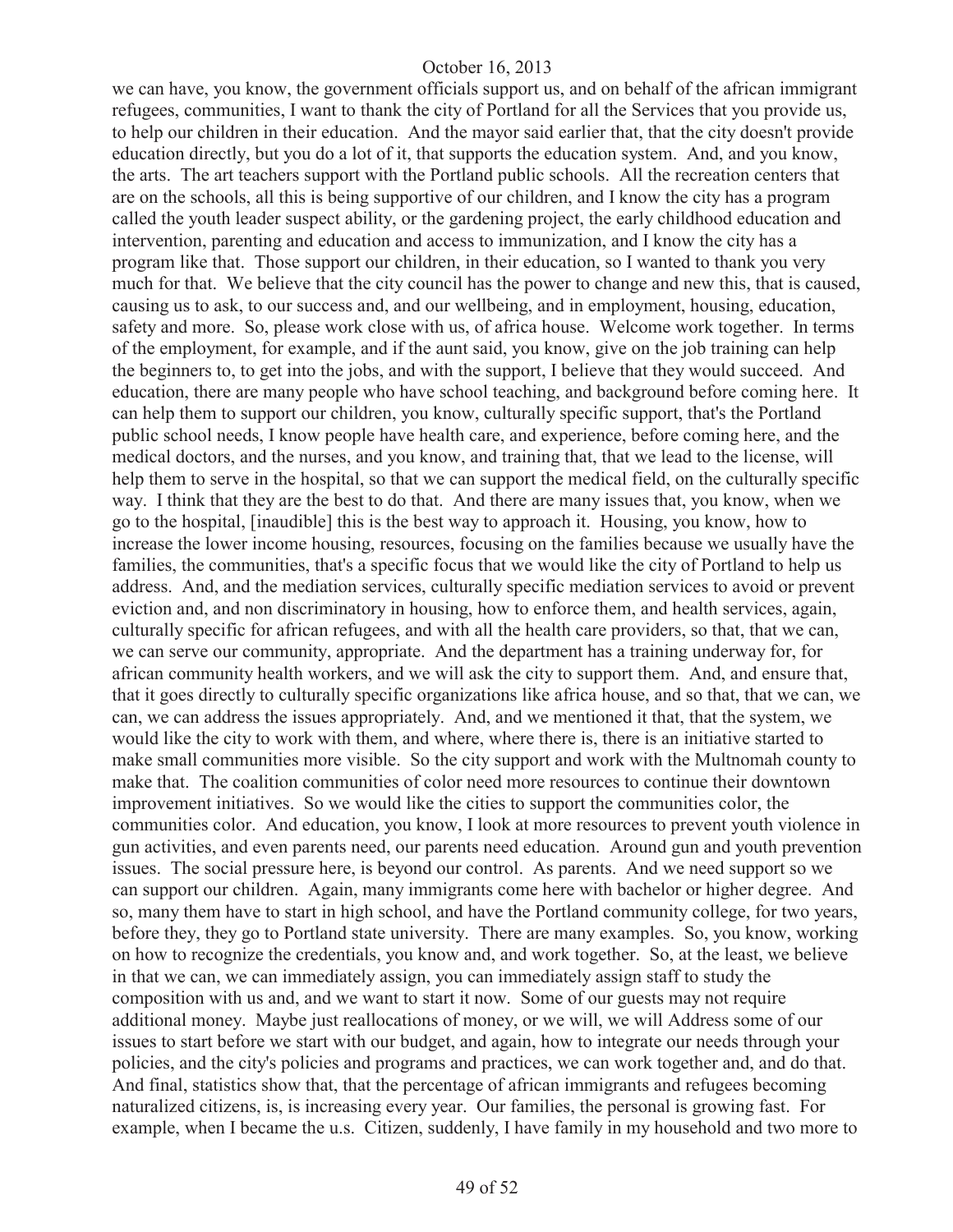come soon. So you can imagine how fast -- and we know very well most culturally way to engage and mobilize our communities is through civic participation, and if we work together, we will do that. Alone, I can mobilize 100 people from my community, you know, very, very quickly. To work on some legislative issues that are very important for the city council, and to support our community. Right now, demobilization is not working together with the coalition of communities of color. We are becoming more visible and active in the civic participation. So, again, in coalition with the communities, latino american communities, african-american communities and asian and pacific american communities and, and many allies, we are ready to work close with the city government to improve the conditions for All, and make Portland a more vibrant and prosperous place, and we want to study the composition now, and thank you very much for your time and your attention.

**Hales:** Great report. Further questions for this panel?

**Fritz:** I have a couple, what's the date of this report?

**Curry-Stevens:** It was released last month.

**Fritz:** This year, so it's, it's the next one in the series that you've been working on, so september 13th? Great, thank you. And kofi, thank you for your work with office of equity and human rights as well as your volunteer work, and, too, jimmy with the africa house. Are there african immigrant leaders on the new Portlanders council?

#### **Curry-Stevens:** Yes.

**Fritz:** So I would suggest that might be a way for the new Portlanders advisory council to give the city council your advice on appropriation of resources, and things that the city can do to help african immigrants, as well as the other immigrant populations that we have here. And I know that, that you are actively engaged in that pretty much every waking second of the day so thank you very much for that.

**Dessou:** Thank you.

**Hales:** Thank you all, do we have others that are on the panel or signed up to testify? **Moore-Love:** No one else signed up.

**Hales:** Ok. Great. Well, thank you, anyone else that wants to testify who it is here, if not, I think it's Appropriate that we have a motion to adopt the report.

**Fritz:** So moved.

**Novick:** Second.

**Hales:** Further discussion among us? Let's take a roll call.

**Novick:** One thing that's really striking about the support is we have a highly skilled, highly educated population that we're not taking full advantage. And I think that that's -- I mean, that's something that we all need to work on and thank you very much for bringing that, in particular, to our attention. Aye.

**Fritz:** This is remarkable report, and another in the series and thanks to Portland state university and the coalition of communities of color for working to provide the evidence, and it is, indeed, shocking, it's particularly shocking to me, my boss at ohsu in the psychiatry unit is an immigrant from nigeria, and my co-worker is also from africa, so, it is, it is somewhat news to me at the level of immigrants from africa who are not in positions that fully reflect their capabilities, and I know first hand, what wonderful contributions people from africa add to our society here in Portland. And working with the, the ethiopian and somalian cab drivers over the past couple of years, with the communication work of the, merck, to establish the cab company has been one of the most exciting initiatives that, that I have been a part of on the city council. And there are more things to do like that, that also, the city is not responsible for credentialing or licensure or many of the other things that there are specific things that we can and should do, and that we will do to better -- to give more opportunities to folks. That's what the office of equity and human rights was all about, and why after the coalition communities of color put out the unsettling report and, and the urban league black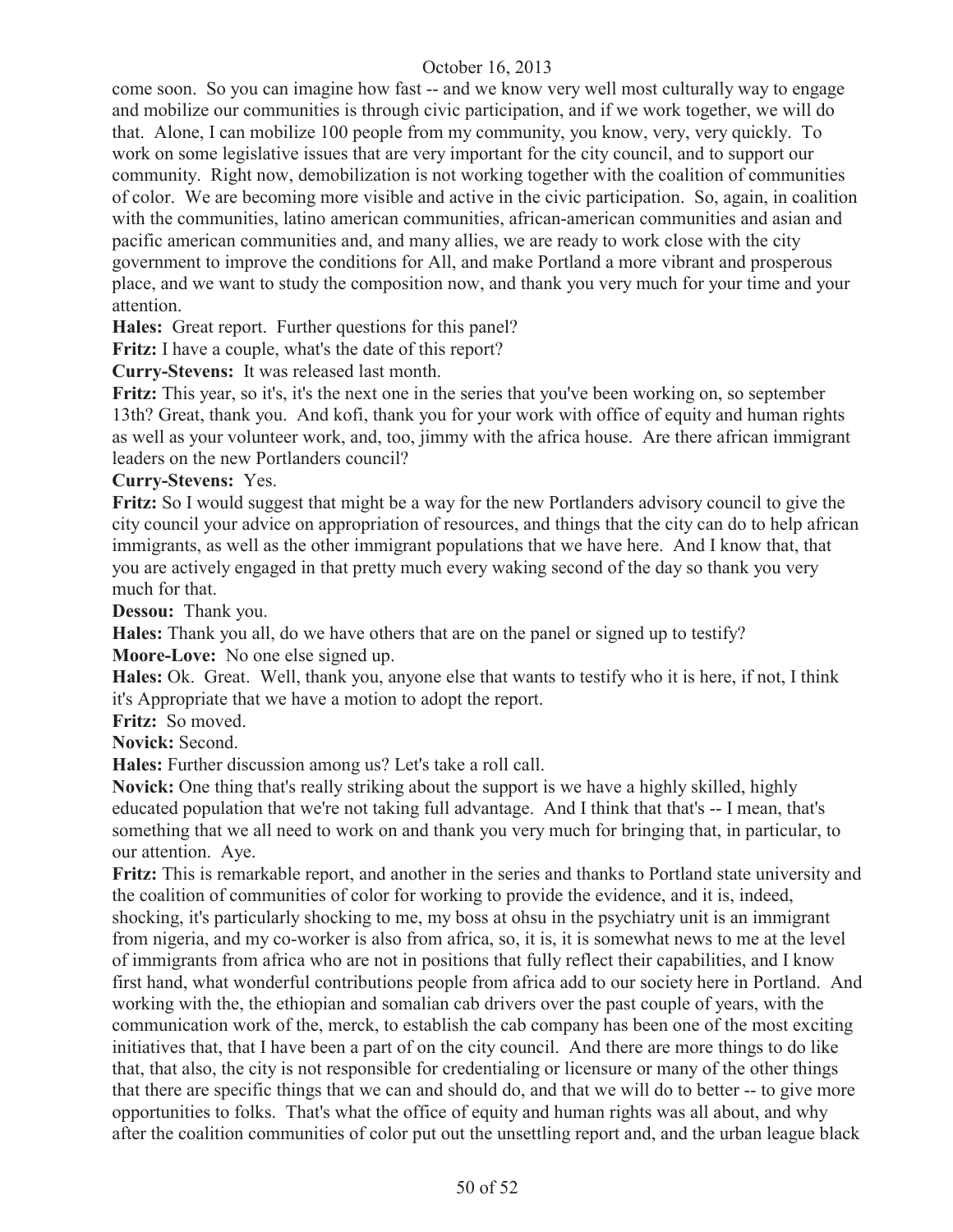Oregon report, mayor adams and I said we are not going to put these reports on the shelf. We are going to dedicate the taxpayers resources to establishing the office of equity and human rights, which we have done in partnership with all of the communities. And, and I am very, very pleased that it's moving forward under mayor hales' leadership with the support, which again, needs to be expanded, its crucial that we pay attention, as the researcher have done to the subgroups by desegregating the data and just like not everybody from the british isles is the same, from the same cultural background, and not everybody from africa, which is huge bigger than, than the, than great britain and northern ireland. And, and there is many different cultures, and we need to avoid it assuming one size fits all. Each person has their own story, and each person has different needs, and we, as a community, are better when we, we share our resources, and we, we take what Is offered by, by african immigrants and, and acknowledge and celebrate and, and work together. This is very thoughtful policy recommendations in this report which we will take to heart, and I am continuing to be committed to equitable treatment, to equity in every sense of the word. So, we need, we're starting with the office of equity and human rights, focusing largely on city government, city jobs, city services, and city contracts. And we need to continue to do that because until we, in this company, as you could look at it, revise our thinking, learn what we don't know, and expand the opportunities for our employees, we're not going to be successful in the community where it needs to happen, and indeed, it is happening in other companies. And throughout the communities. And we can do it. And we have to do it. Because the, the needs are there, and the population is growing, and if we don't address these issues, we are all going down the tubes. We don't want to do that. We want to make sure that everyone is celebrated and everyone has opportunities, and together we grow and prosper. Thank you for your work, aye.

**Hales:** You know, I served two tours duty at this table and, and among, i'm on my second round serving on the city council. I serve starting 20 years ago for ten years. And a number of people have Asked me, you know, what's different between that chapter and this chapter. And I think that, that there are a couple of differences that are highlighted by this presentation this afternoon. One is that Portland has become much more diverse than it was 20 years ago. And that we have number of immigrant populations who are major parts of the community now, and are growing. As this presentation has shown quick. And the other, and that's the compliment that I really want to issue is that we have got better data. This is really good information. And, and it would, it was unusual to have this quality, of demographic and, and population data to base our decisions on. And the last time that I was here making decisions, so, thank you because, because the facts are friendly, and even if they are harsh. And the facts give us base of common understanding that, that now we know where we stand, and now we know where each of us stands in prosperity, and education, and opportunity, and health and, and, and that gives us a great deal of, of power to make change. If we had the information, that's, that's the first step. And so, this, to me, is -- I am going to read the whole report. And I think all of us are wonkish on this council that you could count on us to read good quality, academic report like this. So, thank you. But, it's really important Information for what we do and, and how we prior identifies. I am also interested in how we use our influence because there are so many governments, and we all work with multiple layers of government. Whether it's the state or the federal government or, or the 11 different layers that we have here in the metro area. So, how we can use our influence to, to address some of these issues like licensing and professional credentials, even if it's not the city of Portland's job, to issue those credentials, we have influence, we have bully pulpit that we can use to say hey, this is a problem, and let's do something about it. And so, let's, let's look for those opportunities in the continuation of this conversation about how this council use our, our visibility and our influence to raise issues even if they are not things that we can change by a vote that we take at this table. Great start and great information and look forward to working with you more. Aye. [gavel pounded] **Hales:** Thank you very much and we are adjourned.